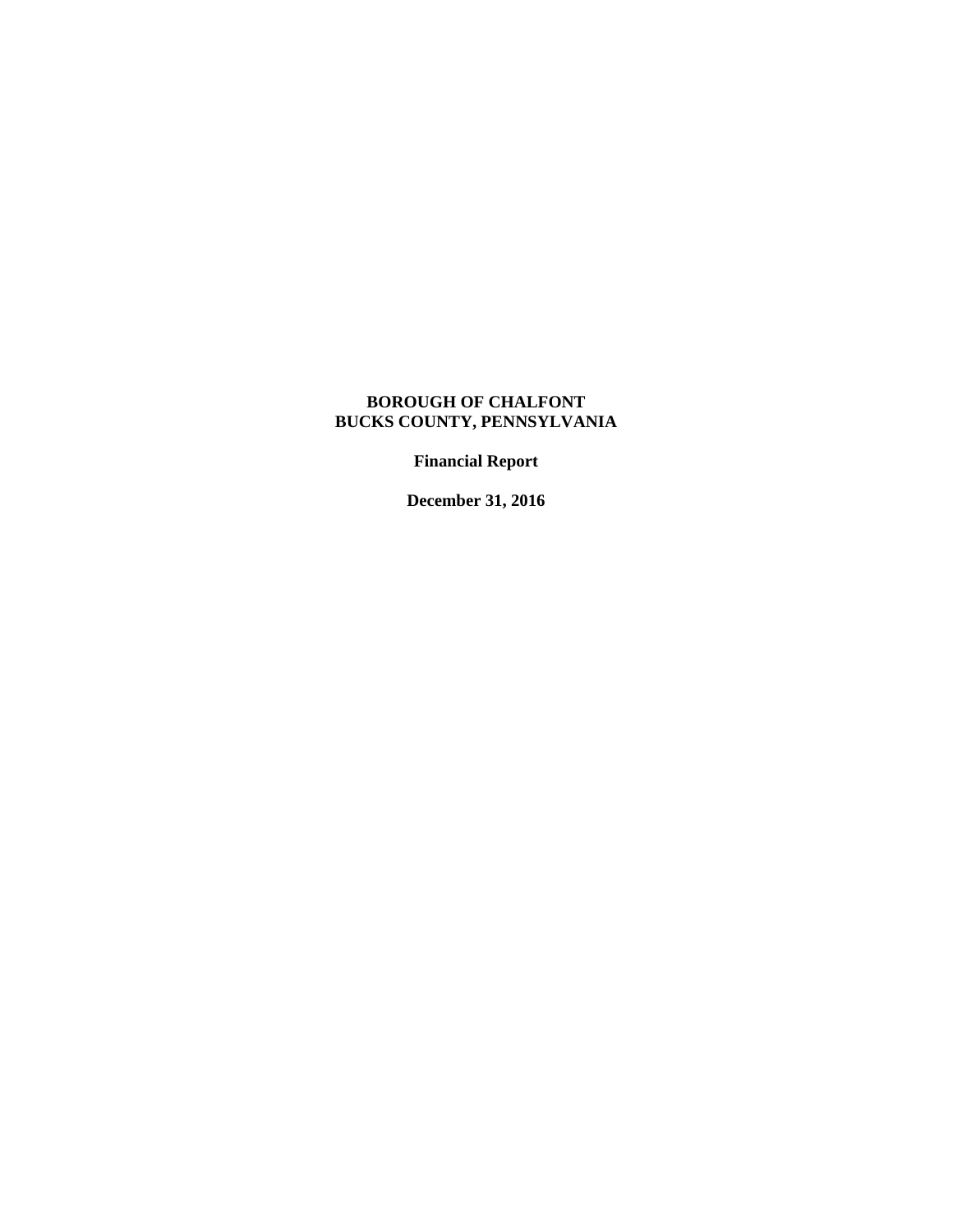### **BOROUGH OF CHALFONT BUCKS COUNTY, PENNSYLVANIA**

# **Contents**

|                                                                                                            | Page    |
|------------------------------------------------------------------------------------------------------------|---------|
| <b>Independent Auditor's Report</b>                                                                        | $1 - 2$ |
| Management's Discussion and Analysis (Unaudited)                                                           | $3-12$  |
| <b>Basic Financial Statements</b>                                                                          |         |
| Government-wide Financial Statements                                                                       |         |
| <b>Statement of Net Position</b>                                                                           | 13      |
| <b>Statement of Activities</b>                                                                             | 14      |
| <b>Fund Financial Statements</b>                                                                           |         |
| <b>Balance Sheet - Governmental Funds</b>                                                                  | $15-16$ |
| Reconciliation of Total Governmental Fund Balances to<br>Net Position of Governmental Activities           | 17      |
| Statement of Revenues, Expenditures, and Changes in Fund Balances -<br><b>Governmental Funds</b>           | 18-19   |
| Reconciliation of the Net Changes in Fund Balances of<br>Governmental Funds to the Statement of Activities | 20      |
| <b>Statement of Fiduciary Net Position - Pension Trust Funds</b>                                           | 21      |
| Statement of Changes in Fiduciary Net Position - Pension Trust Funds                                       | 22      |
| <b>Notes to Financial Statements</b>                                                                       | 23-49   |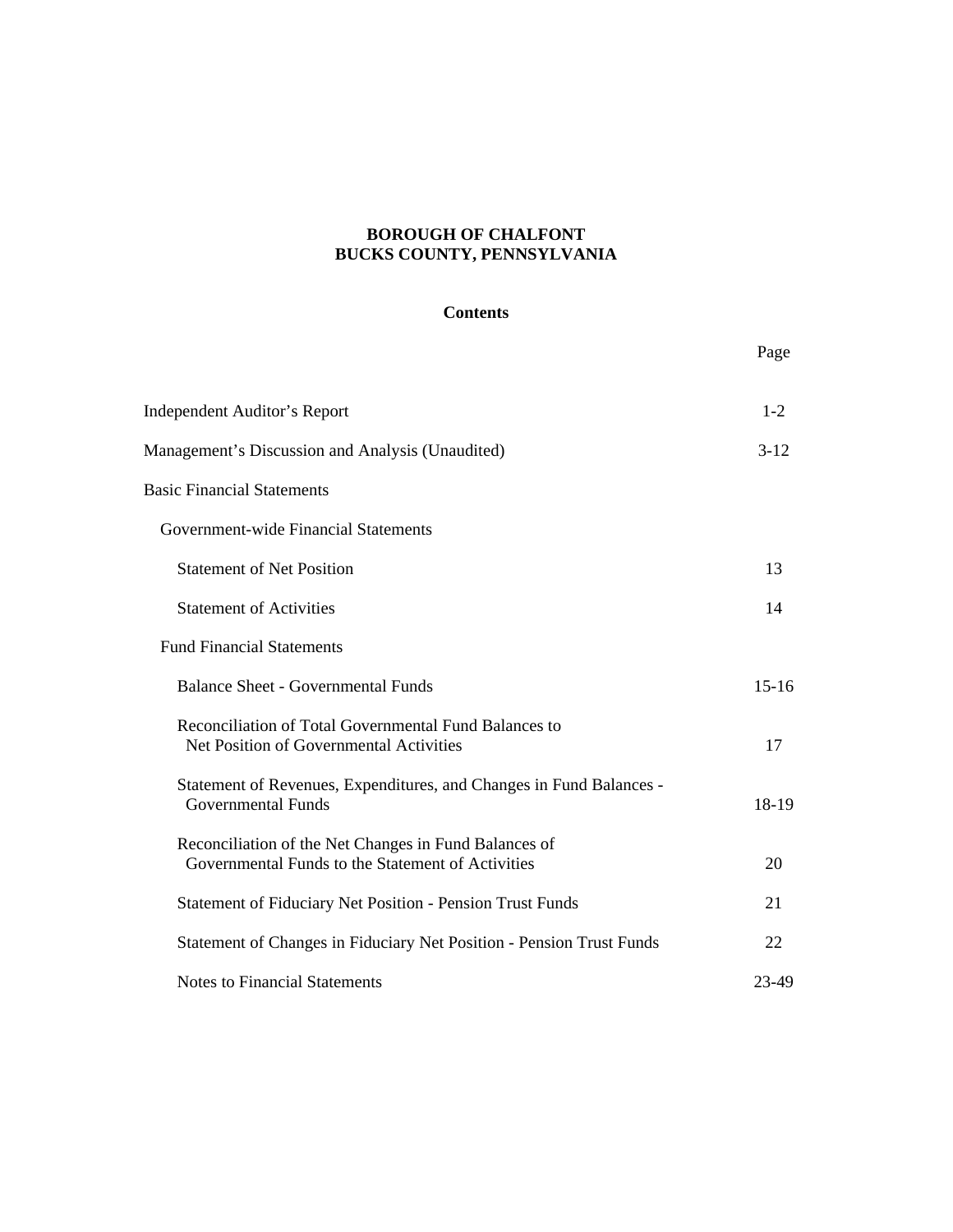#### **BOROUGH OF CHALFONT BUCKS COUNTY, PENNSYLVANIA**

### **Contents**

|                                                                                                                    | Page  |
|--------------------------------------------------------------------------------------------------------------------|-------|
| Required Supplementary Information (Unaudited)                                                                     |       |
| Schedule of Revenues, Expenditures, and Changes in Fund Balances -<br>Budget and Actual - General Fund             | 50    |
| Notes to Schedules of Budget to Actual Comparison                                                                  | 51    |
| <b>Other Supplementary Information</b>                                                                             |       |
| Combining Balance Sheet - Nonmajor Governmental Funds                                                              | 52-53 |
| Combining Schedule of Revenues, Expenditures, and Changes in<br><b>Fund Balances - Nonmajor Governmental Funds</b> | 54-55 |
| Combining Schedule of Fiduciary Net Position - Pension Trust Funds                                                 | 56    |
| Combining Schedule of Changes in Fiduciary Net Position – Pension Trust Funds                                      | 57    |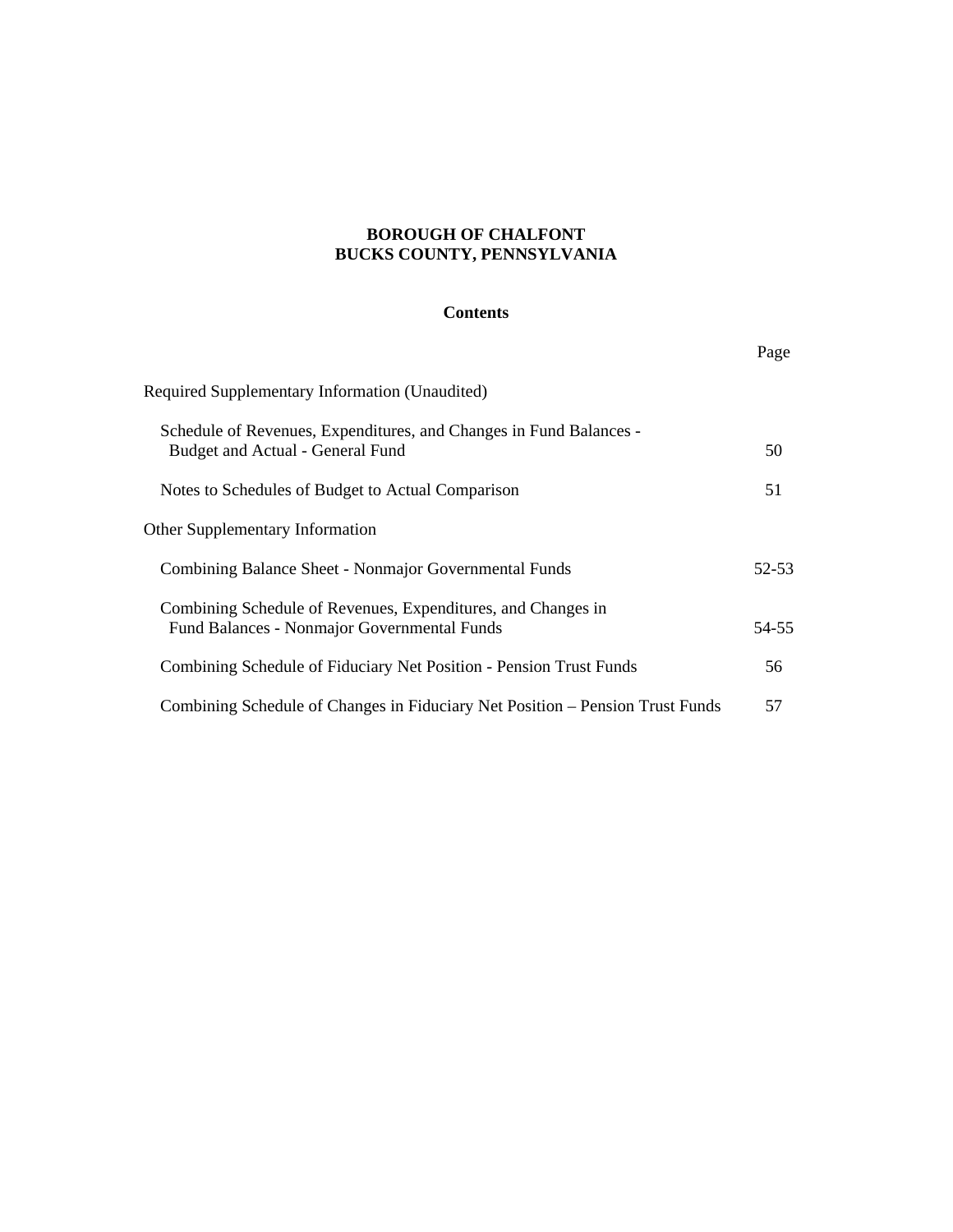

1300 Horizon Drive, Suite 106 Tel 215.997.5600<br>Chalfont, PA 18914 Fax 215.997.7218 Chalfont, PA 18914 www.dunlap-associates.com

# **Independent Auditor's Report**

To the Borough Council Borough of Chalfont Chalfont, Pennsylvania

# **Report on the Financial Statements**

We have audited the accompanying financial statements of the governmental activities, each major fund, and the aggregate remaining fund information of the Borough of Chalfont, Bucks County, Pennsylvania, as of December 31, 2016, and for the year then ended, and the related notes to the financial statements, which collectively comprise the basic financial statements of the Borough's primary government as listed in the table of contents.

### **Management's Responsibility for the Financial Statements**

The Borough's management is responsible for the preparation and fair presentation of these financial statements in accordance with accounting principles generally accepted in the United States of America; this includes the design, implementation, and maintenance of internal control relevant to the preparation and fair presentation of financial statements that are free from material misstatement, whether due to fraud or error.

#### **Auditor's Responsibility**

Our responsibility is to express opinions on these financial statements based on our audit. We conducted our audit in accordance with auditing standards generally accepted in the United States of America. Those standards require that we plan and perform the audit to obtain reasonable assurance about whether the financial statements are free from material misstatement.

An audit involves performing procedures to obtain audit evidence about the amounts and disclosures in the financial statements. The procedures selected depend on the auditor's judgment, including the assessment of the risks of material misstatement of the financial statements, whether due to fraud or error. In making those risk assessments, the auditor considers internal control relevant to the entity's preparation and fair presentation of the financial statements in order to design audit procedures that are appropriate in the circumstances, but not for the purpose of expressing an opinion on the effectiveness of the entity's internal control. Accordingly, we express no such opinion. An audit also includes evaluating the appropriateness of accounting policies used and the reasonableness of significant accounting estimates made by management, as well as evaluating the overall presentation of the financial statements.

We believe that the audit evidence we have obtained is sufficient and appropriate to provide a basis for our audit opinions.

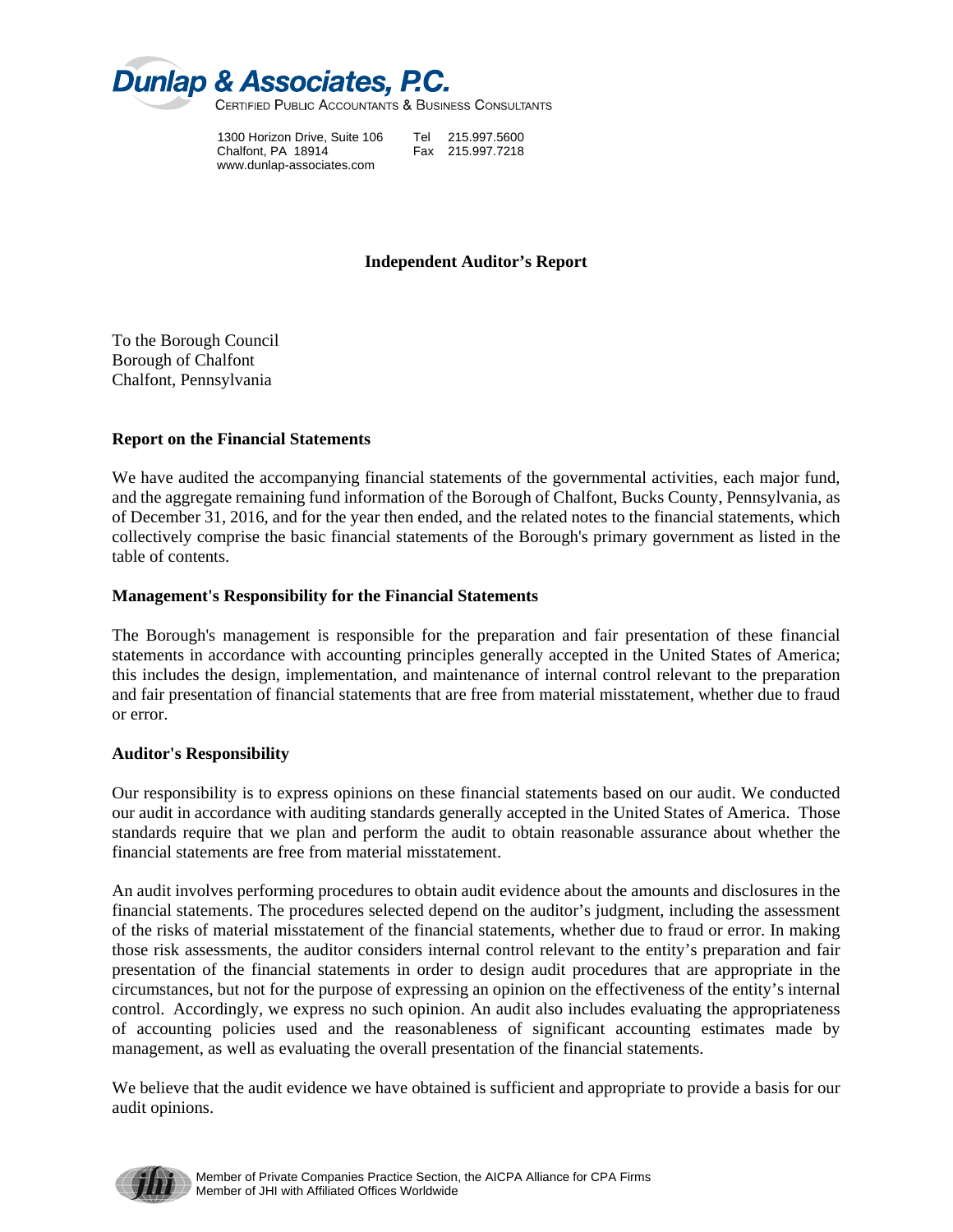### **Opinion**

In our opinion, the financial statements referred to above present fairly, in all material respects, the financial position of the governmental activities, each major fund, and the aggregate remaining fund information of the Borough of Chalfont, Bucks County, Pennsylvania, as of December 31, 2016, and the respective changes in financial position for the year then ended, in conformity with accounting principles generally accepted in the United States of America.

# **Other Matters**

#### *Required Supplementary Information*

Accounting principles generally accepted in the United States of America require that the management's discussion and analysis and other required information on pages 3 through 12 and 50 through 51 be presented to supplement the basic financial statements. Such information, although not a part of the basic financial statements, is required by the Governmental Accounting Standards Board, who considers it to be an essential part of financial reporting for placing the basic financial statements in an appropriate operational, economic, or historical context. We have applied certain limited procedures to the required supplementary information in accordance with auditing standards generally accepted in the United States of America, which consisted of inquiries of management about the methods of preparing the information and comparing the information for consistency with management's responses to our inquires, the basic financial statements, and other knowledge we obtained during our audit of the basic financial statements. We do not express an opinion or provide any assurance on the information because the limited procedures do not provide us with evidence sufficient to express an opinion or provide any assurance.

#### *Other Supplementary Information*

Our audit was conducted for the purpose of forming opinions on the financial statements that collectively comprise the Borough's basic financial statements. The combining and individual nonmajor and pension trust fund financial statements are presented for purposes of additional analysis and are not a required part of the basic financial statements. The combining and individual nonmajor and pension trust fund financial statements are the responsibility of management and were derived from and related directly to the underlying accounting and other records used to prepare the financial statements. The information has been subjected to the auditing procedures applied in the audit of the financial statements and certain additional procedures, including comparing and reconciling such information directly to the underlying accounting and other records used to prepare the financial statements or to the financial statements themselves, and other additional procedures in accordance with auditing standards generally accepted in the United States of America. In our opinion, the information is fairly stated in all material respects in relation to the financial statements as a whole.

DUNLAP & ASSOCIATES, P.C.

Chalfont, Pa. April 5, 2017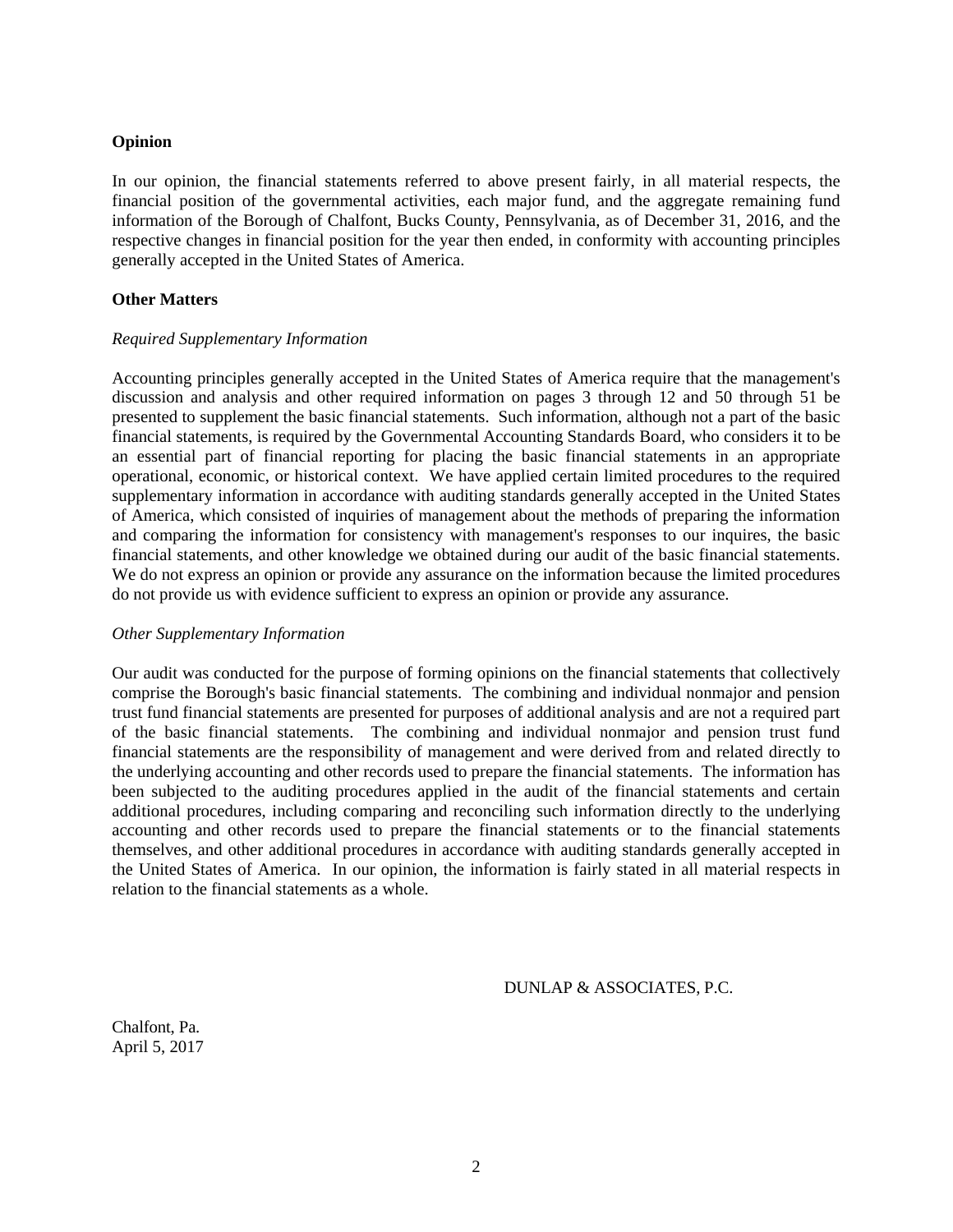Our discussion and analysis of Chalfont Borough's financial performance provides an overview of the Borough's financial activities for the year ended December 31, 2016. Please read it in conjunction with the Borough's financial statements, which begin on page 13.

# **FINANCIAL HIGHLIGHTS**

- Chalfont Borough's net position increased \$1,576,321 or 15.30%, as a result of this year's operations.
- The total cost of all Chalfont Borough's programs for the year ended December 31, 2016, was \$2,596,420 compared to \$2,778,980 for 2015.

# **USING THIS REPORT**

This report consists of a series of financial statements. The Statement of Net Position and the Statement of Activities on pages 13-14 provide information about the activities of Chalfont Borough as a whole and present a longer-term view of the Borough's finances. Fund financial statements start on page 15. For governmental activities, these statements tell how the Borough's services were financed in the short-term as well as what remains for future spending. Fund financial statements also report Chalfont Borough's operations in more detail than the government-wide statements by providing information about the Borough's major funds. The remaining statements provide financial information about activities for which the Borough acts solely as a trustee or agent for the benefit of those outside the government.

#### **Reporting on Chalfont Borough as a Whole**

The Statement of Net Position and Statement of Activities report information about the Borough as a whole and about its activities in a way that helps answer the question of whether or not the Borough is better or worse off as a result of the year's activities. These statements include all assets and deferred outflows, and liabilities and deferred inflows using the accrual basis of accounting, which is similar to the accounting used by most private sector companies. All of the current year's revenues and expenses are taken into account regardless of when cash is received or paid. These statements report the Borough's net position and changes in them. The Borough's net position (the difference between assets and deferred outflows, and liabilities and deferred inflows) provide a measurement of the Borough's financial health, or financial position. Over time, increases or decreases in net position are an indicator of whether the Borough's financial health is improving or deteriorating.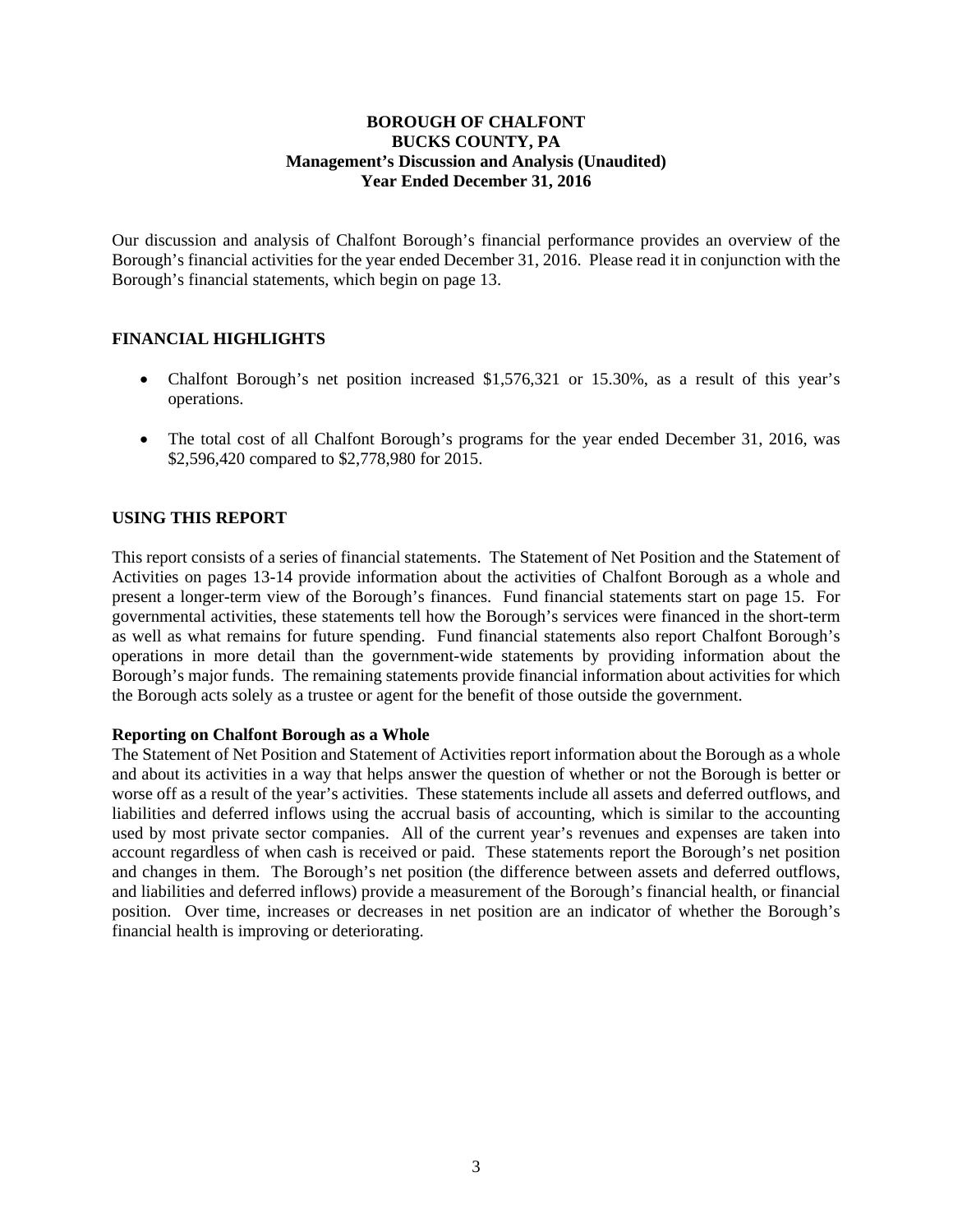### **USING THIS REPORT** (Continued)

#### **Reporting Significant Funds**

The fund financial statements begin on page 15 and provide detailed information about the most significant funds, not Chalfont Borough as a whole. Some funds are required to be established by State law. However, the Borough Council established many other funds to help it control or manage money for particular purposes or to show that it is meeting legal responsibilities for using certain taxes, grant, and other money.

Chalfont Borough's basic services are reported in governmental funds, which focus on how money flows in and out of those funds and the balances left at year-end that are available for spending. These funds are reported using the modified accrual basis of accounting, which measures cash and all other financial assets that can be converted to cash. The governmental fund statements provide a detailed short-term view of the Borough's general government operations and the basic services it provides. Governmental fund information helps to determine whether there are more or fewer financial resources that can be spent in the near future to finance the Borough programs. The relationship (or differences) between governmental activities (reported in the Statement of Net Position and the Statement of Activities) and governmental funds are described in a reconciliation at the end of fund financial statements.

#### **The Borough as a Trustee**

Chalfont Borough is the trustee, or fiduciary, for its employees' pension plans. Effective March 28, 2016 Chalfont Borough Police Department merged with Central Bucks Regional Police Department (CBRPD) and on June 30, 2016 all Police Pension Plan assets were transferred to the CBRPD Police Pension Plan. It is also responsible for escrow deposits received from developers, businesses, and individuals for legal and engineering fees. All of the Borough's fiduciary activities are reported in separate Statements of Fiduciary Net Position and Changes in Fiduciary Net Position on pages 21 and 22. These activities are excluded from the Borough's other financial statements because the Borough cannot use these assets to finance its operations. Chalfont Borough is responsible for ensuring that the assets reported in these funds are used for their intended purposes.

#### **THE BOROUGH AS A WHOLE**

The Statement of Net Position provides an overview of Chalfont Borough's assets, deferred outflows, liabilities, deferred inflows, and net position. Over time, this statement will provide a good indicator of the Borough's fiscal health.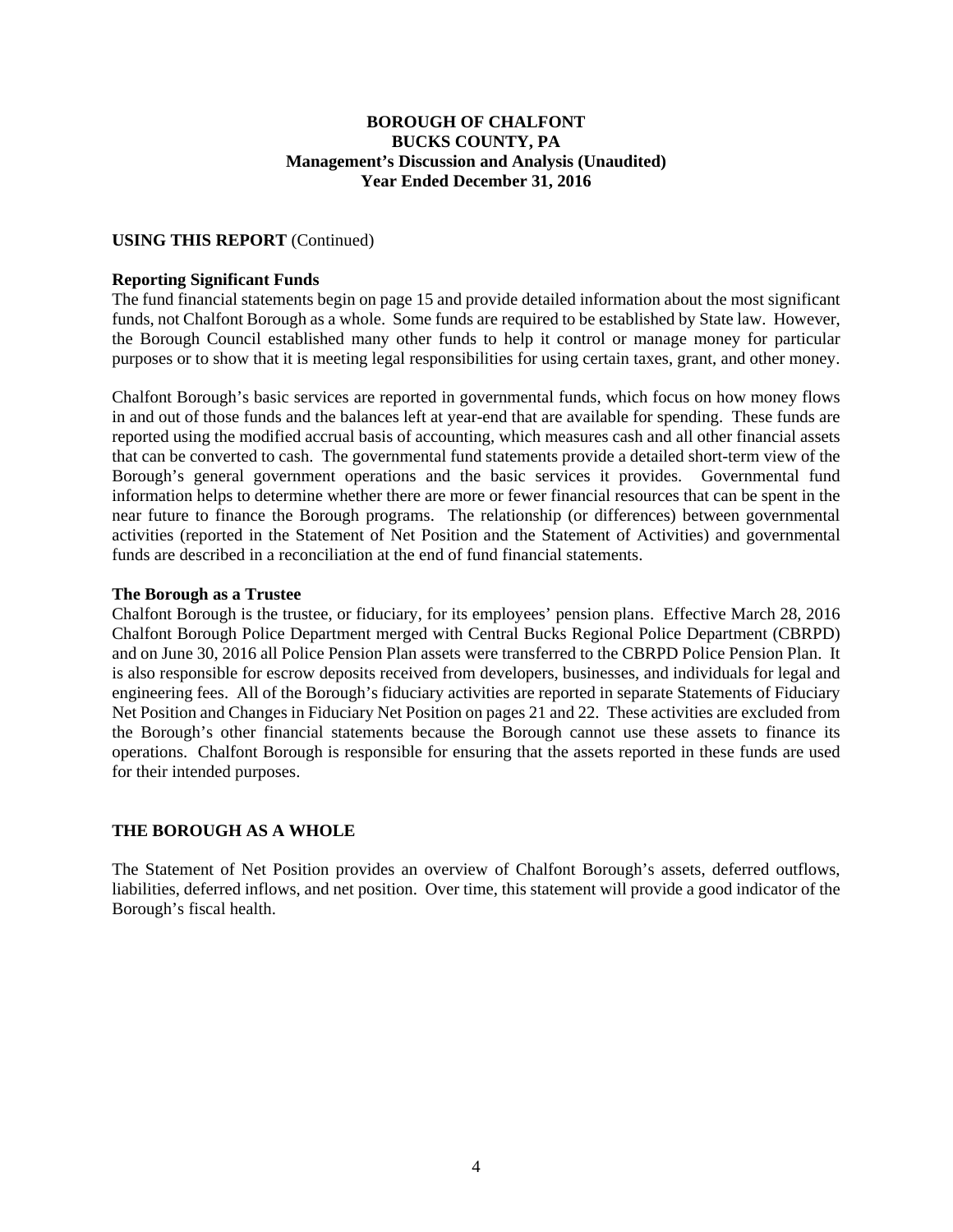# **THE BOROUGH AS A WHOLE** (Continued)

|                                 | Net Position |              |               |          |
|---------------------------------|--------------|--------------|---------------|----------|
| Account                         | 2016         | 2015         | \$ Change     | % Change |
| <b>Capital Assets</b>           | \$6,728,456  | \$6,169,976  | \$<br>558,480 | 9.05     |
| <b>Current and Other Assets</b> | 6,142,083    | 5,740,001    | 402,082       | 7.00     |
| <b>Total Assets</b>             | 12,870,539   | 11,909,977   | 960,562       | 8.07     |
|                                 |              |              |               |          |
| Long-Term Liabilities           | 547,140      | 1,009,845    | (462,705)     | (45.82)  |
| <b>Other Liabilities</b>        | 454,939      | 522,989      | (68,050)      | (13.01)  |
| <b>Total Liabilities</b>        | 1,002,079    | 1,532,834    | (530, 755)    | (34.63)  |
| Net Deferred (Inflows)/Outflows | 11,031       | 74,973       | (63, 942)     |          |
| <b>Net Position</b>             |              |              |               |          |
| Invested in Capital Assets,     |              |              |               |          |
| Net of Related Debt             | 6,384,034    | 5,599,375    | 784,659       | 14.01    |
| Restricted                      | 4,533,535    | 4,374,497    | 159,038       | 3.64     |
| Unrestricted                    | 960,922      | 328,298      | 632,624       | 192.70   |
| <b>Total Net Position</b>       | \$11,878,491 | \$10,302,170 | \$1,576,321   | 15.30    |

**Table 1 Net Position** 

The total net position of the Borough shown above is approximately \$11.8 million. Net position increased by 15.3% in 2016.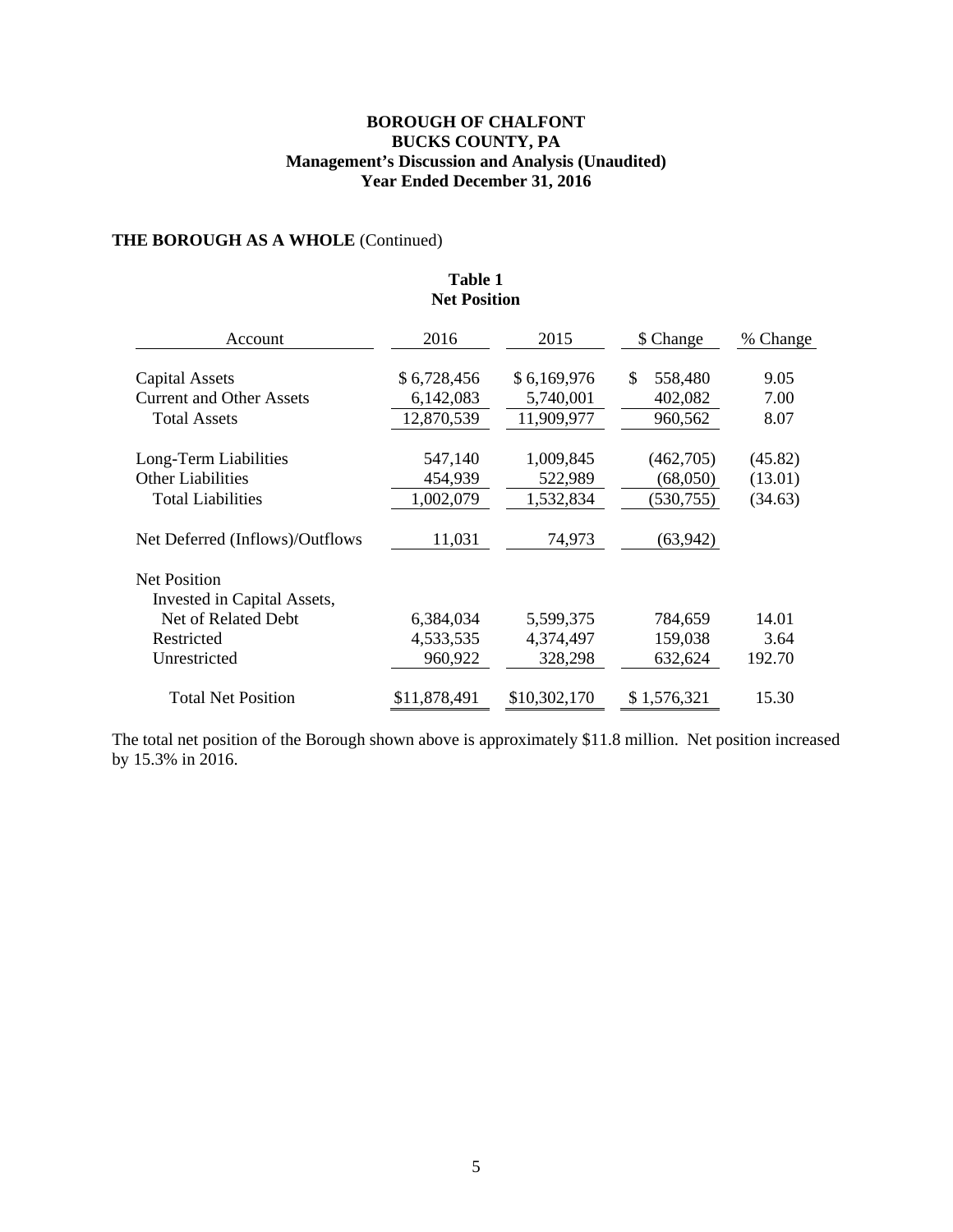# **THE BOROUGH AS A WHOLE** (Continued)

| <b>Change in Net Position</b>     |      |                  |      |             |           |            |          |  |
|-----------------------------------|------|------------------|------|-------------|-----------|------------|----------|--|
| Account                           | 2016 |                  | 2015 |             | \$ Change |            | % Change |  |
| <b>Program Revenues</b>           |      |                  |      |             |           |            |          |  |
| <b>General Government</b>         | \$   | 126,668          | \$   | 124,636     | \$        | 2,032      | 1.63     |  |
| Police                            |      | 108,645          |      | 108,951     |           | (306)      | (0.28)   |  |
| Fire                              |      | 38,330           |      | 34,030      |           | 4,300      | 12.64    |  |
| Code Enforcement                  |      | 256,701          |      | 62,357      |           | 194,344    | 311.66   |  |
| <b>Highway Maintenance</b>        |      | 943,282          |      | 537,222     |           | 406,060    | 75.59    |  |
| Traffic Signals & Street Lighting |      | 37,831           |      | 143,967     |           | (106, 136) | (73.72)  |  |
| Parks and Recreation              |      | 259,244          |      | 280,874     |           | (21,630)   | (7.70)   |  |
| <b>Community Development</b>      |      | $\boldsymbol{0}$ |      | 19,417      |           | (19, 417)  | (100.00) |  |
| <b>General Revenues</b>           |      |                  |      |             |           |            |          |  |
| <b>Real Estate Taxes</b>          |      | 826,079          |      | 825,639     |           | 440        | 0.05     |  |
| <b>Transfer Taxes</b>             |      | 133,090          |      | 124,549     |           | 8,541      | 6.86     |  |
| <b>Earned Income Taxes</b>        |      | 842,294          |      | 726,158     |           | 116,136    | 15.99    |  |
| <b>Local Services Tax</b>         |      | 46,958           |      | 53,229      |           | (6,271)    | (11.78)  |  |
| <b>Interest and Rents</b>         |      | 189,088          |      | 269,989     |           | (80,901)   | (29.96)  |  |
| Gain (Loss) Disposal of Assets    |      | $\theta$         |      | (3,938)     |           | 3,938      | (100.00) |  |
| Miscellaneous                     |      | 50,908           |      | 1,125       |           | 49,783     | 4,425.16 |  |
| <b>Total Revenues</b> (Forwarded) |      | \$3,859,118      |      | \$3,308,205 |           | \$550,913  | 16.65    |  |

**Table 2** 

(Table 2 continues on the next page.)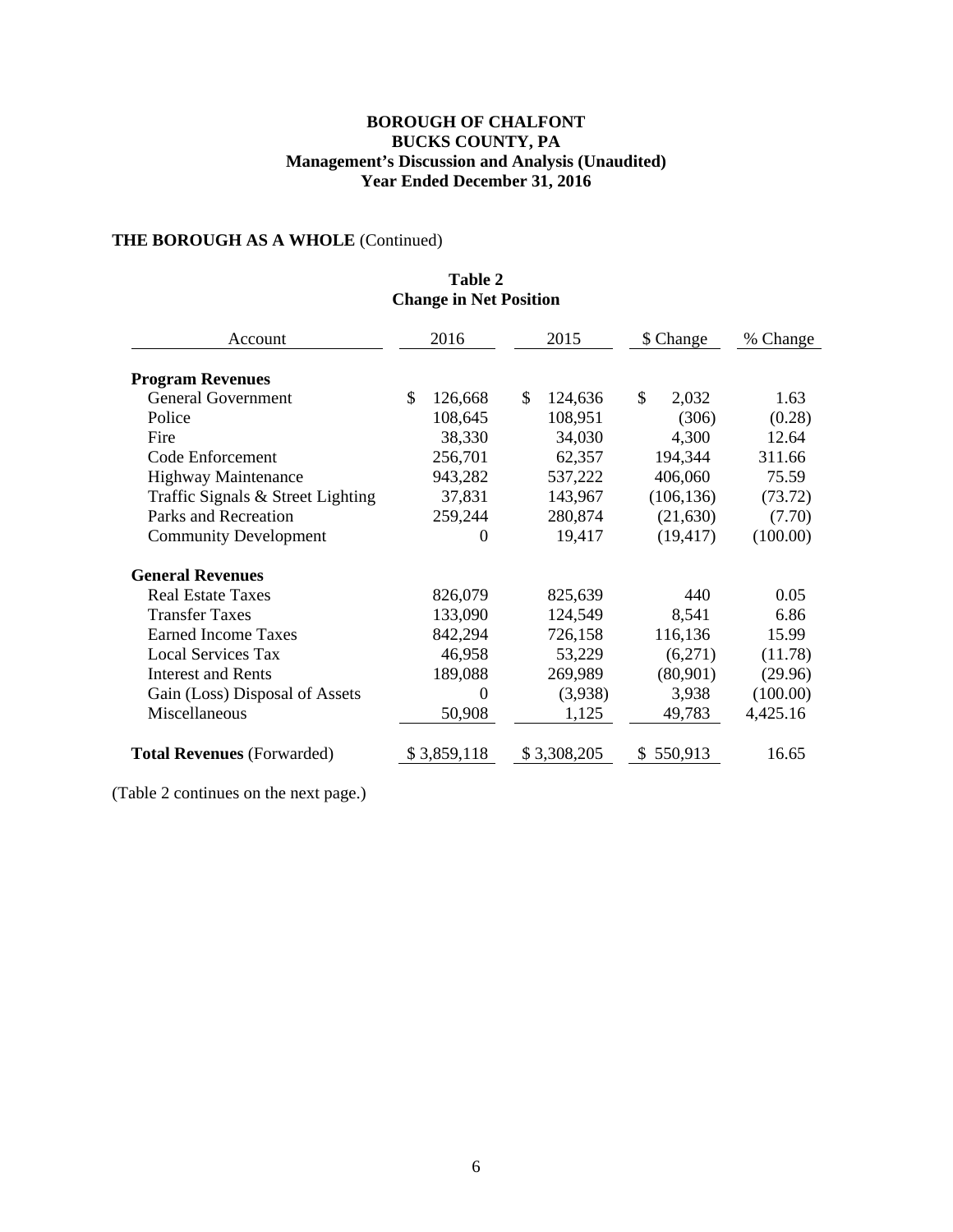# **THE BOROUGH AS A WHOLE** (Continued)

### **Table 2 Change in Net Position**

| Account                            | 2016        | 2015          | \$ Change   | % Change  |
|------------------------------------|-------------|---------------|-------------|-----------|
| <b>Total Revenues (Forwarded)</b>  | \$3,859,118 | \$3,308,205   | \$550,913   | 16.65     |
| <b>Program Expenses</b>            |             |               |             |           |
| Legislative                        | 13,799      | 8,078         | 5,721       | 70.82)    |
| Executive                          | 280,154     | 278,840       | 1,314       | 0.47      |
| Finance and Tax Collection         | 122,854     | 117,758       | 5,096       | 4.33      |
| Professional Services              | 131,369     | 136,453       | (22,250)    | $-(3.73)$ |
| <b>General Government</b>          | 270,958     | 293,208       | (22, 250)   | (7.59)    |
| Police                             | 974,462     | 1,102,744     | (128, 282)  | (11.63)   |
| Fire                               | 147,679     | 146,891       | 788         | 0.54      |
| Code Enforcement                   | 75,285      | 61,211        | 14,074      | 22.99     |
| <b>Highway Maintenance</b>         | 410,438     | 476,551       | (66, 113)   | (13.87)   |
| Snow and Ice Removal               | 39,040      | 47,066        | (8,026)     | (17.05)   |
| Traffic Signals & Street Lighting  | 21,844      | 6,249         | 15,595      | 249.56    |
| Parks and Recreation               | 108,538     | 84,514        | 24,024      | 28.43     |
| <b>Community Development</b>       | $\Omega$    | 19,417        | 19,417      | (100.0)   |
| <b>Total Expenses</b>              | 2,596,420   | 2,778,980     | (182, 560)  | (6.57)    |
| <b>Excess before other sources</b> | 1,262,698   | 529,225       | 733,473     | 138.59    |
| Special Items                      | 313,623     | $\mathbf{0}$  | 313,623     | 100.00    |
| <b>Changes in Net Position</b>     | \$1,576,321 | \$<br>529,225 | \$1,047,096 | 197.85    |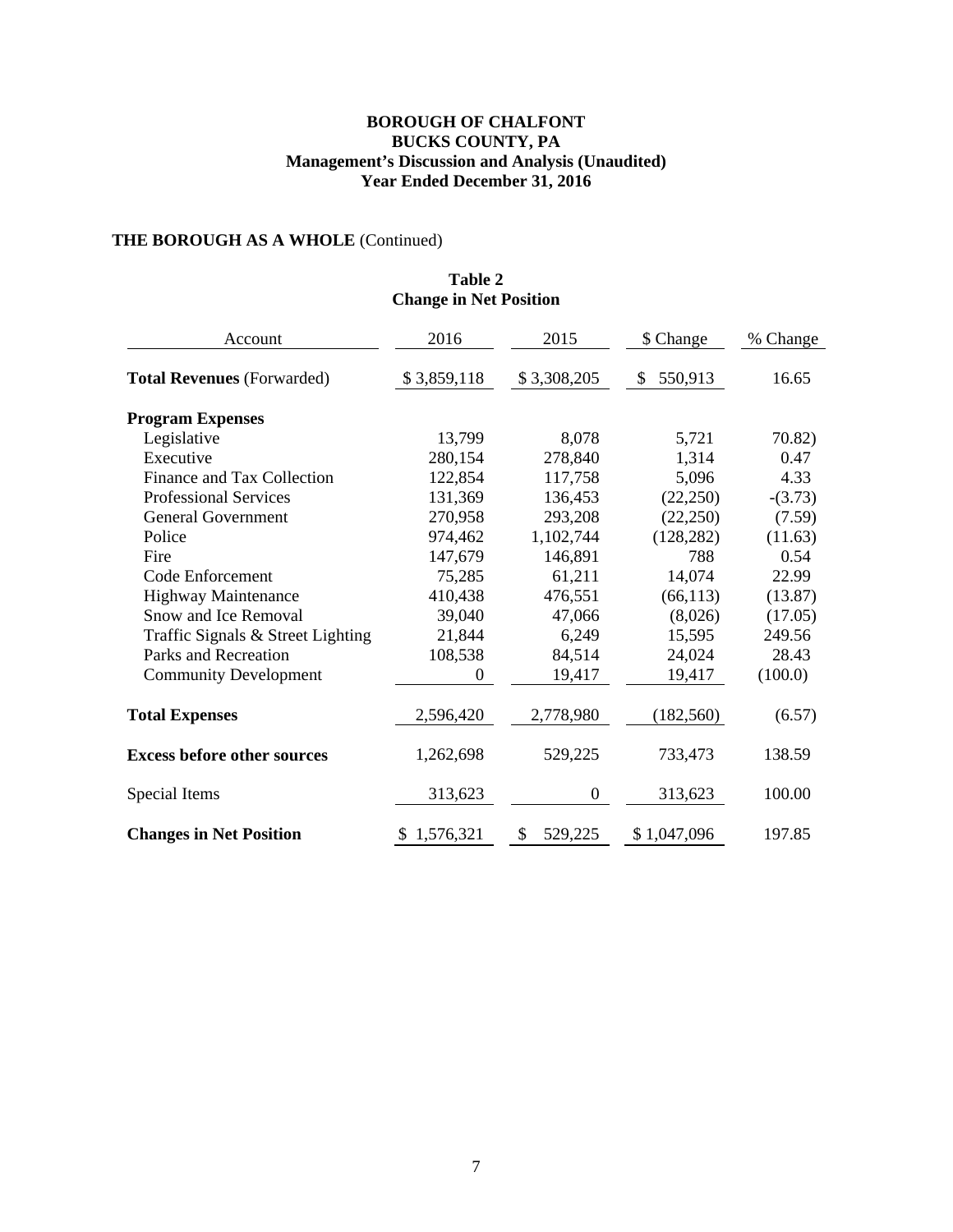## **THE BOROUGH AS A WHOLE** (Continued)

#### **Revenue Overview**

In 2016, the general millage of 15.25, fire tax at 1.25 mills and the ambulance at 0.50 mills remained unchanged. Total revenues increased 16.65% or \$550,913 from the prior year. This increase in revenue is due to the fact that the Borough received several large grants, a large building permit and due to an increase in Earned Income Taxes.







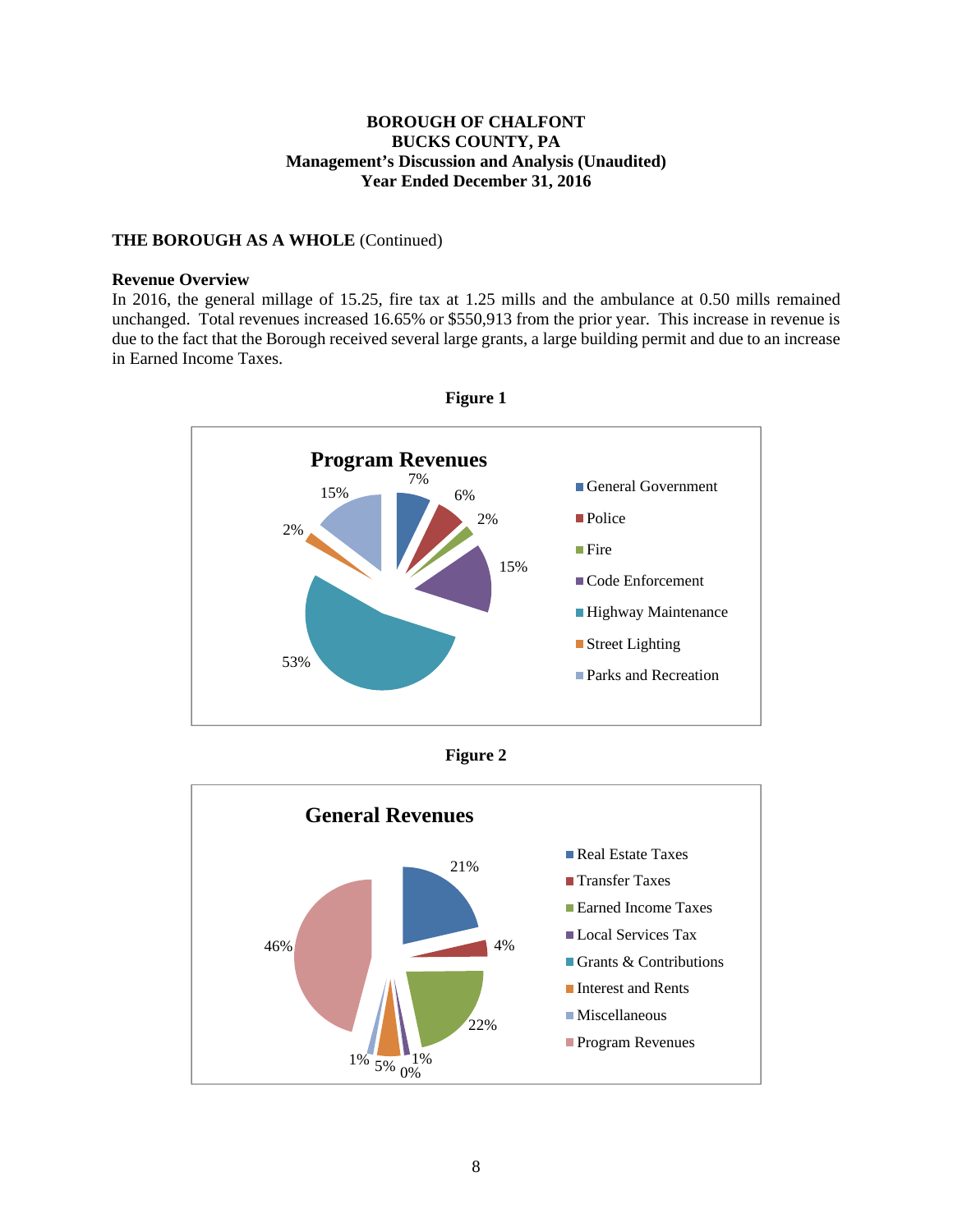# **THE BOROUGH AS A WHOLE** (Continued)

#### **Expense Overview**

Total expenses in all categories were \$2,596,420. The largest areas of expense were Police and General Government. Expenses decreased \$182,560 or (6.57)% from the prior year.



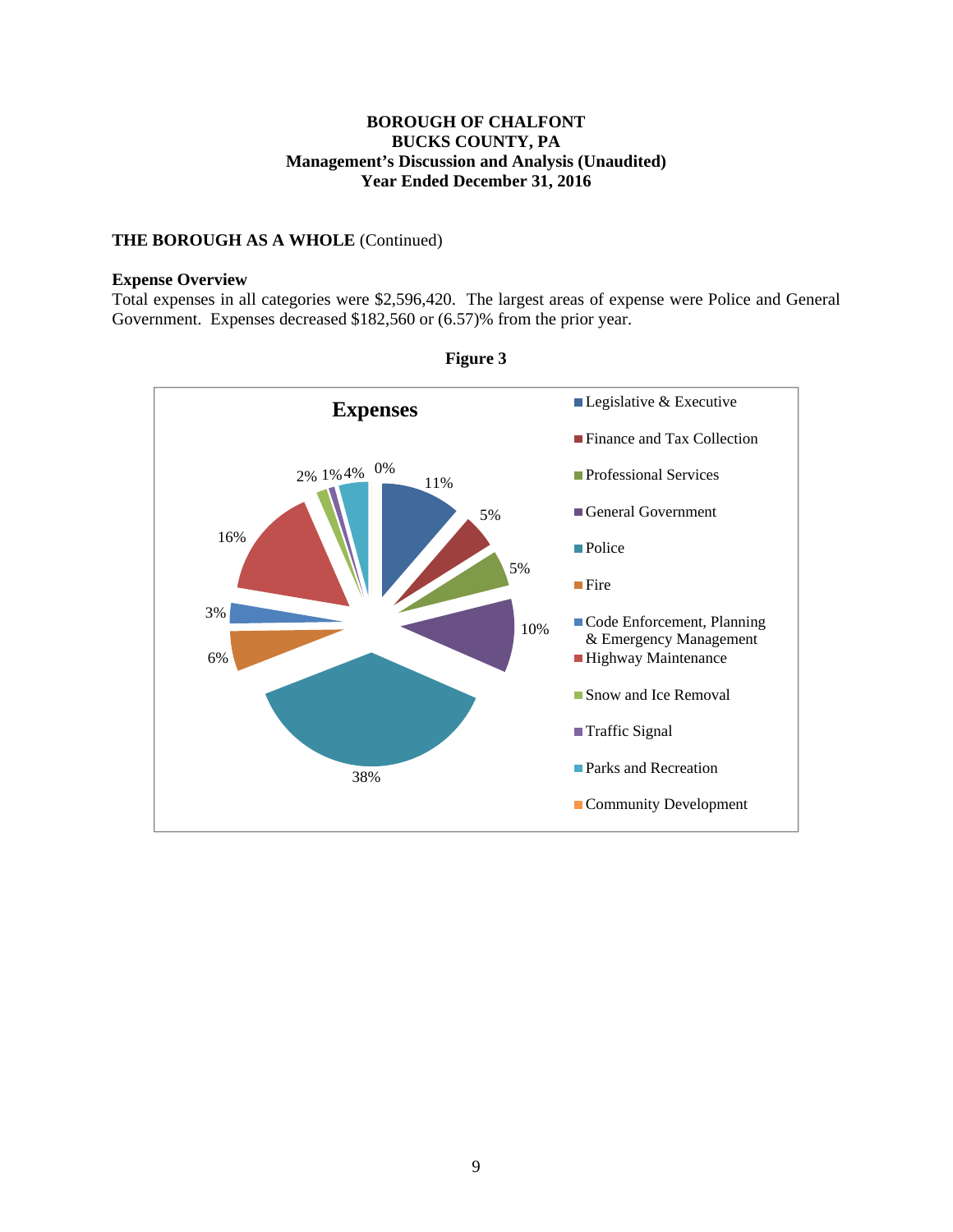# **ITEMS OF GENERAL INTEREST**

### **Water**

Residents and businesses of the Borough are served by Aqua Pennsylvania.

### **Waste Water**

Residents and businesses of the Borough are principally served by the Chalfont New Britain Township Joint Sewer Authority (CNBTJSA) and on-lot sewage disposal systems. The Council appoints three members of the six-member Board of the CNBTJSA. The CNBTJSA operates as a separate business entity. The Borough has no financial or management control of the sewer authorities other than that noted above.

### **Sanitation**

In March 2013, the Borough contracted with Advanced Disposal to provide for trash pickup for Chalfont Borough residents. The contract has a June  $1<sup>st</sup>$  renewal date and Advance Disposal bills and collects for this service. In 2016, the standard contract rate was \$252.78 per household per year. Household trash is picked up once a week on Friday. Residents may dispose of six bags of trash and yard waste per pick up, plus one bulk item per week. The recycling pickup day is every Friday, plus there are one spring and three fall leaf collection days.

### **Fire and Ambulance**

Residents and businesses of the Borough are served by the Chalfont Fire Company, Dublin Fire Company, Warrington Fire Company, Doylestown Fire Company, and Hilltown Fire Company in designated districts. There are mutual aid agreements and central dispatching throughout the area. The Chalfont Ambulance separated from the Chalfont Fire Company several years ago and is now called Chalfont Emergency Medical Services (EMS). The EMS provides ambulance services, as do Central Bucks Ambulance, Warrington Ambulance, VMSC, and Hilltown QRS. Chalfont Fire Company receives 1.25 mills Fire Protection Tax, and Chalfont EMS receives .50 mills for protection services. Additionally, Council approved distributing 25% of Local Services Tax receipts to the EMS and 25% to the Chalfont Fire Company. The Borough had no other financial or management control of the fire companies or ambulance services.

# **Public Facilities**

The Borough owns eight neighborhood parks along with scattered open space parcels. The Borough municipal building is located at 40 North Main Street and houses both administration and police operations. The original building was built in 1925, with an addition built in 1997, and is generally in good condition. The public works department is located at 500 North Main Street and has several serviceable garages and storage buildings. The Borough also owns 101 N. Main Street, which was purchased in 2014 and is planned to be converted into a parking lot and commercial use this year. Effective March 28, 2016 Chalfont Borough Police Department merged with Central Regional Police Department (CBRPD). CBRPD is located at 57 W. Court Street, Doylestown, PA 18901.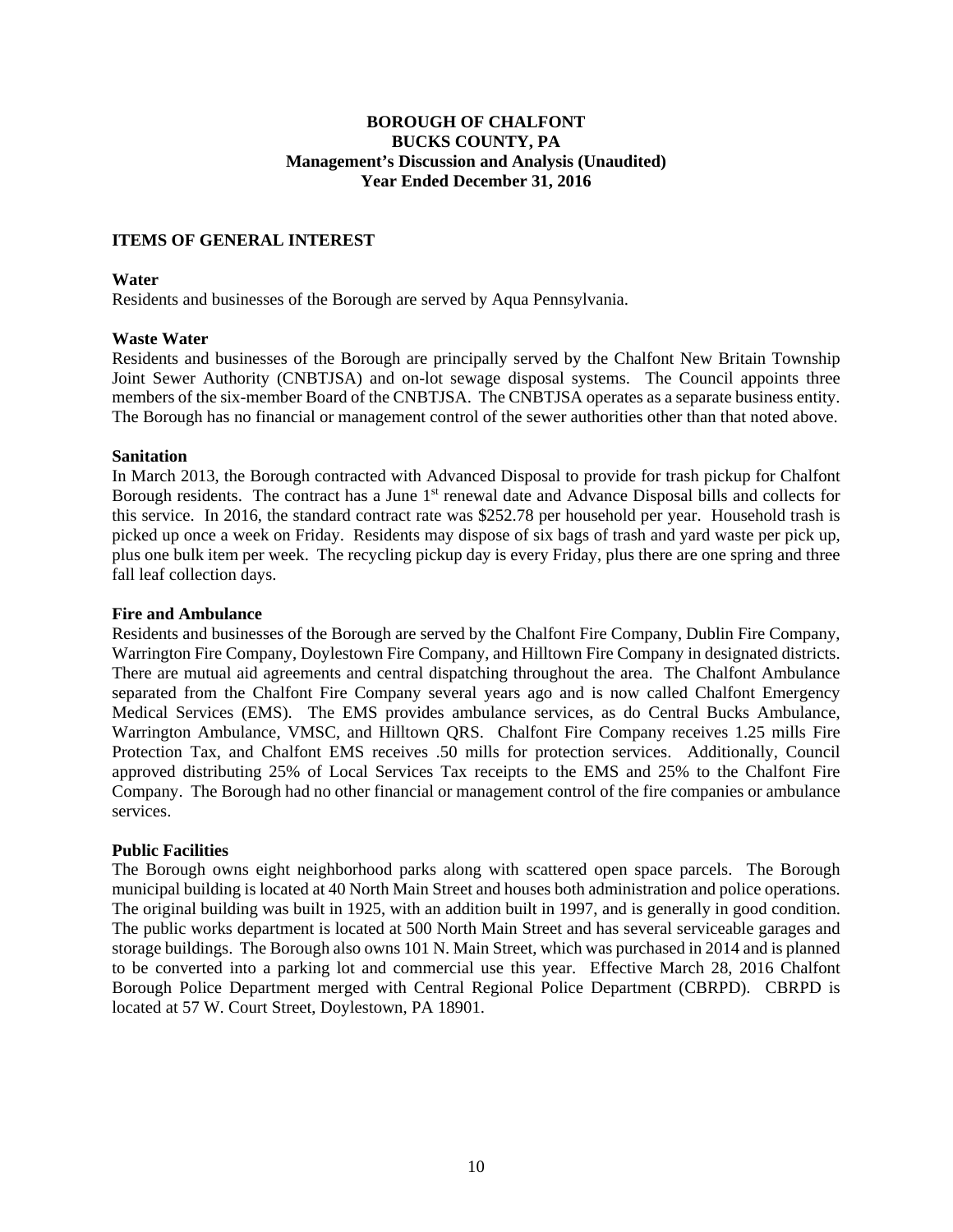# **ANALYSIS OF INDIVIDUAL FUNDS**

### **Capital Reserve Fund**

This fund was set up a number of years ago to account for funds set aside for capital projects. In 2001, the Borough sold its water department to Philadelphia Suburban Water, now called Aqua Pennsylvania. The proceeds of approximately \$4.2 million were put into this fund to be used for capital improvements. Currently the Borough is using the interest from this money to help balance the budget.

### **Other Funds**

This category includes Fire Tax, Liquid Fuels, Recreation, Equipment and Grant Funds. Each of these funds had routine and unremarkable results during 2016, with the exception of the recreation fund which had a large developer recreation fee deposited .

### **Pension Plans**

Effective March 28, 2016 Chalfont Borough Police Department merged with Central Bucks Regional Police Department (CBRPD) and on June 30, 2016 all Police Pension Plan assets were transferred to the CBRPD Police Pension Plan. Fulltime Non-Uniform Borough employees participate in Non-Uniformed Defined Contribution Pension Plan. The Borough's pension investments advisor is InR Advisory Services, LLC. The Borough also furnishes an IRS Section 457 deferred compensation retirement plan to its employees. Six current employees participate in the plan.

# **CAPITAL ASSETS AND DEBT ADMINISTRATION**

The Borough has \$6,384,034 invested in Capital Assets, Net of Related Debt. Infrastructure assets acquired prior to January 1, 2004, and the related accumulated depreciation and depreciation expense are not included in this report.

# **Discussion of Future Plans**

The Borough plans a reconstruction streets program every other year. The next scheduled project is the repaving of Pennsylvania and Taft Streets during 2017. In 2017, due to Aqua PA main replacement projects, additional road reconstruction projects will occur on Chestnut Street, Meadowbrook Lane, Fairview Avenue, and Oak Avenue. This additional work will continue into 2018.

Additionally, the Borough has received approval on several grant projects from federal, state and local government units. These grants will be used to fund the installation of a public parking lot and rehabilitation of the historic building owned by the Borough at 101 N. Main Street. Construction for this project will likely begin in 2017 and be completed in 2018.

While specific sites have to be finalized, it is expected that additional open space land will be acquired or controlled under the land preservation programs and development agreements. In certain cases, donors of conservation easements or land can receive personal income tax credits for the value of their donation. The Borough will pursue such donations in the coming years, in addition to its other preservation efforts.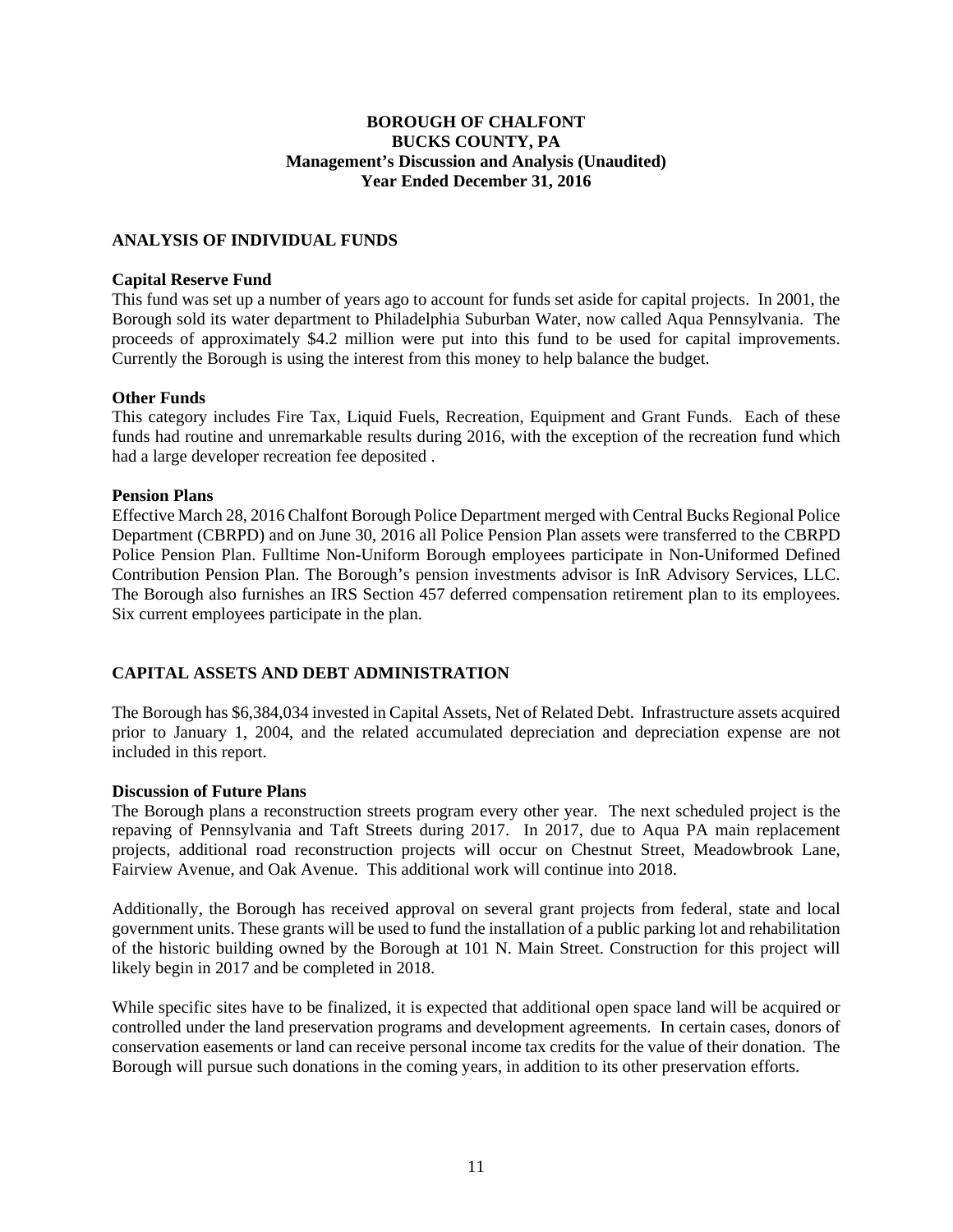# **CONTACTING THE BOROUGH'S FINANCIAL MANAGEMENT TEAM**

This Management Discussion and Analysis is intended to provide our citizens, taxpayers, customers, investors and creditors with a general, plain English overview of important financial matters. For questions on the Discussion and Analysis, please contact Borough Manager/Borough Treasurer, Sandra Zadell at 215- 822-7295, extension 201.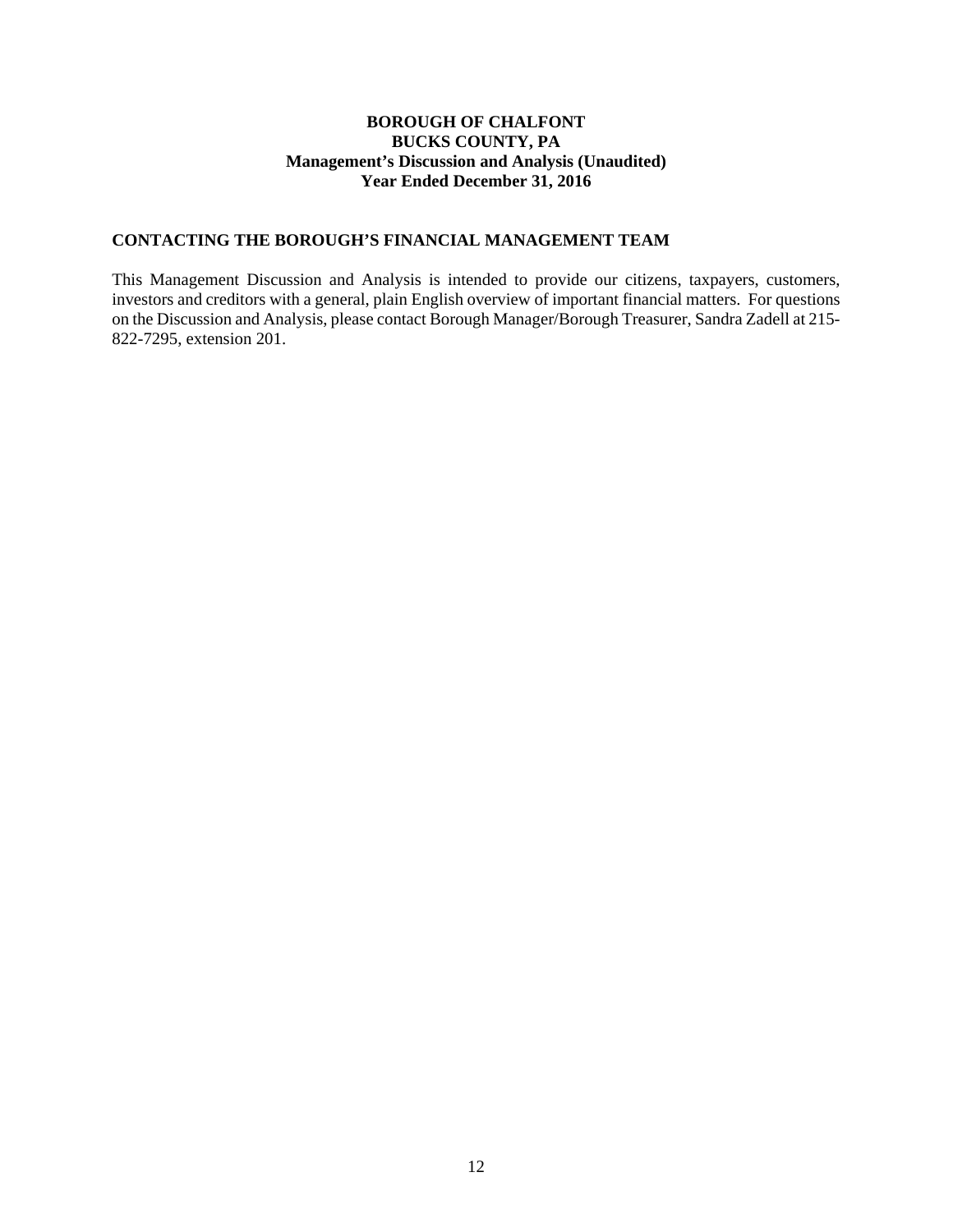# **BOROUGH OF CHALFONT BUCKS COUNTY, PA Statement of Net Position December 31, 2016**

### **Assets**

| <b>Current Assets</b><br>Cash                                                                | \$<br>1,537,065 |
|----------------------------------------------------------------------------------------------|-----------------|
| Investments                                                                                  | 4,244,528       |
| <b>Grants and Other Receivables</b>                                                          | 40,936          |
| <b>Taxes Receivable</b>                                                                      | 319,554         |
| <b>Total Current Assets</b>                                                                  | 6,142,083       |
| <b>Noncurrent Assets</b>                                                                     |                 |
| <b>Net Capital Assets</b>                                                                    | 6,728,456       |
| <b>Total Assets</b>                                                                          | 12,870,539      |
| <b>Deferred Outflows of Resources</b><br>Accumulated Decrease in Value of Hedging Derivative | 13,175          |
| <b>Liabilities</b>                                                                           |                 |
| <b>Current Liabilities</b>                                                                   |                 |
| Current Portion of General Obligation Note Payable                                           | 38,513          |
| <b>Accounts Payable and Accrued Expenses</b>                                                 | 72,301          |
| <b>Escrow Deposits</b>                                                                       | 344,125         |
| <b>Total Current Liabilities</b>                                                             | 454,939         |
| <b>Noncurrent Liabilities</b>                                                                |                 |
| General Obligation Note Payable                                                              | 305,909         |
| Permit Deposit                                                                               | 195,671         |
| Accrued Compensated Absences and Severance Pay                                               | 33,385          |
| Fair Value of Interest Rate Swap<br><b>Total Noncurrent Liabilities</b>                      | 13,175          |
|                                                                                              | 548,140         |
| <b>Total Liabilities</b>                                                                     | 1,003,079       |
| <b>Deferred Inflows of Resources</b><br><b>Deferred Rental Receipts</b>                      | 2,144           |
| <b>Net Position</b>                                                                          |                 |
| Invested in Capital Assets, Net of Related Debt                                              | 6,384,034       |
| Restricted for                                                                               |                 |
| <b>Capital Projects</b>                                                                      | 4,276,651       |
| <b>Other Purposes</b>                                                                        | 256,884         |
| Unrestricted                                                                                 | 960,922         |
| <b>Total Net Position</b>                                                                    | \$11,878,491    |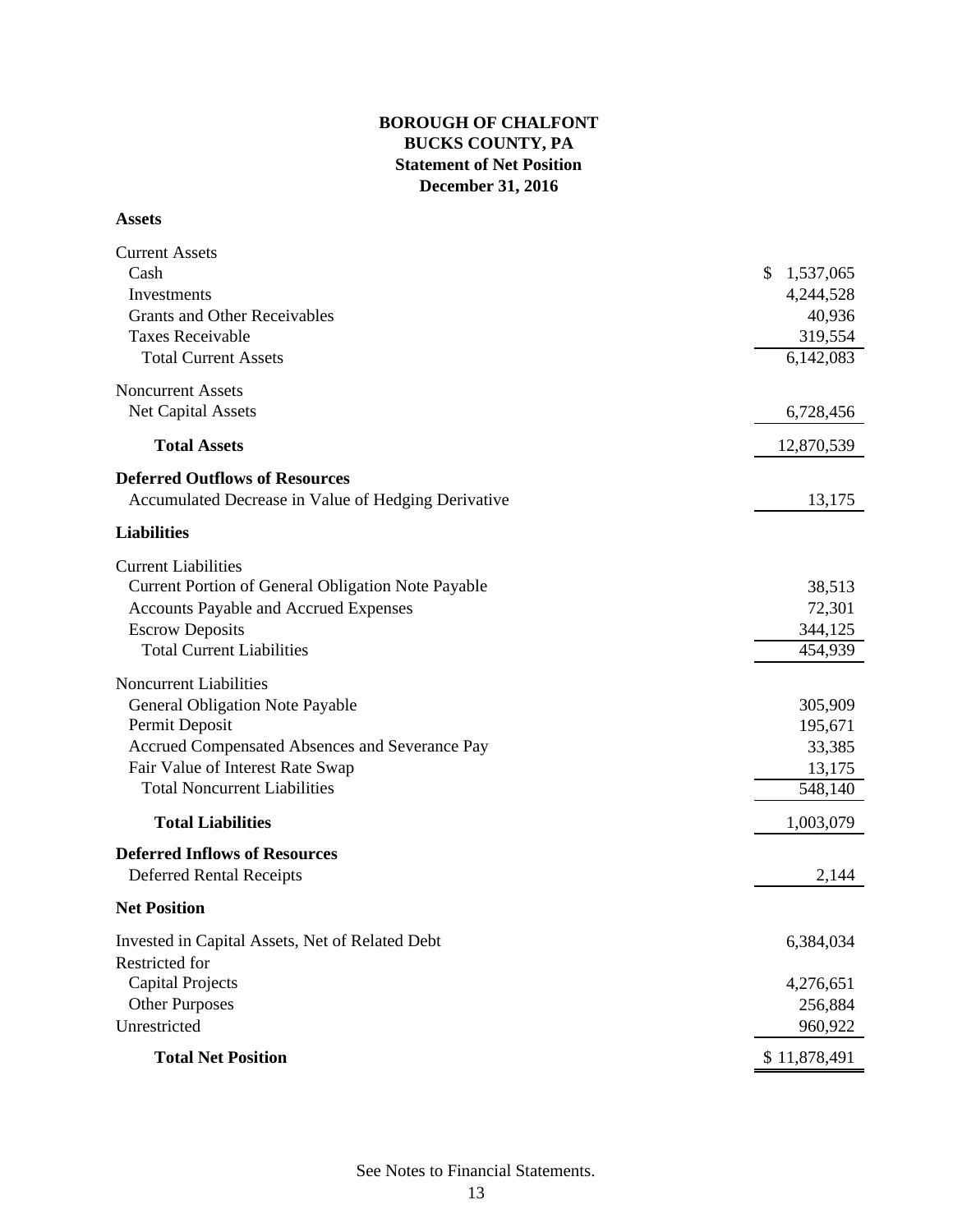# **BOROUGH OF CHALFONT BUCKS COUNTY, PA Statement of Activities Year Ended December 31, 2016**

|                                                             |              |             |              | Charges for      |               | Program Revenue<br>Operating<br>Grants and |               | <b>Capital Grants</b><br>and |               | Net (Expense)<br>Revenue and<br>Changes in<br>Net Assets<br>Governmental |
|-------------------------------------------------------------|--------------|-------------|--------------|------------------|---------------|--------------------------------------------|---------------|------------------------------|---------------|--------------------------------------------------------------------------|
| Functions/Programs                                          |              | Expenses    |              | Services         |               | Contributions                              |               | Contributions                |               | Activities                                                               |
| <b>Governmental Activities</b><br><b>General Government</b> |              |             |              |                  |               |                                            |               |                              |               |                                                                          |
| Legislative                                                 | $\mathbb{S}$ | 13,799      | $\mathbb{S}$ | $\mathbf{0}$     | $\mathcal{S}$ | $\Omega$                                   | $\mathcal{S}$ | $\overline{0}$               | $\mathcal{S}$ | (13,799)                                                                 |
| Executive                                                   |              | 280,154     |              | $\theta$         |               | $\Omega$                                   |               | $\Omega$                     |               | (280, 154)                                                               |
| Finance and Tax Collection                                  |              | 122,854     |              | 29,364           |               | 0                                          |               | $\mathbf{0}$                 |               | (93, 490)                                                                |
| <b>Professional Services</b>                                |              | 131,369     |              | 0                |               | 0                                          |               | $\overline{0}$               |               | (131, 369)                                                               |
| <b>General Government</b>                                   |              | 270,958     |              | 94,642           |               | 2,662                                      |               | $\boldsymbol{0}$             |               | (173, 654)                                                               |
| <b>Public Safety</b>                                        |              |             |              |                  |               |                                            |               |                              |               |                                                                          |
| Police                                                      |              | 974,462     |              | 16,777           |               | 91,868                                     |               | $\overline{0}$               |               | (865, 817)                                                               |
| Fire                                                        |              | 147,679     |              | 5,200            |               | 33,130                                     |               | $\mathbf{0}$                 |               | (109, 349)                                                               |
| Code, Planning and Zoning                                   |              | 75,285      |              | 256,701          |               | $\theta$                                   |               | $\theta$                     |               | 181,416                                                                  |
| Highways                                                    |              |             |              |                  |               |                                            |               |                              |               |                                                                          |
| <b>Highway Maintenance</b>                                  |              | 410,438     |              | 4,842            |               | 126,025                                    |               | 797,966                      |               | 518,395                                                                  |
| Snow and Ice Removal                                        |              | 39,040      |              | 0                |               | 14,449                                     |               | $\Omega$                     |               | (24,591)                                                                 |
| Traffic Signals and Street Lighting                         |              | 21,844      |              | $\boldsymbol{0}$ |               | $\theta$                                   |               | 37,831                       |               | 15,987                                                                   |
| Parks and Recreation                                        |              | 108,538     |              | $\theta$         |               | 202,521                                    |               | 56,723                       |               | 150,706                                                                  |
| <b>Total Governmental Activities</b>                        |              | \$2,596,420 | S            | 407,526          | \$.           | 470,655                                    | \$            | 892,520                      | \$            | (825, 719)                                                               |

| <b>General Revenues</b>                          |              |
|--------------------------------------------------|--------------|
| <b>Real Estate Taxes</b>                         | 826,079      |
| <b>Real Estate Transfer Taxes</b>                | 133,090      |
| Earned Income Taxes                              | 842,294      |
| <b>Local Services Taxes</b>                      | 46,958       |
| <b>Investment Income and Rents</b>               | 189,088      |
| Miscellaneous                                    | 50,908       |
| <b>Total General Revenues</b>                    | 2,088,417    |
| Special Items                                    |              |
| Contribution of Net Capital Assets,              |              |
| Net of Related Debt, to CBRPD                    | (99, 929)    |
| <b>Transfer of Compensated Absence Liability</b> | 37,210       |
| Gain on Dissolution of Police Pension Plan       | 376,342      |
| <b>Total Special Items</b>                       | 313,623      |
| Change in Net Position                           | 1,576,321    |
| Net Position, Beginning of Year                  | 10,302,170   |
| Net Position, End of Year                        | \$11,878,491 |
| See Notes to Financial Statements.               |              |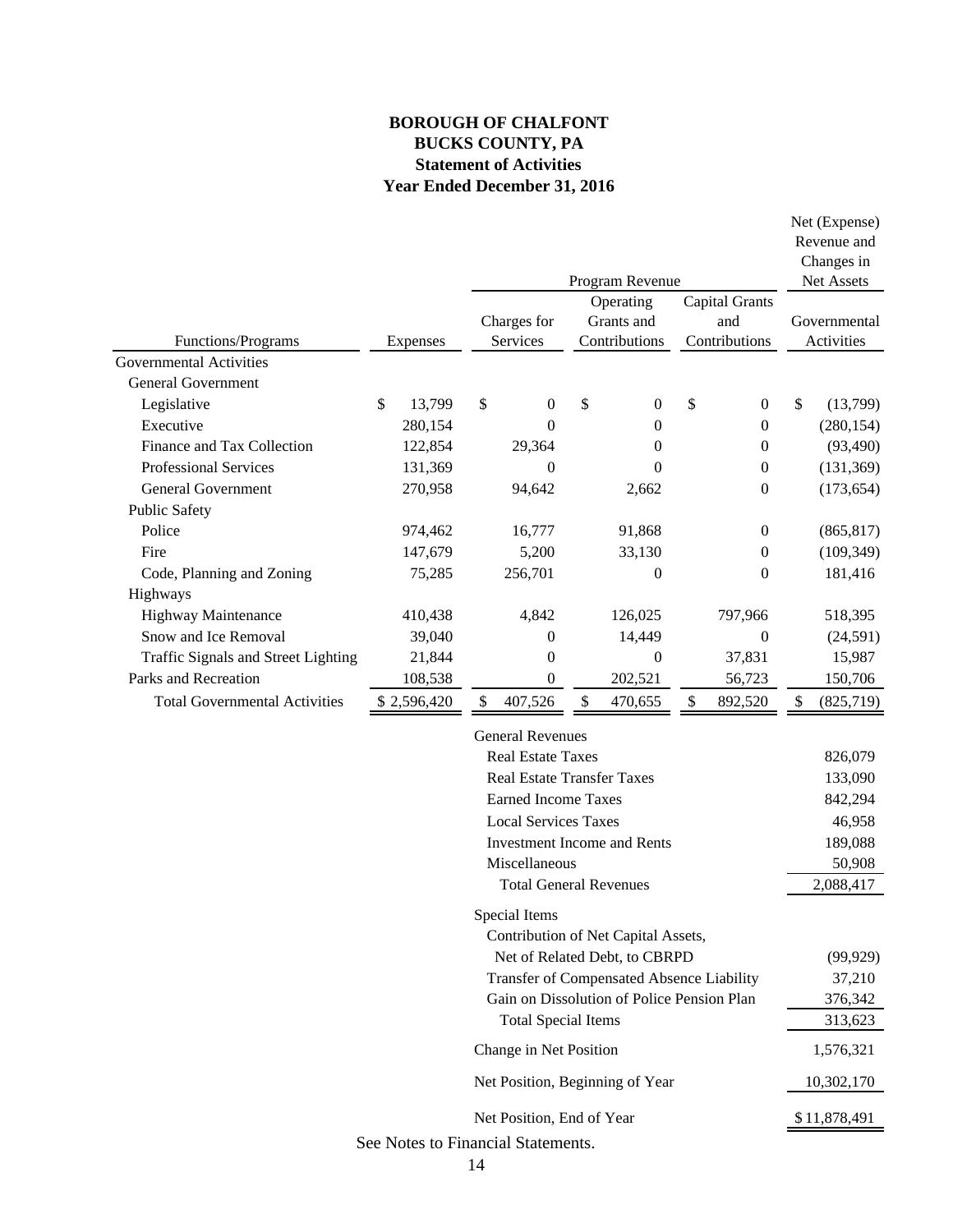# **BOROUGH OF CHALFONT BUCKS COUNTY, PA Balance Sheet Governmental Funds December 31, 2016**

|                                            | General Fund            | Capital Reserve<br>Fund |                                 |  |
|--------------------------------------------|-------------------------|-------------------------|---------------------------------|--|
| <b>Assets</b>                              |                         |                         | <b>Grant Fund</b>               |  |
|                                            |                         |                         |                                 |  |
| Cash                                       | \$<br>1,239,639         | \$<br>$\Omega$          | \$<br>$\theta$                  |  |
| Investments                                | $\overline{0}$          | 4,244,528               | 0                               |  |
| <b>Grants and Other Receivables</b>        | 9,991                   | $\boldsymbol{0}$        | 30,945                          |  |
| <b>Taxes Receivable</b>                    | 317,935                 | $\theta$                | $\mathbf{0}$                    |  |
| Due from (to) Other Funds                  | 40,736                  | (10,038)                | (30, 945)                       |  |
| <b>Total Assets</b>                        | 1,608,301<br>\$.        | 4,234,490<br>\$         | $\mathcal{S}$<br>$\overline{0}$ |  |
| <b>Liabilities and Fund Balances</b>       |                         |                         |                                 |  |
| Liabilities                                |                         |                         |                                 |  |
| <b>Accounts Payable</b>                    | $\mathcal{S}$<br>53,783 | \$<br>$\boldsymbol{0}$  | $\mathcal{S}$<br>$\overline{0}$ |  |
| Accrued Wages and Payroll Withholdings     | 15,001                  | $\theta$                | $\boldsymbol{0}$                |  |
| Due to Other Governments                   | 3,270                   | $\boldsymbol{0}$        | $\mathbf{0}$                    |  |
| <b>Escrow Deposits</b>                     | 344,125                 | $\boldsymbol{0}$        | $\boldsymbol{0}$                |  |
| <b>Total Liabilities</b>                   | 416,179                 | $\overline{0}$          | $\overline{0}$                  |  |
| Deferred Inflows of Resources              |                         |                         |                                 |  |
| Deferred Tax Receipts                      | 198,004                 | $\boldsymbol{0}$        | $\boldsymbol{0}$                |  |
| <b>Fund Balances</b>                       |                         |                         |                                 |  |
| Restricted                                 | $\mathbf{0}$            | $\theta$                | $\overline{0}$                  |  |
| Committed                                  | $\theta$                | 4,234,490               | $\mathbf{0}$                    |  |
| Unassigned                                 | 994,118                 | $\boldsymbol{0}$        | $\boldsymbol{0}$                |  |
| <b>Total Fund Balances</b>                 | 994,118                 | 4,234,490               | $\overline{0}$                  |  |
| <b>Total Liabilities and Fund Balances</b> | 1,608,301<br>\$         | \$4,234,490             | \$<br>$\boldsymbol{0}$          |  |

See Notes to Financial Statements.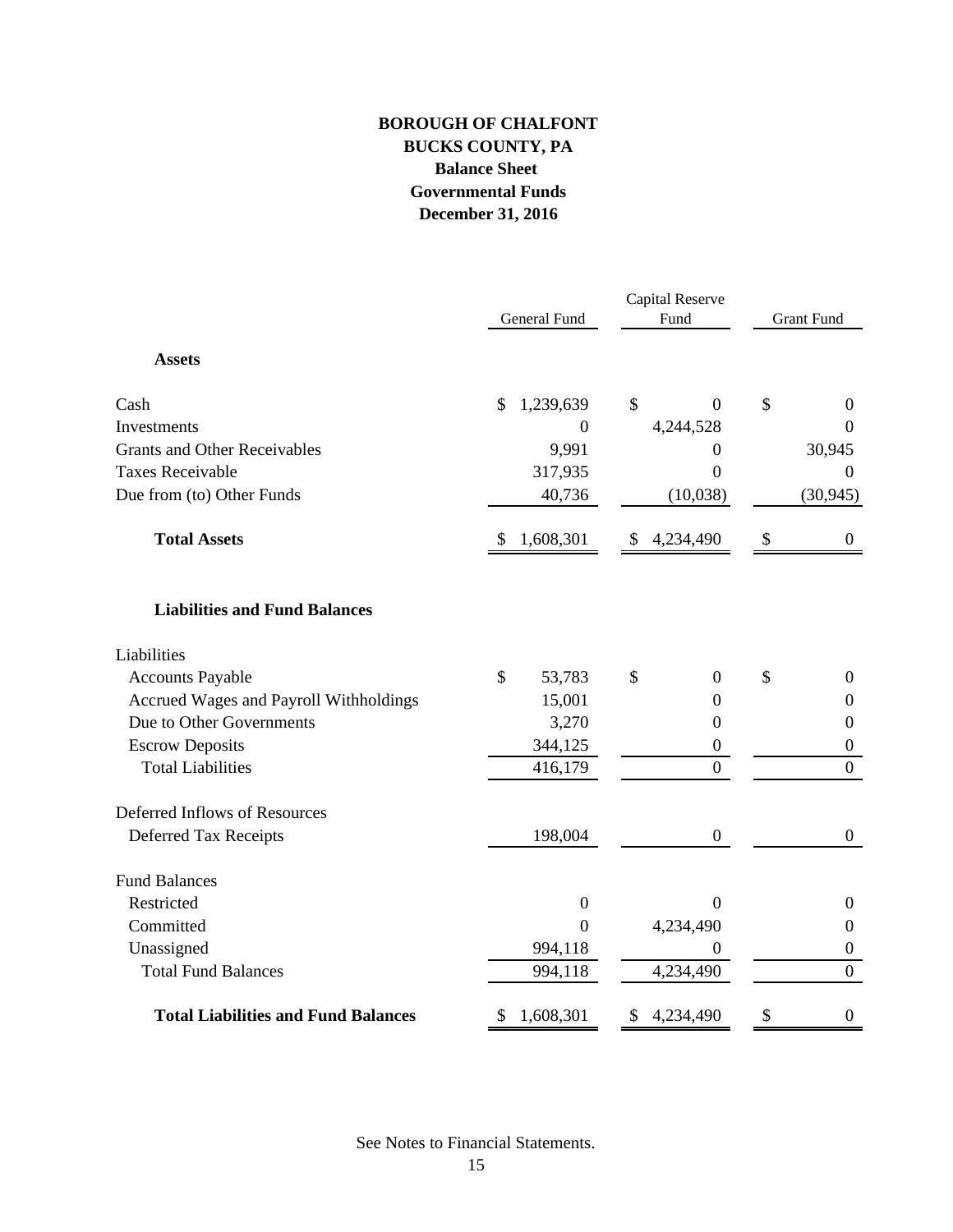| Nonmajor<br>Governmental<br><b>Funds</b> |         | Total<br>Governmental<br>Funds |
|------------------------------------------|---------|--------------------------------|
|                                          |         |                                |
| \$                                       | 297,426 | \$<br>1,537,065                |
|                                          | 0       | 4,244,528                      |
|                                          | 0       | 40,936                         |
|                                          | 1,619   | 319,554                        |
|                                          | 247     | 0                              |
|                                          |         |                                |
|                                          | 299,292 | 6,142,083                      |

| \$<br>247     | \$<br>54,030    |
|---------------|-----------------|
| 0             | 15,001          |
| 0             | 3,270           |
| 0             | 344,125         |
| 247           | 416,426         |
|               |                 |
|               |                 |
| 1,619         | 199,623         |
|               |                 |
|               |                 |
| 74,760        | 74,760          |
| 222,666       | 4,457,156       |
| 0             | 994,118         |
| 297,426       | 5,526,034       |
|               |                 |
| \$<br>299,292 | \$<br>6,142,083 |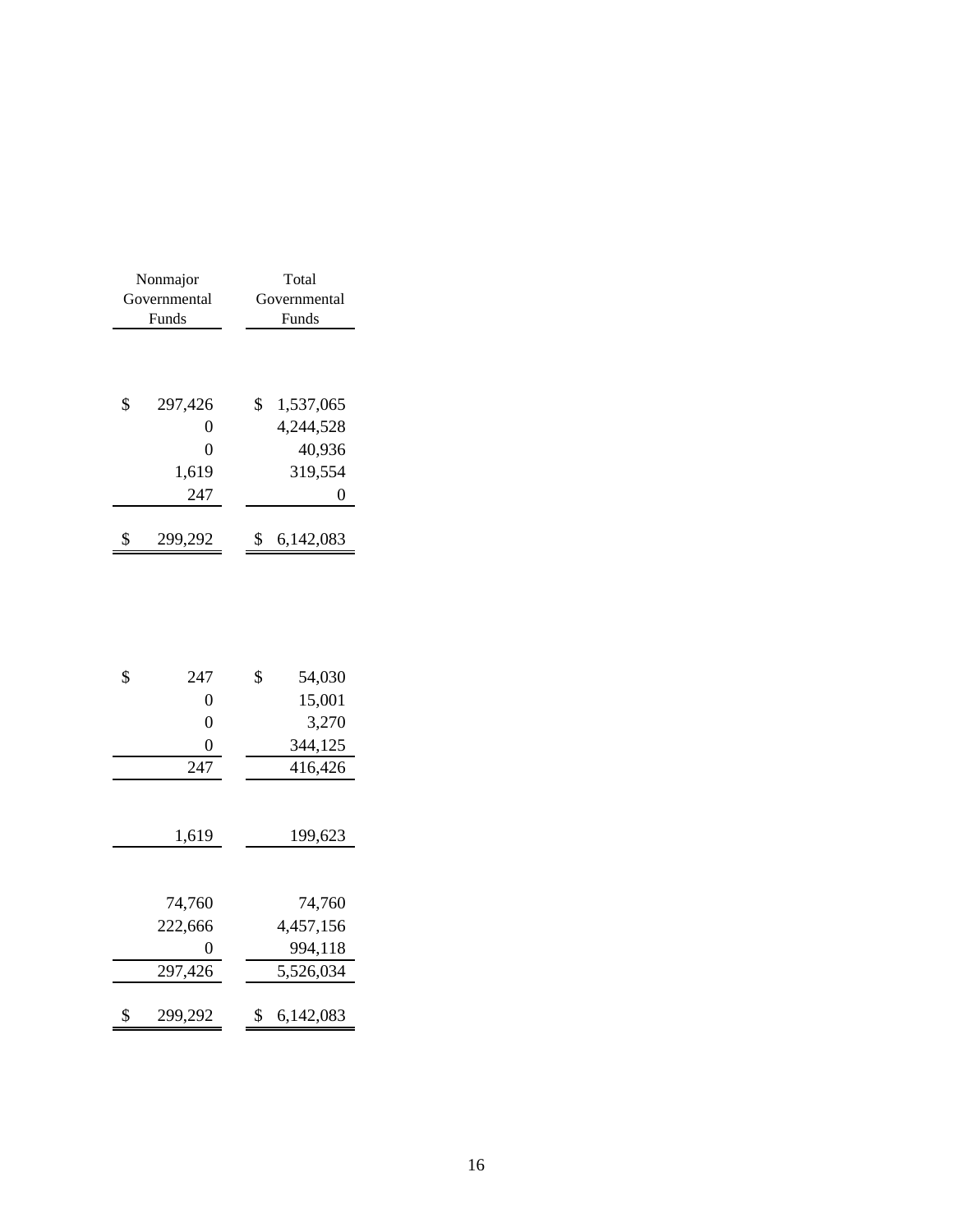# **Net Assets of Governmental Activities BOROUGH OF CHALFONT BUCKS COUNTY, PA Reconciliation of Total Governmental Fund Balances to December 31, 2016**

| <b>Total Governmental Fund Balances</b>                                                                                                                             | \$5,526,034  |
|---------------------------------------------------------------------------------------------------------------------------------------------------------------------|--------------|
| Amounts Reported for Governmental Activities in the Statement of Net Assets Are<br>Different Because                                                                |              |
| Capital Assets Used in Governmental Activities Are Not Financial Resources, and<br>Therefore Not Reported in Funds, Net of Accumulated Depreciation of \$2,425,097. | 6,728,456    |
| Other Long-Term Assets Are Not Available to Pay Current Period Expenditures, and<br>Therefore Are Deferred in the Funds.                                            |              |
| <b>Taxes Receivable</b>                                                                                                                                             | 197,479      |
| Deferred Outflows of Resources Are Not Available in the Current Period<br>Accumulated Decrease in the Fair Value of Interest Rate Swap                              | 13,175       |
| Long-Term Liabilities Are Not Due and Payable in the Current Period, and Therefore<br>Are Not Reported in the Funds.                                                |              |
| General Obligation Notes Payable                                                                                                                                    | (344, 422)   |
| Accrued Compensated Absences and Severance Pay                                                                                                                      | (33, 385)    |
| Permit Deposit                                                                                                                                                      | (195, 671)   |
| Fair Value of Interest Rate Swap                                                                                                                                    | (13, 175)    |
| Net Assets of Governmental Activitie                                                                                                                                | \$11,878,491 |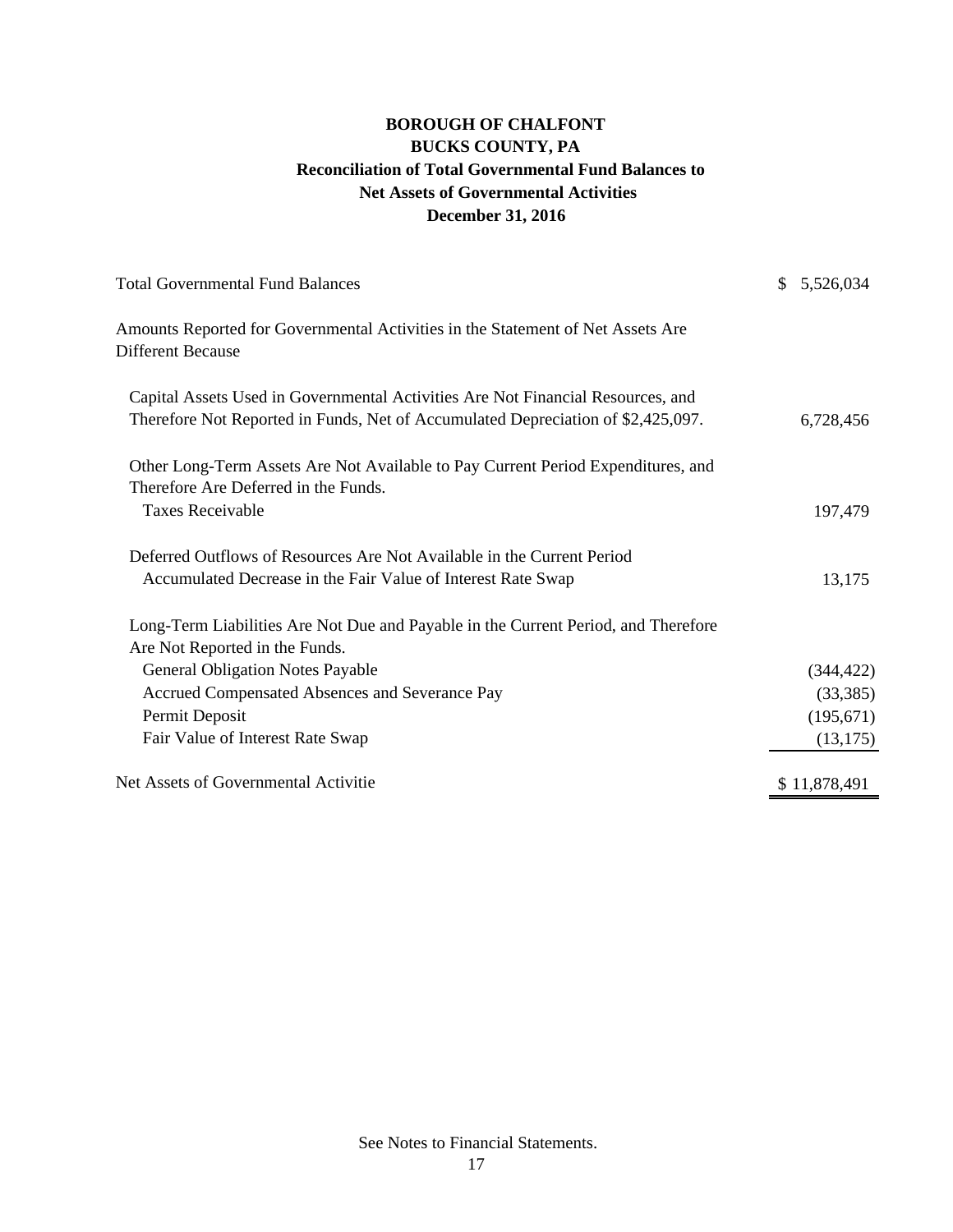# **BOROUGH OF CHALFONT BUCKS COUNTY, PA Statement of Revenues, Expenditures, and Changes in Fund Balances Governmental Funds Year Ended December 31, 2016**

|                                                   |                 | Capital Reserve      | <b>Grant Fund</b>        |  |
|---------------------------------------------------|-----------------|----------------------|--------------------------|--|
|                                                   | General Fund    | Fund                 |                          |  |
| <b>Revenues</b>                                   |                 |                      |                          |  |
| <b>Taxes</b>                                      | \$<br>1,702,875 | \$<br>$\overline{0}$ | \$<br>$\mathbf{0}$       |  |
| Intergovernmental                                 | 153,593         | $\Omega$             | 568,274                  |  |
| Fines, Licenses and Permits                       | 111,419         | $\Omega$             | $\theta$                 |  |
| <b>Charges for Services</b>                       | 276,778         | $\Omega$             | 0                        |  |
| <b>Investment Income and Rents</b>                | 257,919         | (69, 405)            | $\boldsymbol{0}$         |  |
| Miscellaneous                                     | 51,026          | $\theta$             | $\Omega$                 |  |
| <b>Total Revenues</b>                             | 2,553,610       | (69, 405)            | 568,274                  |  |
| <b>Expenditures</b>                               |                 |                      |                          |  |
| <b>General Government</b>                         | 581,696         | $\boldsymbol{0}$     | $\mathbf{0}$             |  |
| <b>Public Safety</b>                              | 1,149,951       | $\theta$             | $\mathbf{0}$             |  |
| <b>Public Works</b>                               | 342,272         | 0                    | $\boldsymbol{0}$         |  |
| Parks and Recreation                              | 9,454           | $\Omega$             | $\boldsymbol{0}$         |  |
| Debt Service - Principal                          | 11,000          | $\Omega$             | $\boldsymbol{0}$         |  |
| Debt Service - Interest                           | 8,476           | 0                    | $\theta$                 |  |
| <b>Capital Expenditures</b>                       | 141,725         | $\boldsymbol{0}$     | 568,274                  |  |
| Miscellaneous Governmental                        | 46,056          | $\boldsymbol{0}$     | $\theta$                 |  |
| <b>Total Expenditures</b>                         | 2,290,630       | $\overline{0}$       | 568,274                  |  |
| Excess (Deficiency) of Revenues Over Expenditures |                 |                      |                          |  |
| Before Other Financing Sources (Uses)             | 262,980         | (69, 405)            | $\boldsymbol{0}$         |  |
| Other Financing Sources (Uses)                    |                 |                      |                          |  |
| Proceeds from Issuance of Long-Term Note          | 35,508          | $\boldsymbol{0}$     | $\mathbf{0}$             |  |
| Transfers In (Out)                                | (47, 400)       | $\boldsymbol{0}$     | $\boldsymbol{0}$         |  |
| <b>Total Other Financing Sources (Uses)</b>       | (11,892)        | $\boldsymbol{0}$     | $\boldsymbol{0}$         |  |
| Net Change in Fund Balances                       | 251,088         | (69, 405)            | $\boldsymbol{0}$         |  |
| <b>Fund Balances</b>                              |                 |                      |                          |  |
| Beginning of Year                                 | 743,030         | 4,303,895            | $\boldsymbol{0}$         |  |
| End of Year                                       | \$<br>994,118   | 4,234,490<br>\$      | $\$$<br>$\boldsymbol{0}$ |  |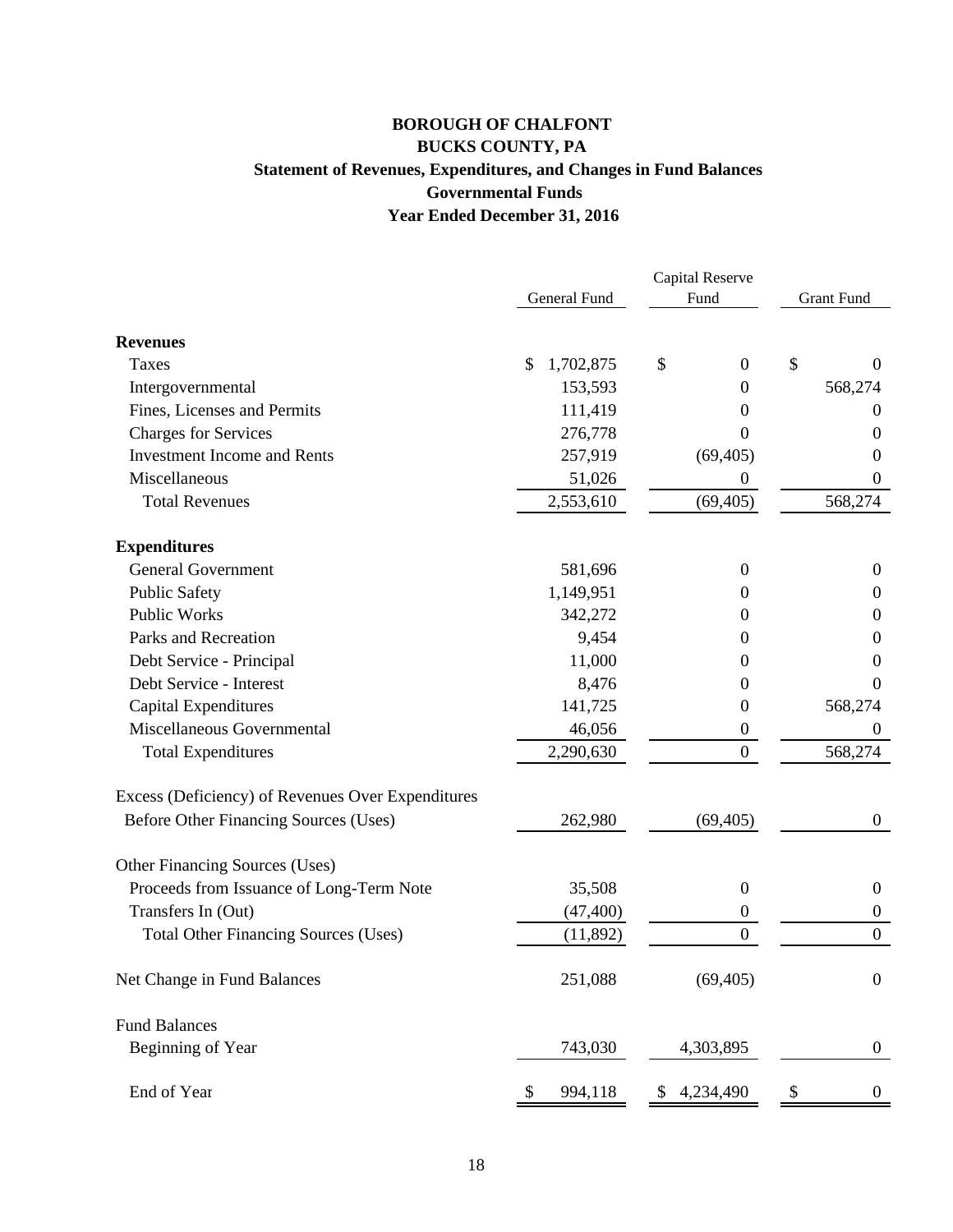| Nonmajor       | Total           |
|----------------|-----------------|
| Governmental   | Governmental    |
| Funds          | Funds           |
|                |                 |
| \$<br>85,433   | \$<br>1,788,308 |
| 115,802        | 837,669         |
| $\overline{0}$ | 111,419         |
| $\overline{0}$ | 276,778         |
| 574            | 189,088         |
| 202,521        | 253,547         |
| 404,330        | 3,456,809       |
|                |                 |
| 0              | 581,696         |
| 85,504         | 1,235,455       |
| 83,127         | 425,399         |
| 12,205         | 21,659          |
| 17,086         | 28,086          |
| 1,341          | 9,817           |
| 23,724         | 733,723         |
| 0              | 46,056          |
| 222,987        | 3,081,891       |
|                |                 |
| 181,343        | 374,918         |
|                |                 |
| 0              | 35,508          |
| 47,400         | 0               |
| 47,400         | 35,508          |
| 228,743        | 410,426         |
| 68,683         | 5,115,608       |
| \$<br>297,426  | \$<br>5,526,034 |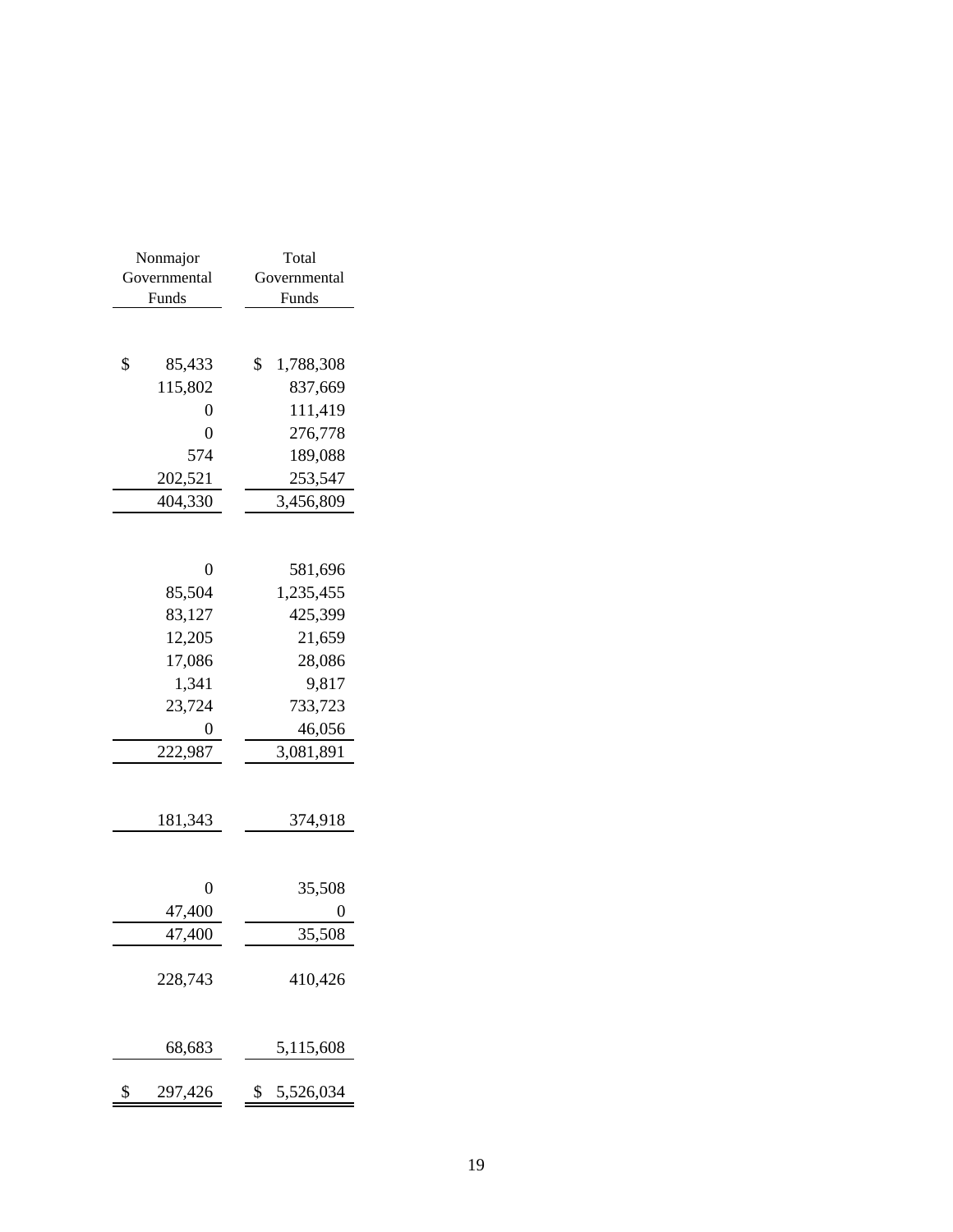# **BUCKS COUNTY, PA Reconciliation of the Net Changes in Fund Balances of Governmental Funds to the Statement of Activities BOROUGH OF CHALFONT Year Ended December 31, 2016**

| Net Change in Fund Balances - Total Governmental Funds                                                                                                                                                                                                                                                                                                                                                                                            | \$<br>410,426   |
|---------------------------------------------------------------------------------------------------------------------------------------------------------------------------------------------------------------------------------------------------------------------------------------------------------------------------------------------------------------------------------------------------------------------------------------------------|-----------------|
| Amounts Reported for Governmental Activities in the Statement of Activities Are<br><b>Different Because</b>                                                                                                                                                                                                                                                                                                                                       |                 |
| Governmental Funds Report Capital Outlays As Expenditures. However, in the<br>Statement of Activities, the Cost of Those Assets Is Allocated Over Their Estimated<br>Useful Lives as Depreciation Expense. This Is the Amount By Which Capital Outlays<br>of \$733,723 and Dedicated Infrastructure of \$322,985, Exceeded Depreciation<br>Expense of \$325,227 and Disposal of Capital Assets with a Book Value of \$118 in the<br>Current Year. | 731,363         |
| Revenues in the Funds That Provide Current Financial Resources Are Not Reported<br>As Revenues in the Statement of Activities<br><b>Taxes Receivable</b>                                                                                                                                                                                                                                                                                          | 60,113          |
|                                                                                                                                                                                                                                                                                                                                                                                                                                                   |                 |
| Governmental Funds Report General Obligation Note Proceeds as Current Financial<br>Resources. In Contrast, the Statement of Activities Treats Such Issuance of Debt as a<br>Liability.                                                                                                                                                                                                                                                            | (35,508)        |
| Repayment of Permit Deposit that Reduces Long-Term Liabilities in the Statement of<br>Net Assets                                                                                                                                                                                                                                                                                                                                                  | 19,329          |
| Repayments of Note Payable Principal Are Expenditures in the Governmental Funds,<br>but the Repayments Reduce Liabilities in the Statement of Net Assets.                                                                                                                                                                                                                                                                                         | 28,086          |
| Some Expenses Reported in the Statement of Activities Do Not Require the Use of<br>Current Financial Resources, and Therefore Are Not Reported As Expenditures in<br><b>Governmental Funds</b>                                                                                                                                                                                                                                                    |                 |
| Accrued Compensated Absences and Severance Pay                                                                                                                                                                                                                                                                                                                                                                                                    | 86,099          |
| Special Items Resulting from the Transfer of Police Operations to the CBRPD                                                                                                                                                                                                                                                                                                                                                                       |                 |
| Contribution of Net Capital Assets, Net of Related Debt                                                                                                                                                                                                                                                                                                                                                                                           | (99, 929)       |
| Gain on Dissolution of Police Pension Plan                                                                                                                                                                                                                                                                                                                                                                                                        | 376,342         |
| Change in Net Assets of Governmental Activities                                                                                                                                                                                                                                                                                                                                                                                                   | \$<br>1,576,321 |

See Notes to Financial Statements.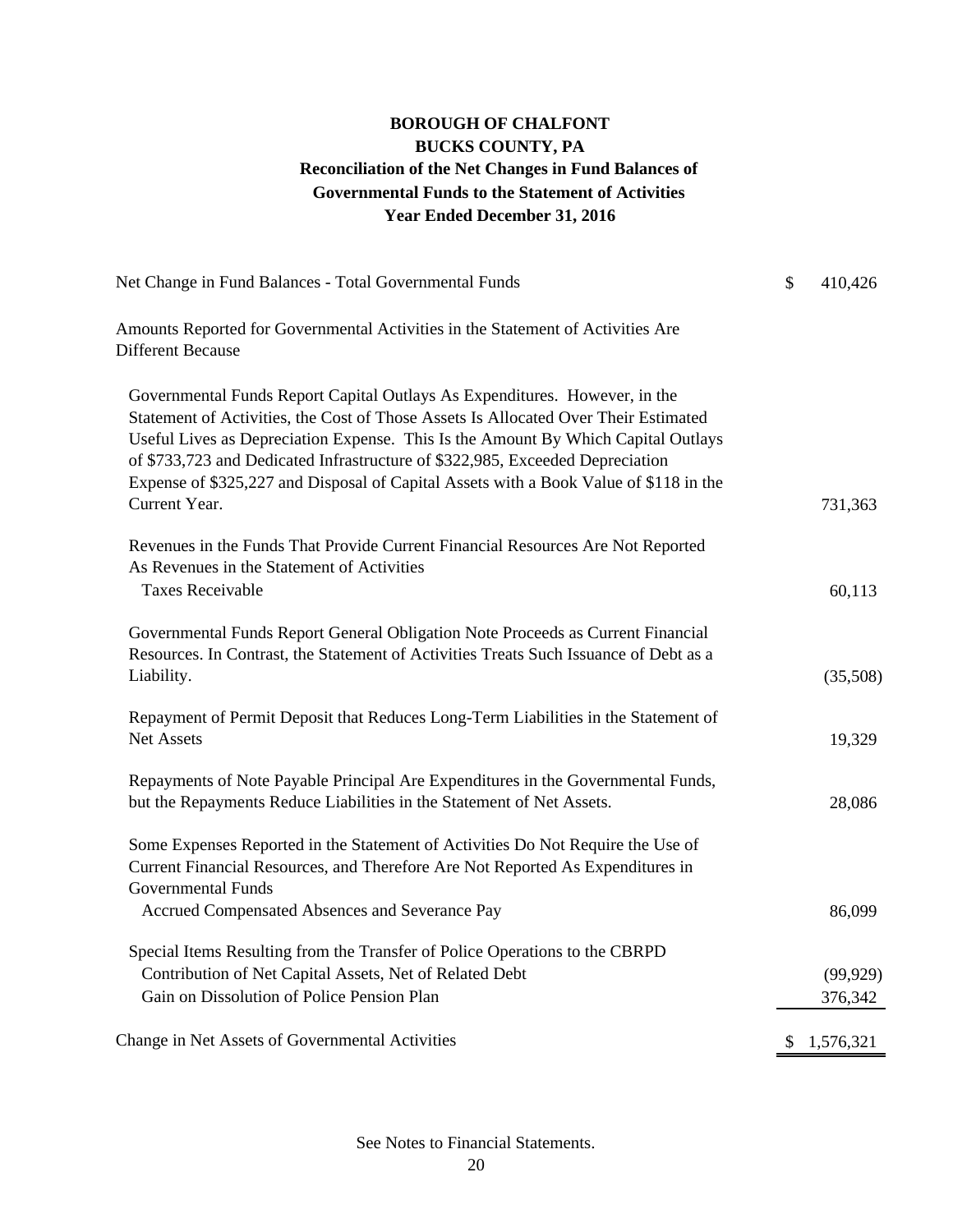# **BOROUGH OF CHALFONT BUCKS COUNTY, PA Statement of Fiduciary Net Position Pension Trust Funds December 31, 2016**

| <b>Assets</b>                      |    |          |
|------------------------------------|----|----------|
| Investments                        | \$ | 543,440  |
| <b>Liabilities</b>                 |    | $\Omega$ |
| <b>Net Position</b>                |    |          |
| Held in Trust for Pension Benefits | S  | 543,440  |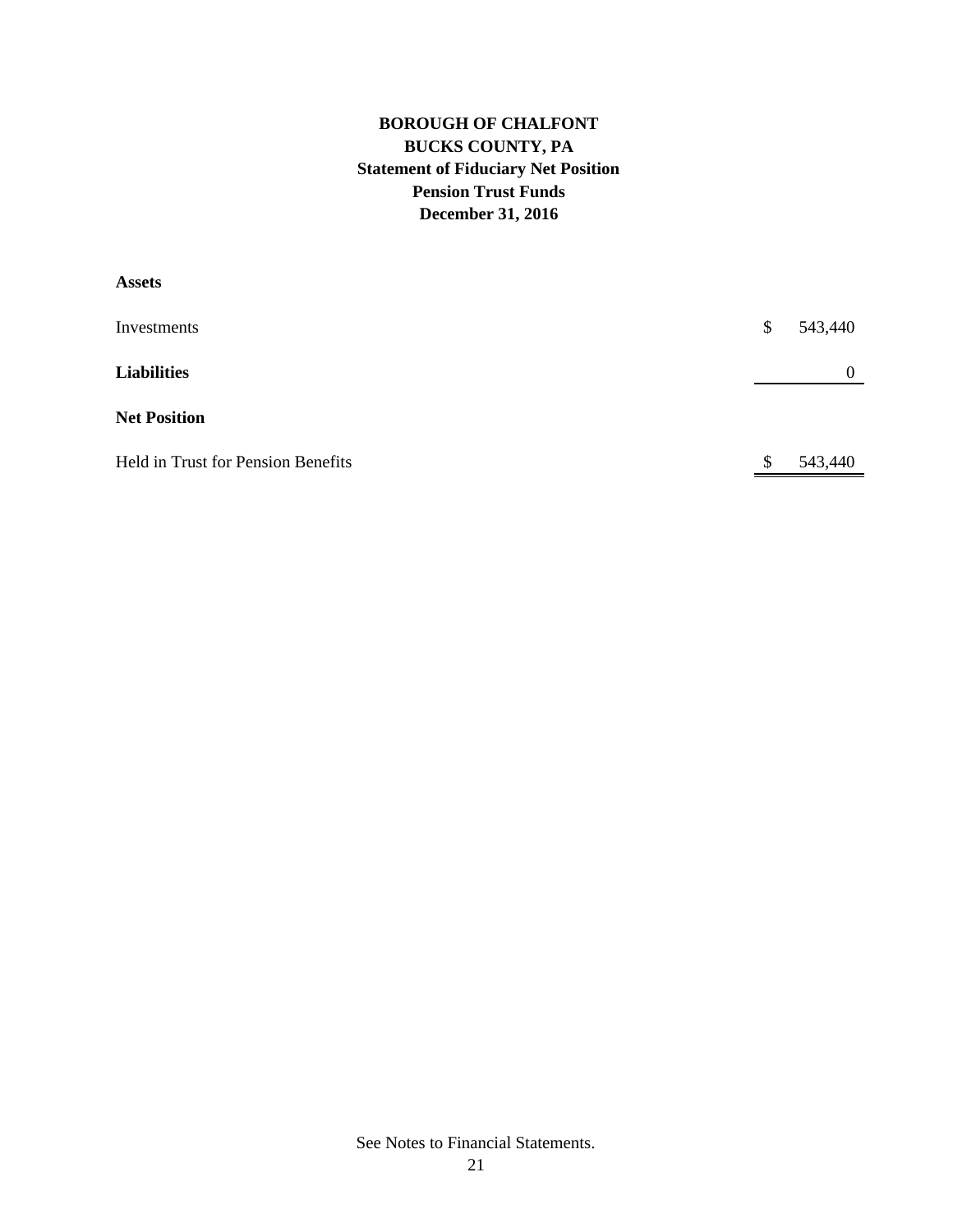# **BOROUGH OF CHALFONT BUCKS COUNTY, PA Statement of Changes in Fiduciary Net Position Pension Trust Funds Year Ended December 31, 2016**

| <b>Additions</b>                              |              |
|-----------------------------------------------|--------------|
| Contributions                                 |              |
| Employer (Borough)                            | \$<br>32,503 |
| Plan Members                                  | 14,204       |
| <b>Total Contributions</b>                    | 46,707       |
| <b>Investment Income</b>                      |              |
| Net Appreciation in Fair Value of Investments | 79,245       |
| Less Investment Expense                       | 2,118        |
| Net Investment Income                         | 77,127       |
| <b>Total Additions</b>                        | 123,834      |
| Deductions                                    |              |
| <b>Benefits</b>                               | 54,539       |
| Administrative Expense                        | 5,671        |
| <b>Transfer to CBRPD Pension Plan</b>         | 1,161,214    |
| <b>Total Deductions</b>                       | 1,221,424    |
| Decrease in Net Position                      | (1,097,590)  |
| Net Position, Held in Trust                   |              |
| Beginning of Year                             | 1,641,030    |
| End of Year                                   | 543,440      |

See Notes to Financial Statements.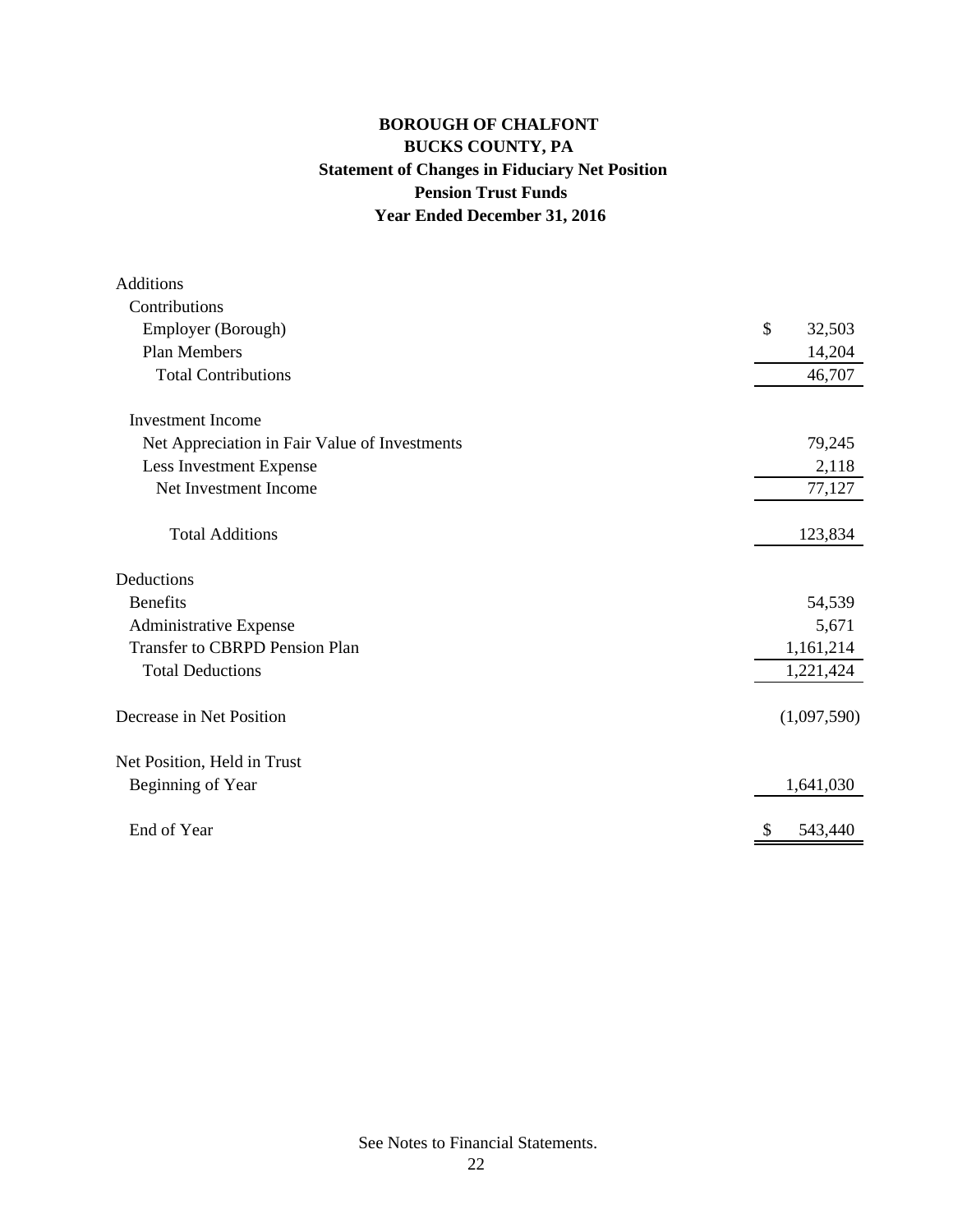## **1. Summary of Significant Accounting Policies**

 The Borough of Chalfont was incorporated in 1901 in Bucks County, Pennsylvania. In 1976, the Borough elected to be governed under provisions of a Home Rule Charter. The Borough operates under a council form of government and provides the following services as authorized by its charter: public safety (police and fire), highways and streets, culture - recreation, public improvements, planning and zoning, and general and administrative services. For financial reporting purposes, in accordance with Government Accounting Standards Board (GASB) Statement 14, the Borough includes all funds that are part of the financial reporting entity.

The Borough's statements are prepared in compliance with GASB Statement No. 34, *Basic Financial Statements - and Management's Discussion and Analysis - for State and Local Governments*. Significant aspects of the Statement include the following:

- A Management Discussion and Analysis (MD&A) section providing an analysis of the Borough's overall financial position and changes in financial position.
- Financial statements prepared using full accrual accounting for all of the Borough's activities, including infrastructure (roads, bridges, etc.).
- A focus on major funds in the fund financial statements.

# **A. Reporting Entity**

 **Sewage Treatment Services** - The Borough of Chalfont and the Township of New Britain have joined to form the Chalfont-New Britain Joint Sewer Authority. The Authority is governed by a six-member board. Members of the board are appointed equally by the governing boards of the Borough and the Township, with three members from each municipality.

 The Authority's governing board is solely responsible for all decisions made in the operation of the Authority. Additionally, the Authority is responsible for all its financial transactions and neither the Borough nor the Township has authorization to approve any such transactions.

**Police Services** – Effective March 28, 2016, the Borough joined with two neighboring municipalities to form the Central Bucks Regional Police Department (CBRPD). The CBRPD provides local police services to all participating municipalities (see Note 17). The costs to operate the CBRPD are funded by contributions from each municipality. The percentage share from each is based on total population, average number of calls and crimes, and total road miles. The Borough contributed \$667,915 for 2016.

 The CBRPD is governed by a six-member board. Members of the board are appointed equally by the governing boards of the three municipalities, with two members from each municipality. The CBRPD's governing board is solely responsible for all decisions made in the operation of the department.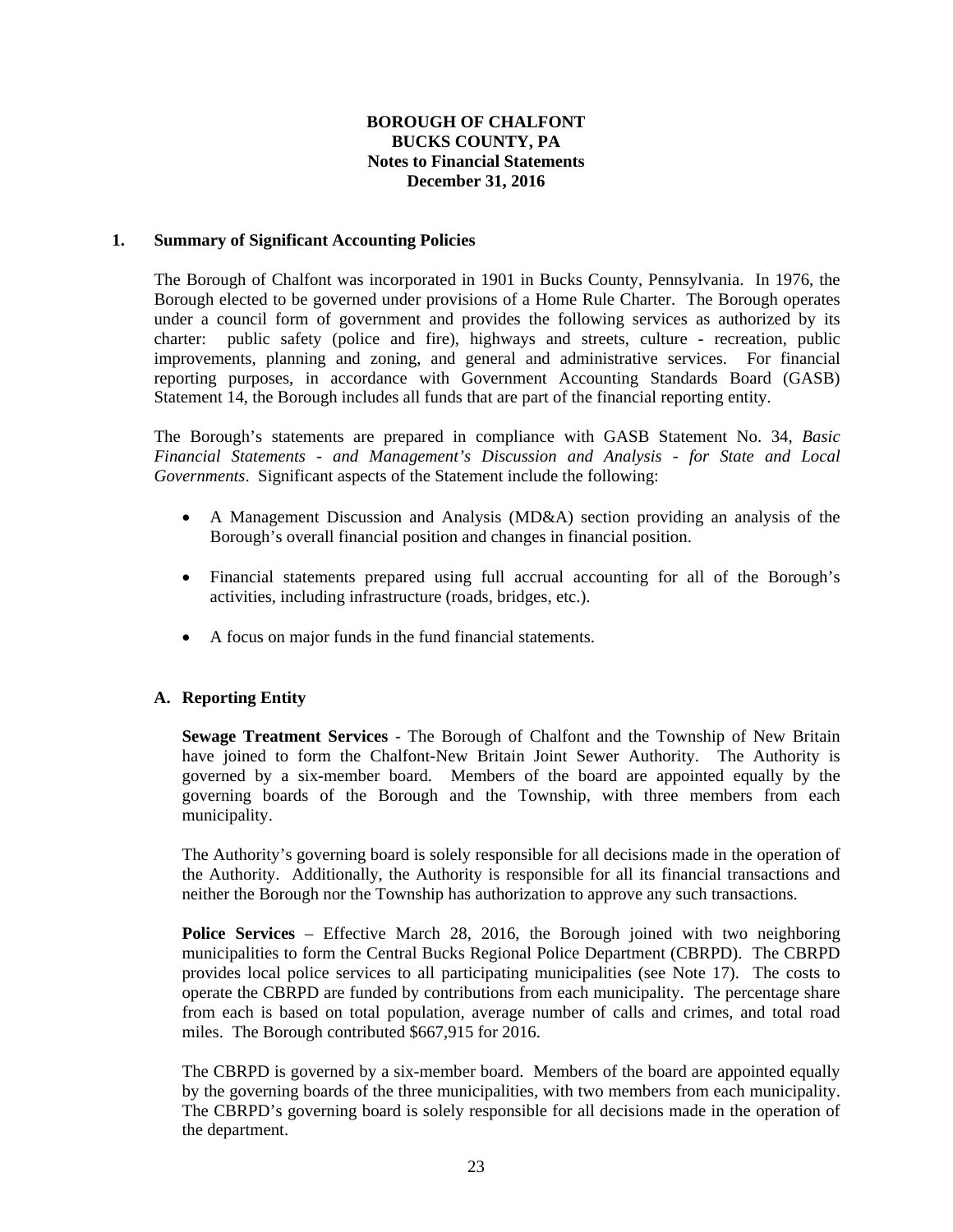# **1. Summary of Significant Accounting Policies** (Continued)

### **A. Reporting Entity** (Continued)

 Based upon the above factors, it has been concluded that the Borough has no oversight responsibility for the Authority or CBRPD. Accordingly, their financial statements have been excluded from the reporting entity.

#### **B. Basis of Presentation**

 The accounts of the Borough are organized on the basis of funds, each of which is considered a separate accounting entity. The operations of each fund are accounted for with a separate set of self-balancing accounts that comprise its assets, liabilities, fund balance, revenues, and expenditures/expenses. Government resources are allocated to and accounted for in individual funds based upon the purposes for which they are to be spent and the means by which spending activities are controlled. The various funds are grouped, in the financial statements in this report, into three generic fund types and two broad fund categories as described in Note 1C.

#### **C. Basis of Accounting**

#### **GOVERNMENT-WIDE FINANCIAL STATEMENTS**

The government-wide financial statements (i.e., the Statement of Net Position and the Statement of Activities) report information on all of the non-fiduciary activities of the primary government. Governmental activities, which normally are supported by taxes and intergovernmental revenues, are reported separately from business-type activities, which primarily rely on fees and charges for support. Fiduciary funds are also excluded from the government-wide financial statements.

The government-wide statements are prepared using the economic resources measurement focus and the accrual basis of accounting. This differs from the manner in which governmental fund financial statements are prepared. Therefore, governmental fund financial statements include reconciliations with brief explanations to better identify the relationship between the government-wide statements and the statements for governmental funds.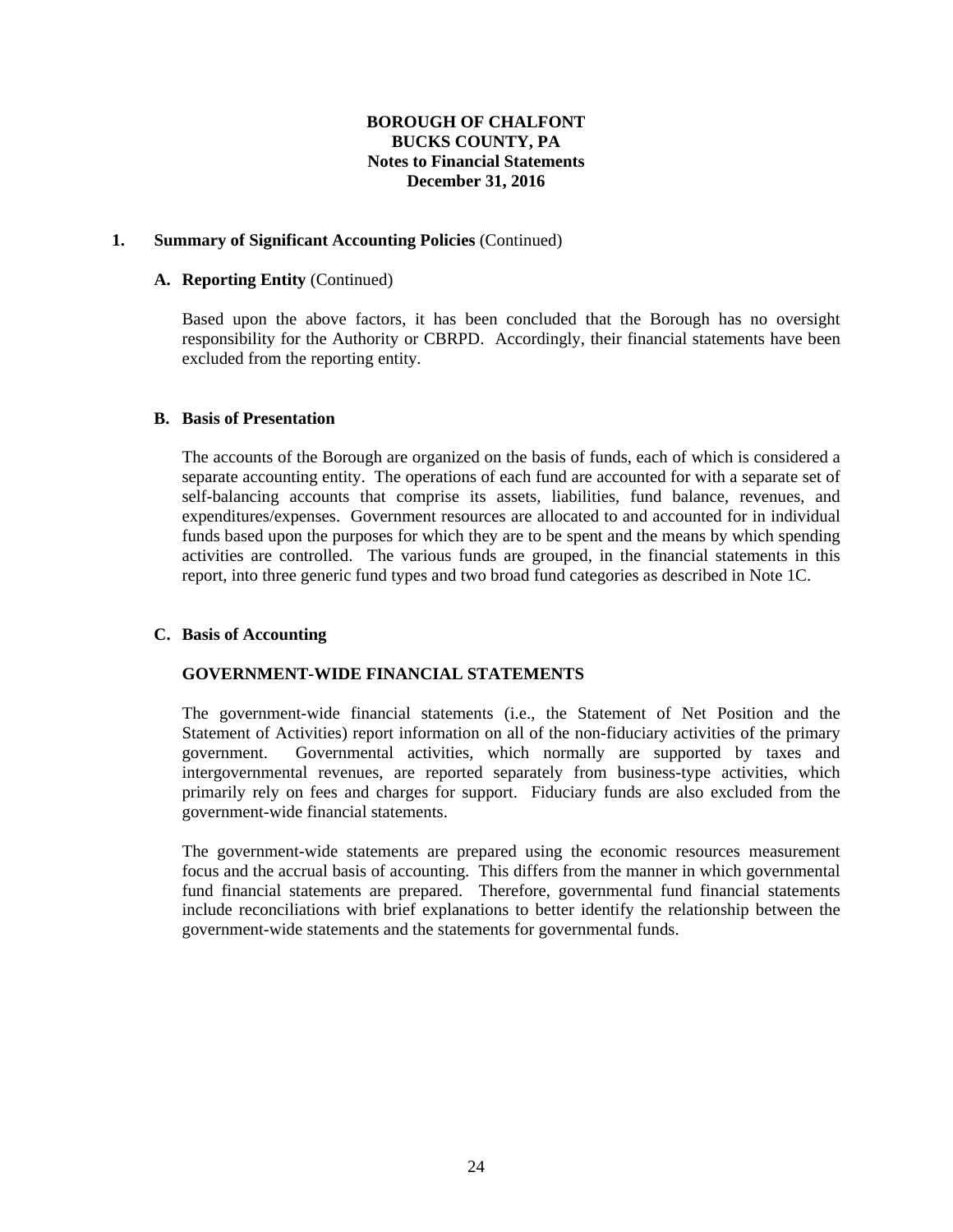## **1. Summary of Significant Accounting Policies** (Continued)

#### **C. Basis of Accounting** (Continued)

### **GOVERNMENT-WIDE FINANCIAL STATEMENTS** (Continued)

The government-wide Statement of Activities presents a comparison between expenses, both direct and indirect, and program revenues for each governmental program. Direct expenses are those that are specifically associated with a service, program, or department and are, therefore, clearly identifiable to a particular function. Indirect expenses for centralized services and administrative overhead are allocated among the programs, functions, and segments using a full cost allocation approach and are presented separately to enhance comparability of direct expenses between governments that allocate direct expenses and those that do not. Program revenues include charges paid by the recipients of the goods or services offered by the programs and grants and contributions that are restricted to meeting the operational or capital requirements of a particular program. Revenues not classified as program revenues are presented as general revenues. The comparison of program revenues and expenses identifies the extent to which each program is self-financing or draws from the general revenues of the Borough.

Net position should be reported as restricted when constraints placed on net position use are either externally imposed by creditors (such as through debt covenants), grantors, contributors, or laws or regulations of other governments or imposed by law through constitutional provisions or enabling legislation. The net position restricted for other purposes result from special revenue funds and the restrictions on their net position use.

Separate financial statements are provided for governmental funds and fiduciary funds, even though the latter are excluded from the government-wide financial statements. Major individual governmental funds are reported as separate columns in the fund financial statements.

#### **FUND FINANCIAL STATEMENTS**

Fund financial statements report detailed information about the Borough. The focus of governmental fund financial statements is on major funds rather than reporting funds by type. Each major fund is presented in a separate column. Non-major funds are aggregated and presented in a single column.

# **GOVERNMENTAL FUNDS**

Governmental funds utilize the modified accrual basis of accounting. Under this method, revenues are recognized in the accounting period in which they become both available and measurable. General property and other taxes, and investment earnings are recorded as earned (when they are measurable and available). The Borough considers property and earned income taxes as available if they are collected 60 days after year end. Expenditures are recognized in the accounting period in which the fund liability is incurred, if measurable, except expenditures for debt service and other long-term obligations which are recognized when paid.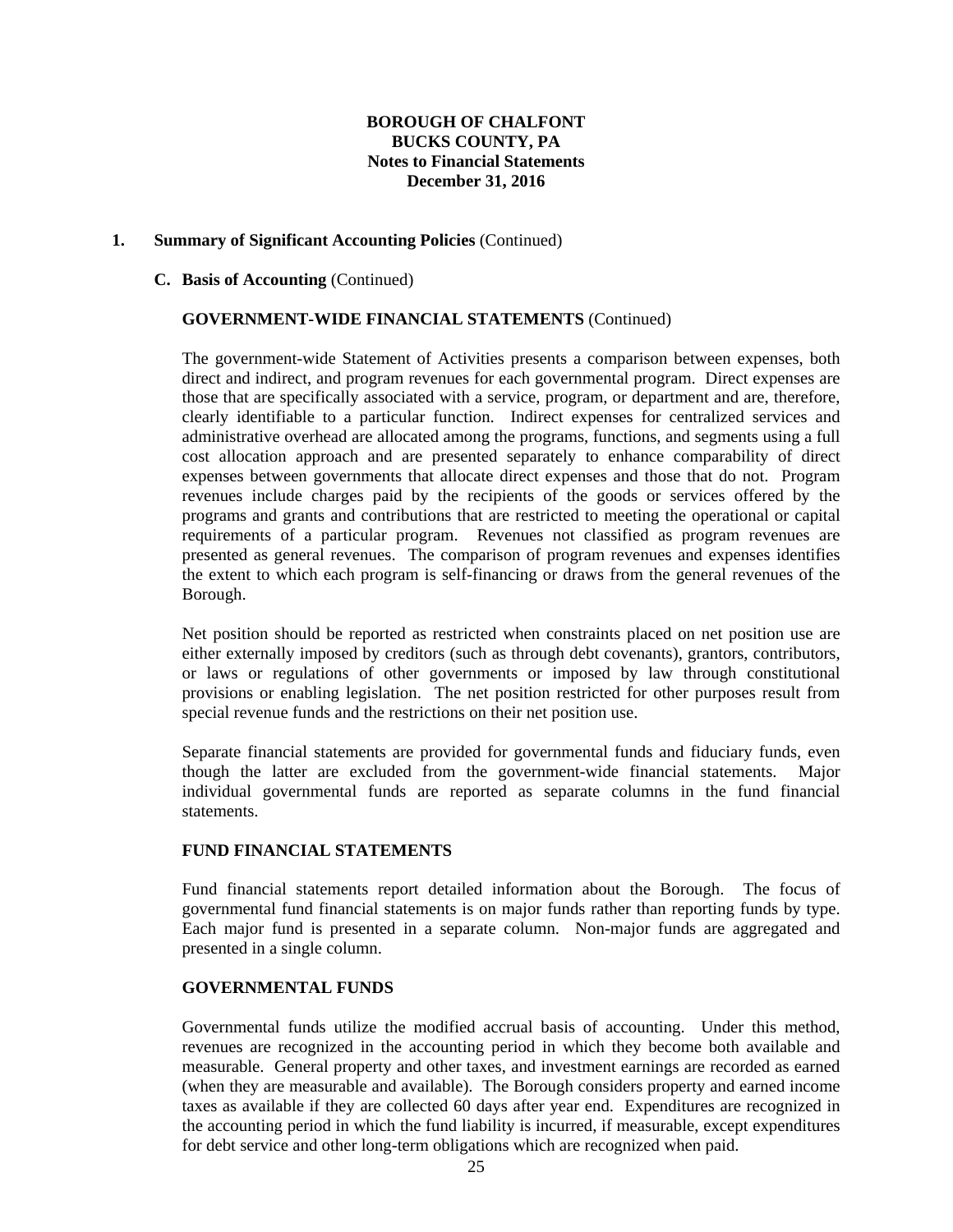# **1. Summary of Significant Accounting Policies** (Continued)

### **C. Basis of Accounting** (Continued)

### **GOVERNMENTAL FUNDS** (Continued)

**General Fund** - The General Fund is the general operating fund of the Borough and is always classified as a major fund. It is used to account for all financial resources except those required to be accounted for in another fund.

**Special Revenue Funds** - Special Revenue Funds are used to account for the proceeds of specific revenue sources that are restricted or committed to expenditures for specified purposes other than debt service or capital projects. The reporting entity includes the following special revenue funds:

| Fund         | Description                                                                 | Major Fund?    |
|--------------|-----------------------------------------------------------------------------|----------------|
| Liquid Fuels | Accounts for revenues and expenditures<br>of state liquid fuels grant funds | N <sub>0</sub> |
| Fire Tax     | Accounts for revenues and expenditures<br>of fire protection tax funds      | N <sub>0</sub> |
| Recreation   | Accounts for tax money received for<br>recreational activities              | N <sub>0</sub> |

# **Capital Projects Funds**

Capital projects funds are used to account for financial resources that are restricted, committed, or assigned to expenditures for capital outlays, including the acquisition or construction of capital facilities and other capital assets.

| Fund            | Description                                                                                                             | Major Fund?    |
|-----------------|-------------------------------------------------------------------------------------------------------------------------|----------------|
| Capital Reserve | Accounts for financial resources to be used for<br>the acquisition and construction of capital assets<br>and facilities | Yes            |
| Equipment       | Accounts for funds received for the<br>purchase of equipment                                                            | N <sub>0</sub> |
| Grant           | Accounts for grant revenues and the related<br>expenditures for various Borough projects                                | Yes            |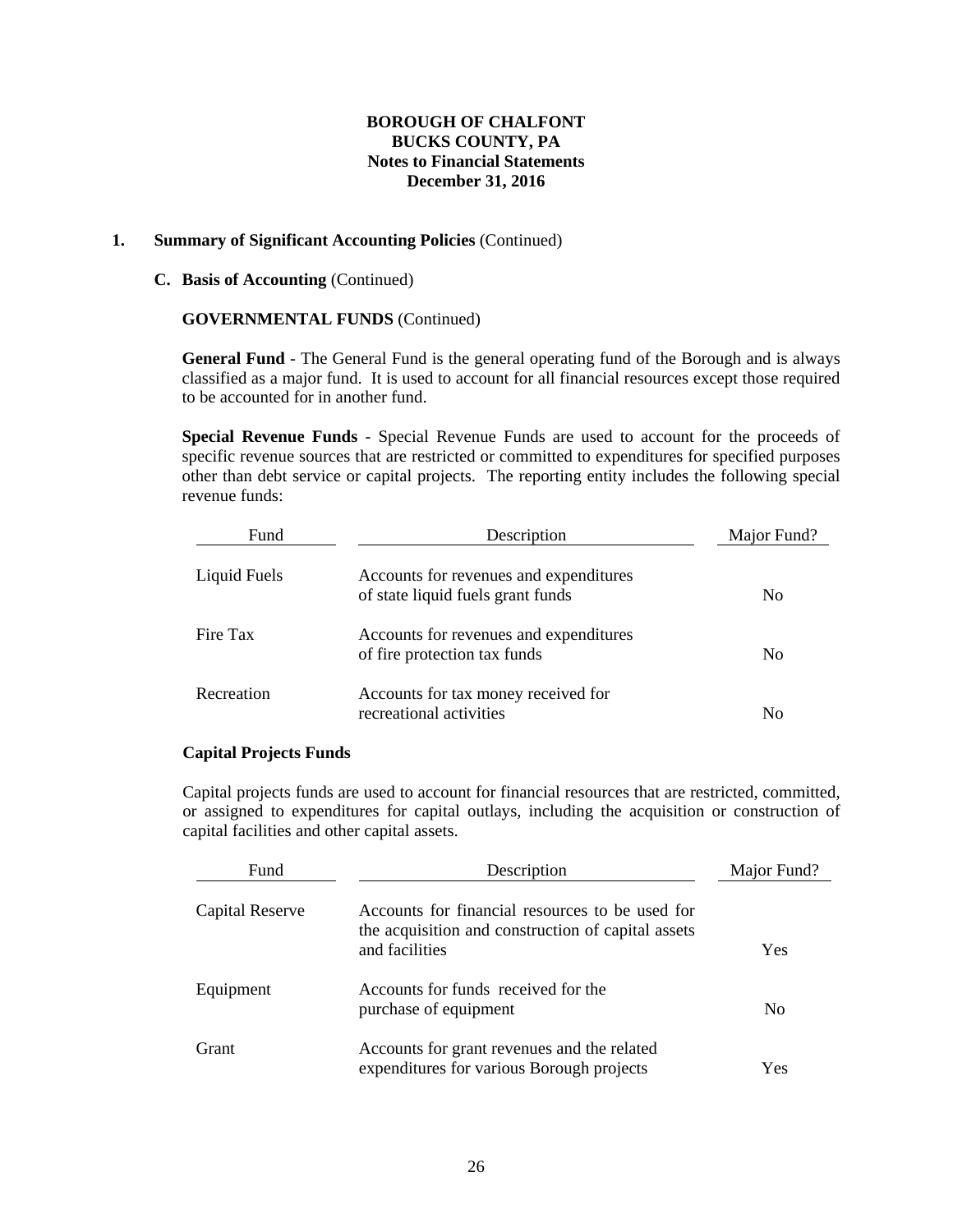## **1. Summary of Significant Accounting Policies** (Continued)

#### **C. Basis of Accounting** (Continued)

### **FIDUCIARY FUNDS**

 The Borough currently has one fiduciary fund, which is a pension trust fund (Non-Uniform). The Police Pension Fund assets were transferred to the CBRPD in June 2016. This fund is used to account for assets held by the Borough in a trustee capacity or as an agent for individuals, private organizations, other governments, and/or other funds. Pension Trust Funds are custodial in nature and do not involve measurement of results of operations. The accrual basis of accounting is used to recognize receivables and payables.

### **D. Cash Equivalents**

For reporting purposes, the Borough considers all money market funds and certificates of deposit with maturities of three months or less to be cash equivalents.

#### **E. Investments**

Investments in debt and equity securities with readily determinable fair market values are recorded at fair value, as required by Government Accounting Standards Board (GASB) Statement No. 72, *Fair Value Measurement and Application*. Realized and unrealized gains and losses are recorded in the statement of activities, statement of revenues, expenditures, and changes in fund balances as revenue (governmental activities), and on the statement of changes in fiduciary net position (fiduciary funds).

# **F. Interfund Transactions**

 As a result of its operations, the Borough has a variety of transactions between funds. Accordingly, to the extent that certain interfund transactions have not been paid or received as of December 31, 2016, appropriate interfund receivables or payables have been established.

# **G. Allowance for Uncollectible Accounts**

No allowance for uncollectible accounts has been provided since management considers all accounts to be collectible. The Borough is permitted to lien a resident's property if the resident does not remit payment.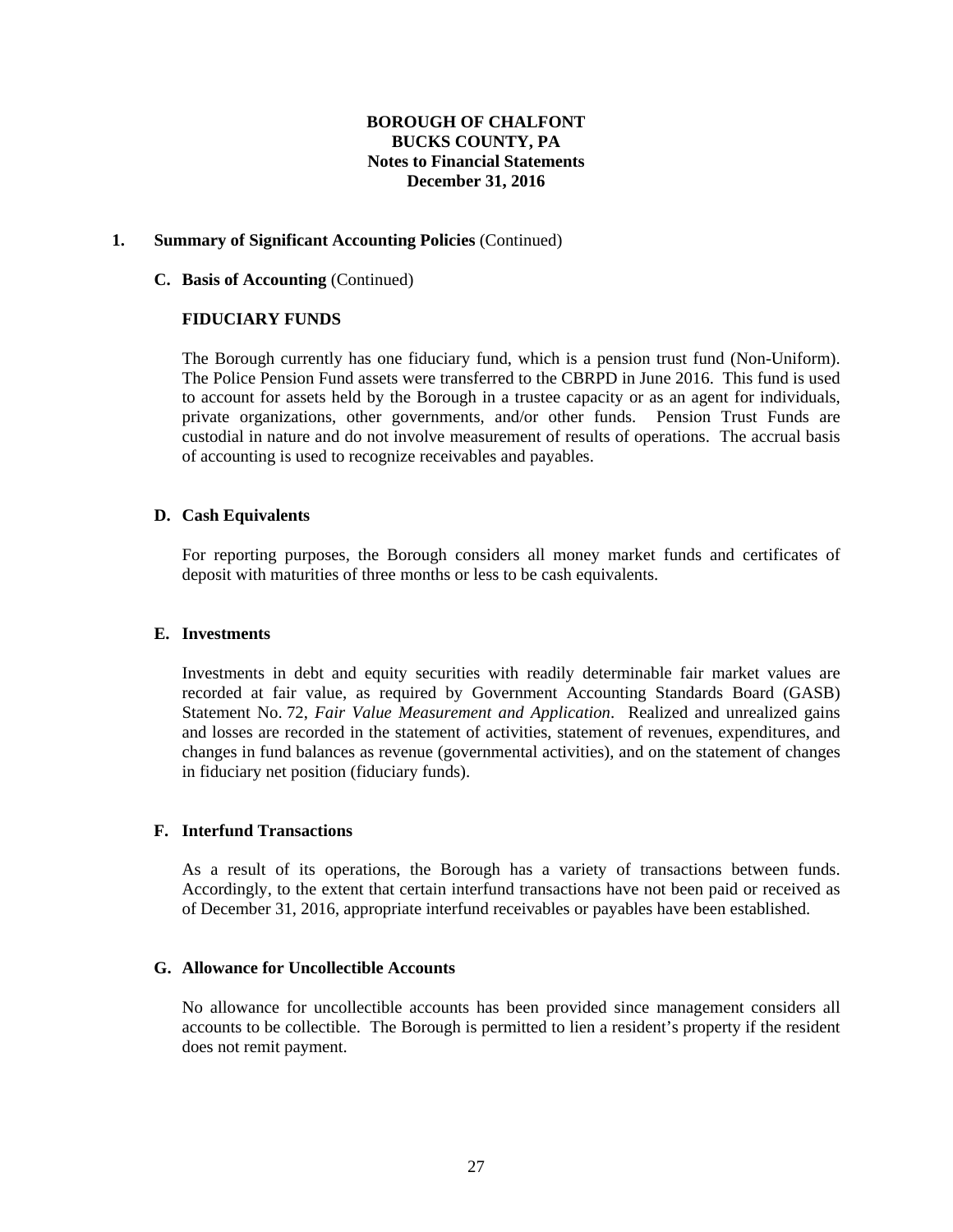### **1. Summary of Significant Accounting Policies** (Continued)

#### **H. Capital Assets**

 The accounting treatment over property, plant, and equipment (capital assets) depends on whether the assets are reported in the government-wide or fund financial statements.

### **Government-wide Statements**

 In the government-wide financial statements, fixed assets are accounted for as capital assets. All capital assets are valued at historical cost or estimated historical cost if actual is unavailable, except for donated capital assets which are recorded at their estimated fair value at the date of donation. Infrastructure costs incurred prior to January 1, 2003, have not been and are not required to be capitalized.

 Depreciation of all exhaustible capital assets is recorded as an allocated expense in the statement of activities, with accumulated depreciation reflected in the statement of net position. Depreciation is provided over the assets' estimated useful lives using the straight-line method of depreciation. The range of estimated useful lives by type of asset is shown below.

| Classifications                   | Years   |
|-----------------------------------|---------|
| Land and Park Improvements        | 20      |
| <b>Buildings and Improvements</b> | $10-40$ |
| <b>Vehicles</b>                   | $5-10$  |
| Machinery and Equipment           | $3-10$  |
| Furniture                         | 10      |
| Infrastructure                    | $20-40$ |

#### **Fund Financial Statements**

 In the fund financial statements, fixed assets used in governmental fund operations are accounted for as capital expenditures of the governmental fund upon acquisition.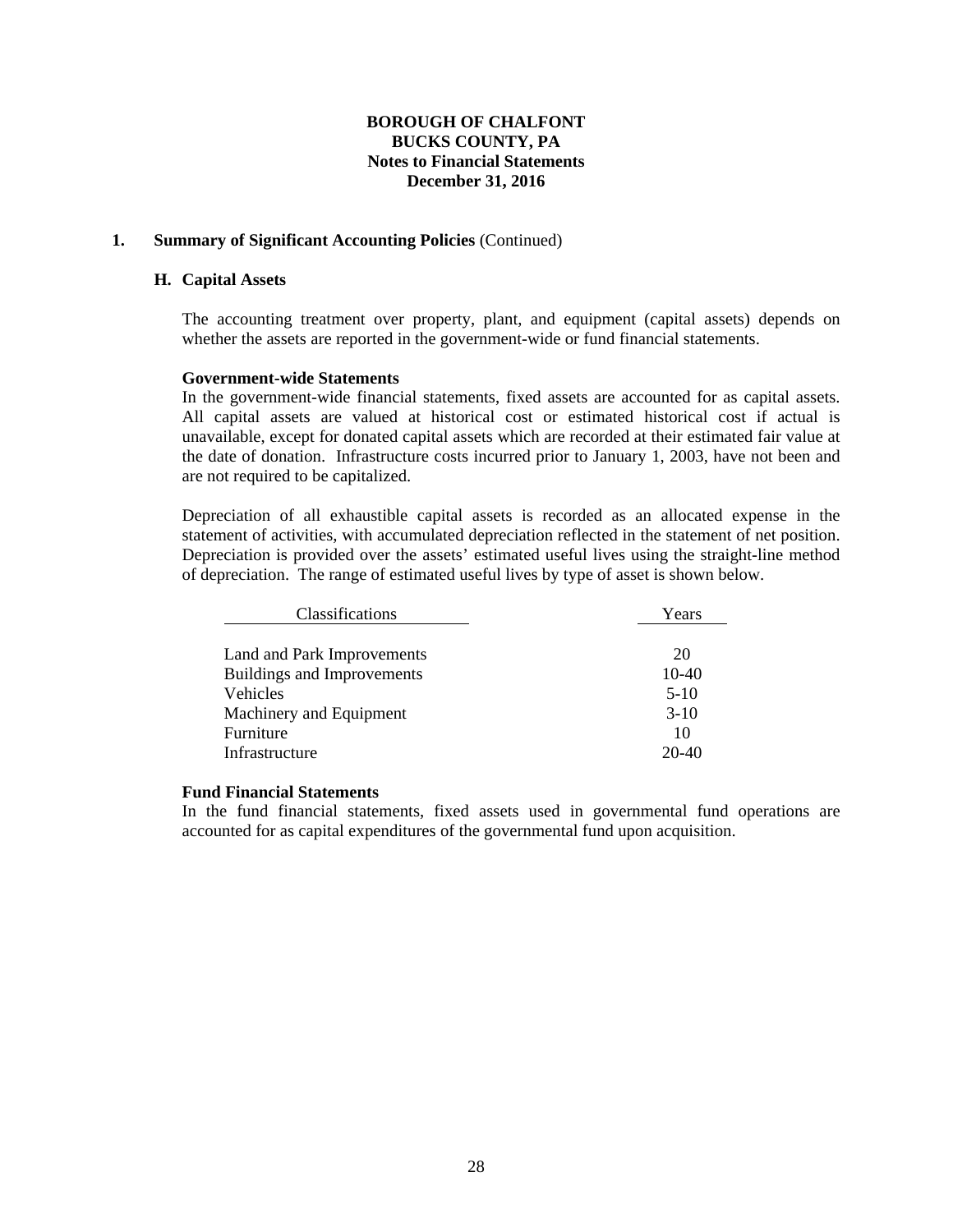# **1. Summary of Significant Accounting Policies** (Continued)

#### **I. Compensated Absences**

The Borough's vacation policy for employees encourages the use of all vacation days during the calendar year. Employees can earn up to four weeks vacation each year depending on their length of continuous service, and vacation time can be taken to the next year, but must be used within 120 days. Upon retirement or termination, accumulated vacation leave is paid at 100% of the respective employee's pay rate.

Full time employees are entitled to up to 72 hours of sick leave per year. Part-time employees receive sick leave on a pro-rated basis. Sick time can be carried forward and accumulated from year to year; however, no payment for sick time is made upon termination.

The Borough is liable to employees in the amount of \$8,522 for vested vacation pay at December 31, 2016.

# **J. Equity Classifications**

#### **Government-Wide Statements**

Equity is classified as net position and displayed in three components:

- 1. **Invested in capital assets, net of related debt** Consists of capital assets including restricted capital assets, net of accumulated depreciation and reduced by the outstanding balances of any bonds, mortgages, notes, or other borrowings that are attributable to the acquisition, construction, or improvement of those assets.
- 2. **Restricted net position** Consists of net assets with constraints placed on the use either by a) external groups such as creditors, grantors, contributors, or laws or regulations of other governments; or b) law through constitutional provisions or enabling legislation.
- 3. **Unrestricted net position** All other net position that do not meet the definition of "restricted" or "invested in capital assets, net of related debt".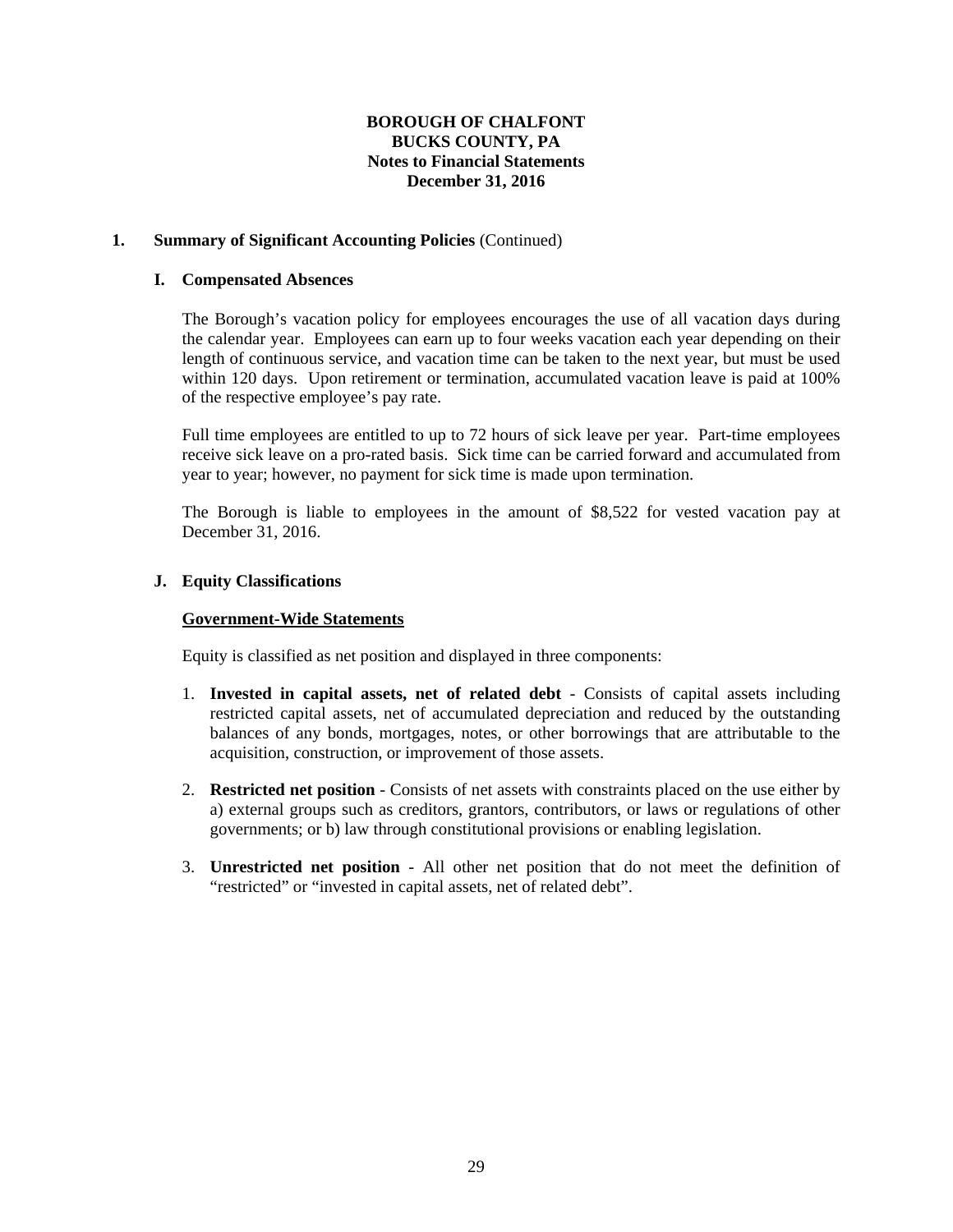# **1. Summary of Significant Accounting Policies** (Continued)

### **J. Equity Classifications** (Continued)

### **Fund Statements**

Governmental fund equity is classified as fund balance. Fund balance is further classified as follows:

Nonspendable – includes amounts that cannot be spent because they are not in spendable form or they are legally or contractually required to be kept intact. The Borough did not have any nonspendable fund balances at December 31, 2016.

Restricted – includes amounts that are restricted for specific purposes by constitutional provisions, enabling legislation, or externally imposed constraints.

Committed – includes amounts that can only be used for specific purposes with constraints that are established by a formal action of the Borough Council. The constraint can only be changed or removed by another formal action of the Council. The Borough's fund balance policy requires passage of a Resolution or an Ordinance by the Council in order to set aside funds as Committed.

Assigned – includes amounts that are constrained by the Borough's intent to be used for specific purposes, but are neither restricted nor committed. Assigned balances include all remaining government fund amounts, other than the General Fund, that are not classified as nonspendable, restricted or committed, and are intended for a specific purpose. The intent is expressed by the Council, or an individual to whom the Council has designated authority. The Borough's fund balance policy grants this authority to the Borough Manager and Finance Director, as well as the Borough Council. The Borough did not have any assigned fund balances at December 31, 2016.

Unassigned – this amount is the residual classification for the General Fund, and any negative fund balances in other governmental funds. Other governmental funds cannot report any positive unassigned amounts.

When expenditures are incurred for purposes for which both restricted and unrestricted fund balance is available, restricted fund balance is considered to have been spent first. When expenditures are incurred for purposes for which amounts in any of the unrestricted fund balance classifications can be used, committed amounts should be reduced first, followed by assigned amounts, then unassigned amounts.

The Borough does not currently have a formal minimum fund balance policy.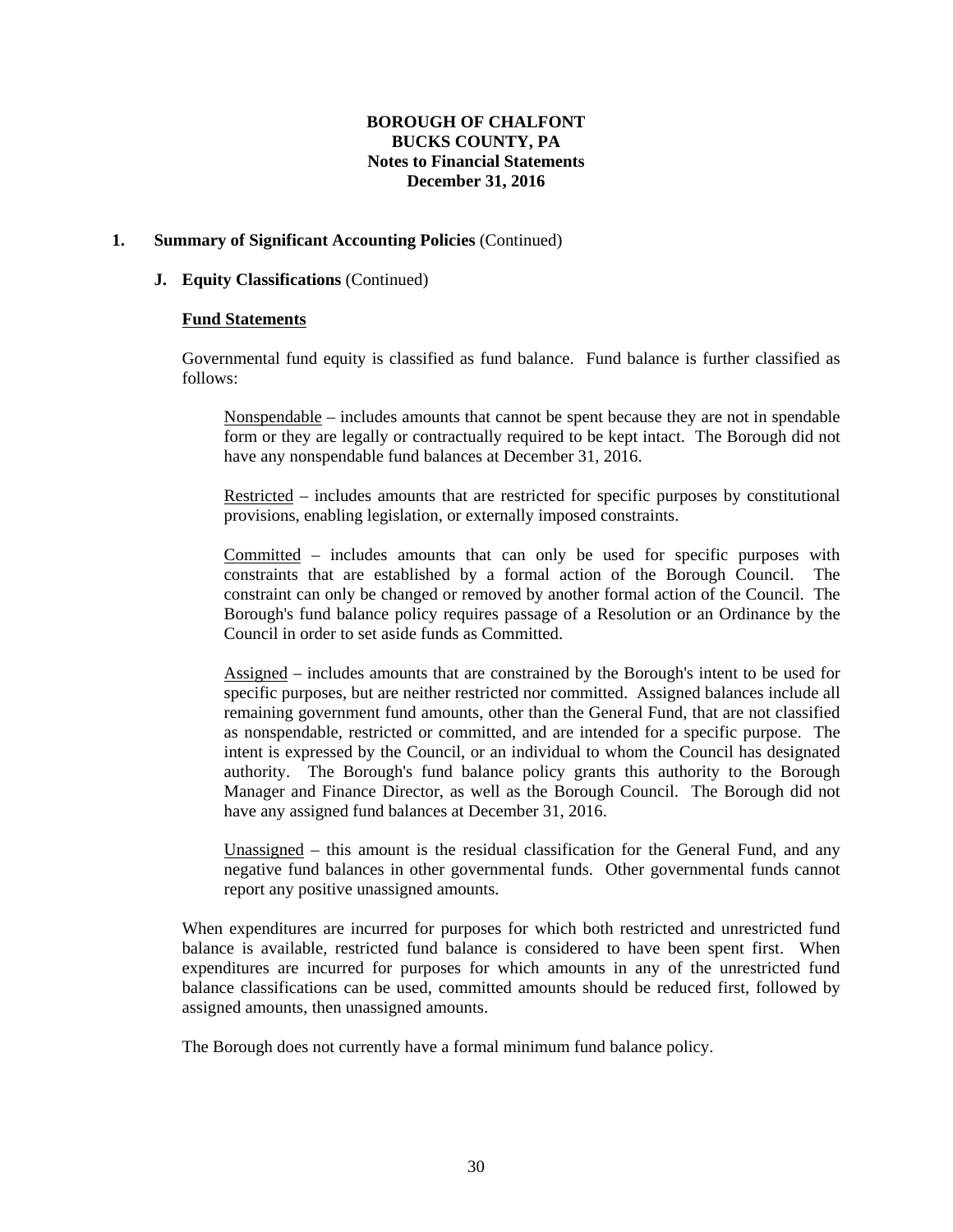## **1. Summary of Significant Accounting Policies** (Continued)

#### **K. Deferred Outflows/Inflows of Resources**

 In addition to assets, the statement of financial position reports a separate section for deferred outflows of resources. This separate financial statement element, *deferred outflow of resources*, represents a consumption of net position that applies to a future period and so will *not* be recognized as an outflow of resources (expense/expenditure) until then. The Borough has one type of this item that qualifies for reporting in this category.

 In addition to liabilities, the statement of financial position reports a separate section for deferred inflows of resources. This separate financial statement element, *deferred inflow of resources*, represents an acquisition of net position that applies to a future period and so will *not* be recognized as an inflow of resources (revenue) until then. The Borough has one type of this item that qualifies for reporting in this category. Accordingly, this item, *unavailable revenue*, is reported in the governmental funds balance sheet. The governmental funds report unavailable revenue from three sources: property taxes, earned income taxes and local services taxes. The government wide statement does not report unavailable revenues.

# **L. Stewardship, Compliance, and Accountability**

# **Budgetary Data**

The following procedures are used by the Borough in establishing budgetary data, which is reflected in the financial statements.

- 1. The Borough prepares and advertises a proposed budget at least ten days before the budget is adopted.
- 2. Public hearings are conducted to obtain comments from taxpayers regarding the proposed budget.
- 3. The budget is formally adopted by the Council members prior to December 31.
- 4. Amendments may be approved by the Council during the year.

#### **Excess of Expenditures Over Appropriations**

 The Borough has presented budget to actual comparisons for the General Fund. For the year ended December 31, 2016, expenditures exceeded appropriations in the pubic safety, highways, parks and recreation, and capital expenditures categories of the general fund by \$300,075. These over expenditures were funded by greater than anticipated revenues and loan proceeds.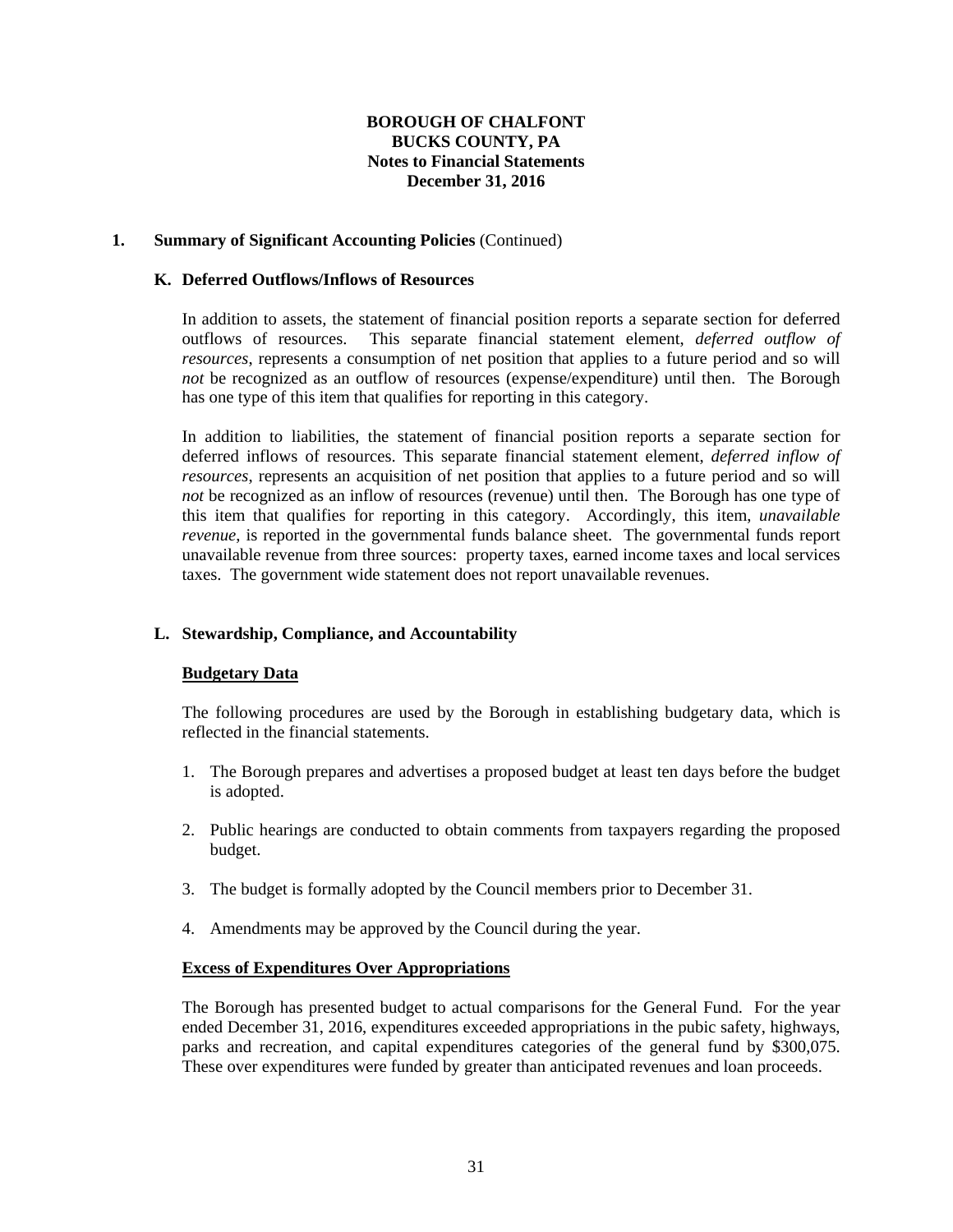### **1. Summary of Significant Accounting Policies** (Continued)

#### **M. Estimates**

 The preparation of financial statements in conformity with accounting principles generally accepted in the United States of America requires management to make estimates and assumptions that affect the reported amounts of assets and liabilities at the date of the financial statements, and the reported amount of revenues and expenses during the reporting period. Actual results could differ from those estimates.

### **2. Cash and Investments**

Cash and investments as of December 31, 2016, are classified in the accompanying financial statements as follows:

| <b>Statement of Net Position:</b>           |             |
|---------------------------------------------|-------------|
| Cash                                        | \$1,537,065 |
| Investments                                 | 4,244,528   |
| <b>Statement of Fiduciary Net Position:</b> |             |
| Investments                                 | 543,440     |
|                                             |             |
| <b>Total Cash and Investments</b>           | \$6,325,033 |

Cash and investments as of December 31, 2016, consist of the following:

| Cash on Hand                         | -SS         | 250 |
|--------------------------------------|-------------|-----|
| Deposits with Financial Institutions | 1,536,815   |     |
| Investments                          | 4,787,968   |     |
|                                      |             |     |
| Total Cash and Investments           | \$6,325,033 |     |

# **A. Cash Deposits**

Custodial credit risk for deposits is the risk that in the event of a bank failure, the Borough's deposits may not be returned. The Borough does not have a deposit policy for custodial credit risk; however, all Borough deposits are entirely insured or collateralized under a pooled asset program to secure public deposits, in accordance with Act 72 of the Commonwealth of Pennsylvania. As of December 31, 2016, \$1,317,066 of the Borough's bank balance of \$1,567,066 was uninsured, but collateralized by securities held by the bank or by its trust department or agent but not in the Borough's name.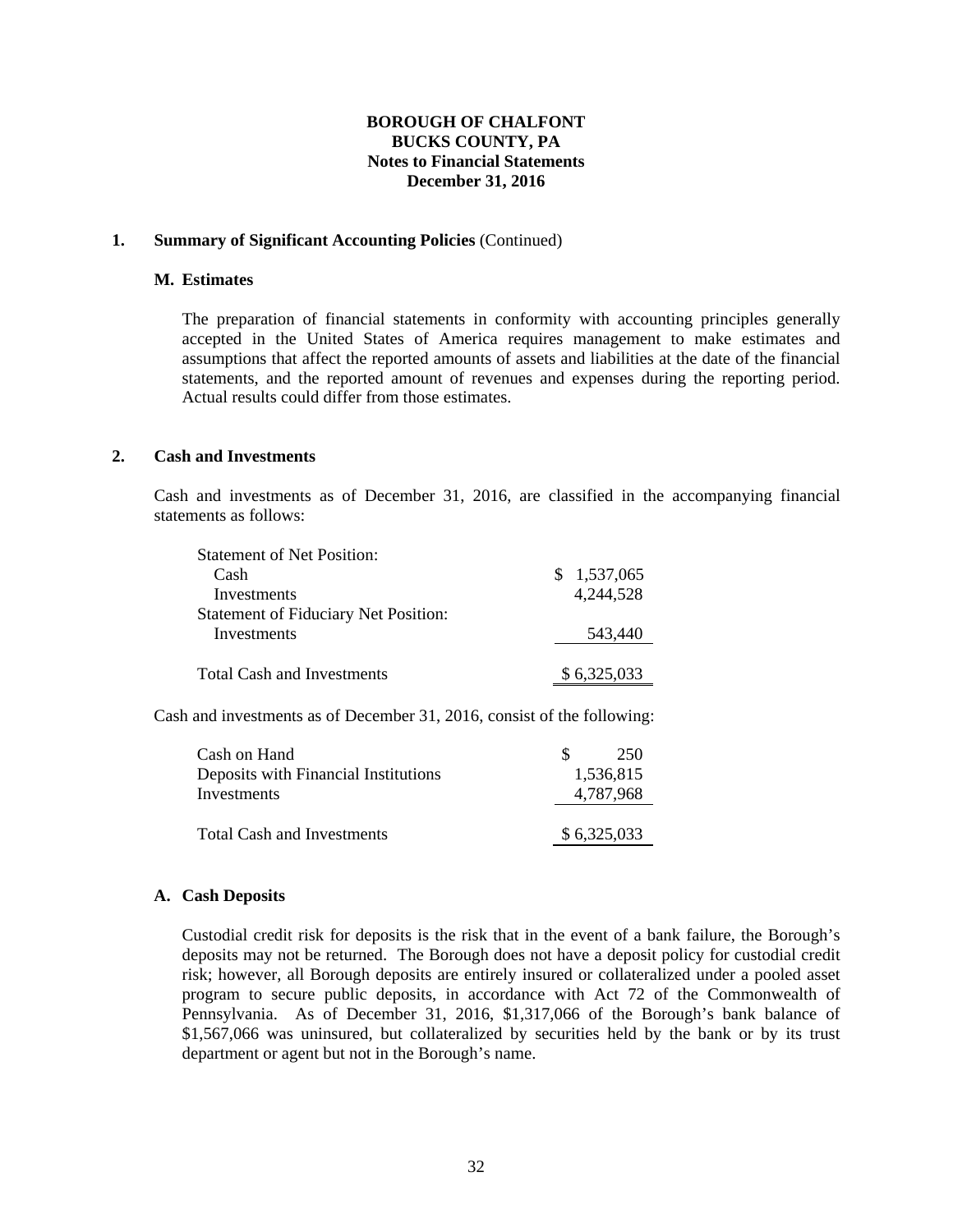# **2. Cash and Investments** (Continued)

#### **B. Investments**

At December 31, 2016, the Borough's investments consisted of the following:

| <b>Governmental Funds:</b>                   |              |
|----------------------------------------------|--------------|
| <b>Asset-Backed Securities</b>               |              |
| Federal Home Loan Mortgage Association       | \$1,585,567  |
| <b>Federal National Mortgage Association</b> | 1,668,651    |
| Government National Mortgage Association     | 627,930      |
| <b>Money Market Funds</b>                    | 362,380      |
|                                              | 4,244,528    |
| Fiduciary Funds:                             |              |
| <b>Fixed Income Mutual Funds</b>             | 150,979      |
| <b>Equity Mutual Funds</b>                   | 392,461      |
|                                              | 543,440      |
|                                              |              |
| <b>Total Investments</b>                     | \$ 4.787.968 |

#### **Investments Authorized by the Borough's Home Rule Charter**

The Borough's Home Rule Charter authorizes the Borough to invest governmental funds in the following:

- 1. Direct obligations of the United States government, including United States treasury bills.
- 2. Obligations of the United States government agencies or instrumentalities backed by the full faith and credit of the United States.
- 3. Direct obligations of the Commonwealth of Pennsylvania.
- 4. Obligations of any agency or instrumentalities of the Commonwealth of Pennsylvania backed by the full faith and credit of the Commonwealth.
- 5. Obligations of any political subdivision of the Commonwealth of Pennsylvania or any of its agencies or instrumentalities backed by the full faith and credit of the political subdivision.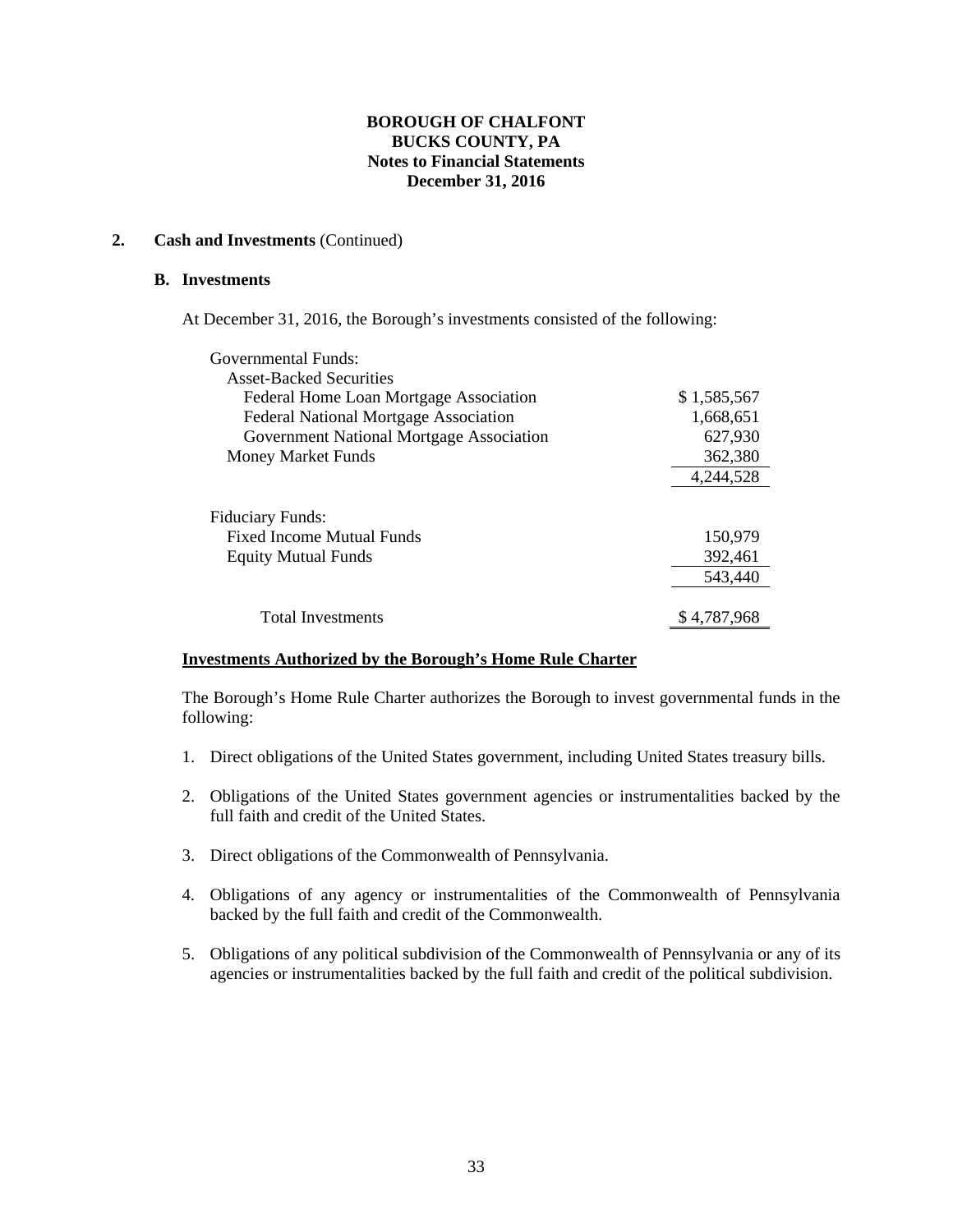# **2. Cash and Investments** (Continued)

**B. Investments** (Continued)

#### **Investments Authorized by the Borough's Home Rule Charter** (Continued)

- 6. Deposits in savings accounts, or time deposits, other than certificates of deposit, or share accounts of institutions insured by the Federal Deposit Insurance Corporation or the Federal Savings and Loan Insurance Corporation or the National Credit Union Share Insurance Fund or the Pennsylvania Deposit Insurance Corporation or the Pennsylvania Savings Association Insurance Corporation to the extent that such accounts are so insured, and, for any amounts above the insured maximum, provided that approval collateral as provided by law therefore shall be pledged by the depository.
- 7. Certificates of deposit purchased from institutions insured by the Federal Deposit Insurance Corporation or the Federal Savings and Loan Insurance Corporation or the National Credit Union Share Insurance Fund or the Pennsylvania Deposit Insurance Corporation or the Pennsylvania Savings Association Insurance Corporation to the extent that such accounts are so insured. However, for any amounts above the insured maximum, such certificates of deposit shall be collateralized by a pledge or assignment of assets of the institution, and such collateral may include loans (including interest in pools of loans) secured by first mortgage liens on real property. Certificates of deposit purchased from commercial banks shall be limited to an amount equal to twenty percent (20%) of a bank's total capital and surplus. Certificates of deposit purchased from savings and loan associations or savings banks shall be limited to an amount equal to twenty percent (20%) of an institution's assets minus liabilities.
- 8. Money market funds insured by any of the Federal or State sponsored insurance agencies mentioned in #6 or #7, or a private insurance company offering comparable coverage.
- 9. Shares of an investment company registered under the Investment Company Act of 1940, whose shares are registered under the Securities Act of 1933, provided that the only investments of that company are in the authorized investments for Borough funds listed in #1 through #6.
- 10. Any investment authorized by 20 Pa.C.S. Ch. 73 (relating to fiduciaries investments) shall be an authorized investment for any pension or retirement fund.
- 11. In certain commercial paper under the terms and conditions set forth in Act No. 53 of 1973 of the General Assembly of the Commonwealth of Pennsylvania, as amended. (53 P.S. S. 5410 *et seq*.)
- 12. Not more than twenty percent (20%) of the above-mentioned instruments may mature or become payable in any one calendar year.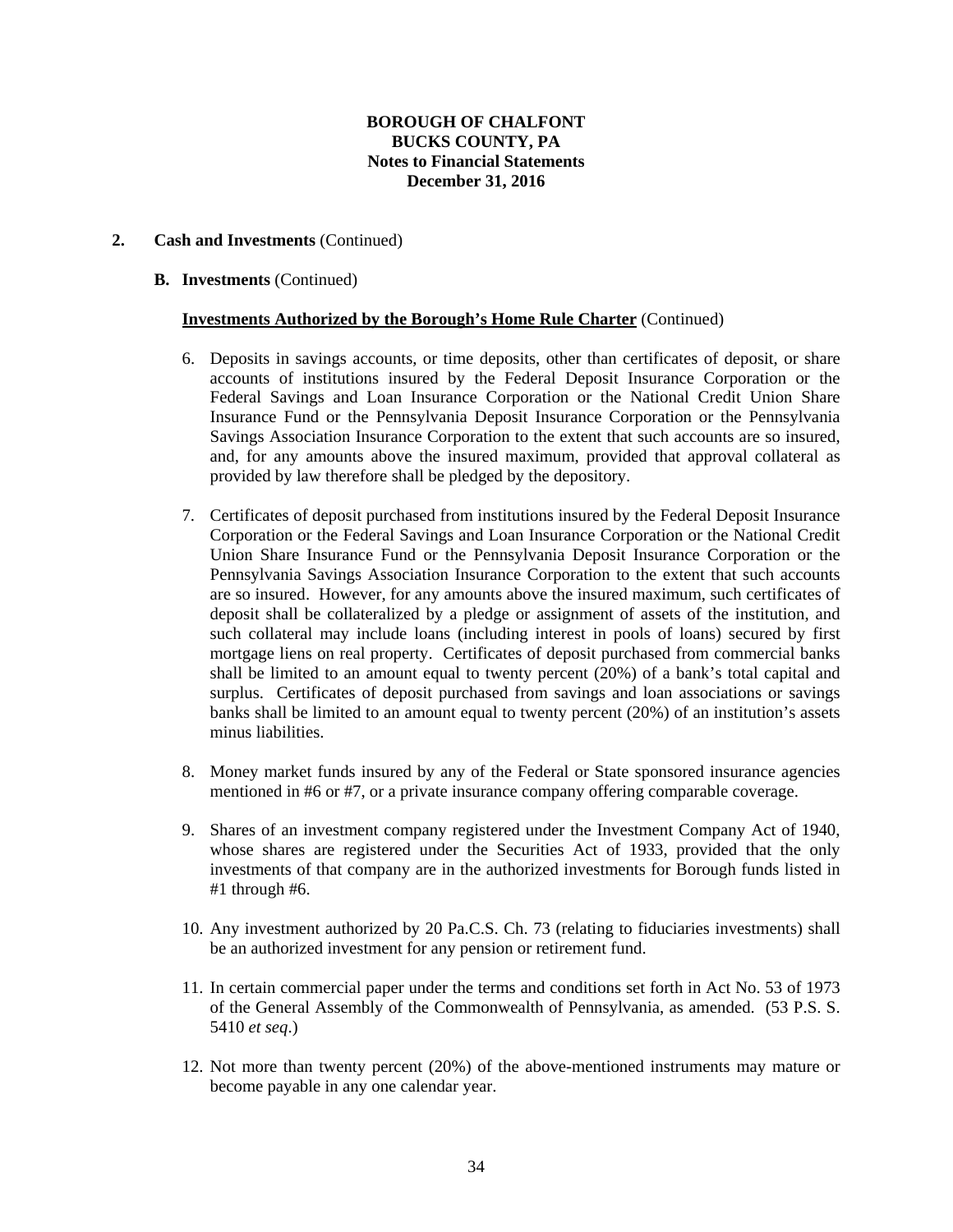# **2. Cash and Investments** (Continued)

## **B. Investments** (Continued)

### **Investments Authorized by the Borough's Home Rule Charter** (Continued)

In addition to the investments authorized for governmental funds, fiduciary fund investments may also be made in corporate stocks and bonds, real estate, and other investments consistent with sound business practices and state statutes.

# **Custodial Credit Risk**

Custodial credit risk for investments is the risk that, in the event of the failure of the counterparty, the Borough will not be able to recover the value of its investments or collateral securities that are in the possession of an outside party. The Borough's investments, which consist of asset-backed securities (governmental funds) and open-end mutual funds (fiduciary funds), are not subject to custodial credit risk because they do not involve a transferable financial instrument. The Borough's money market funds and certificates of deposit are SIPC and FDIC insured, respectively.

# **Credit Risk**

Credit risk is the risk that an issuer or other counterparty to an investment will not fulfill its obligations. The credit risk of a debt instrument is measured by nationally recognized statistical rating organizations such as Moody's Investor Services (Moody's) and Standard & Poor's (S&P). The Borough does not currently have a policy with regard to credit risk. As of December 31, 2016, the Borough's investments were rated as shown on the next page.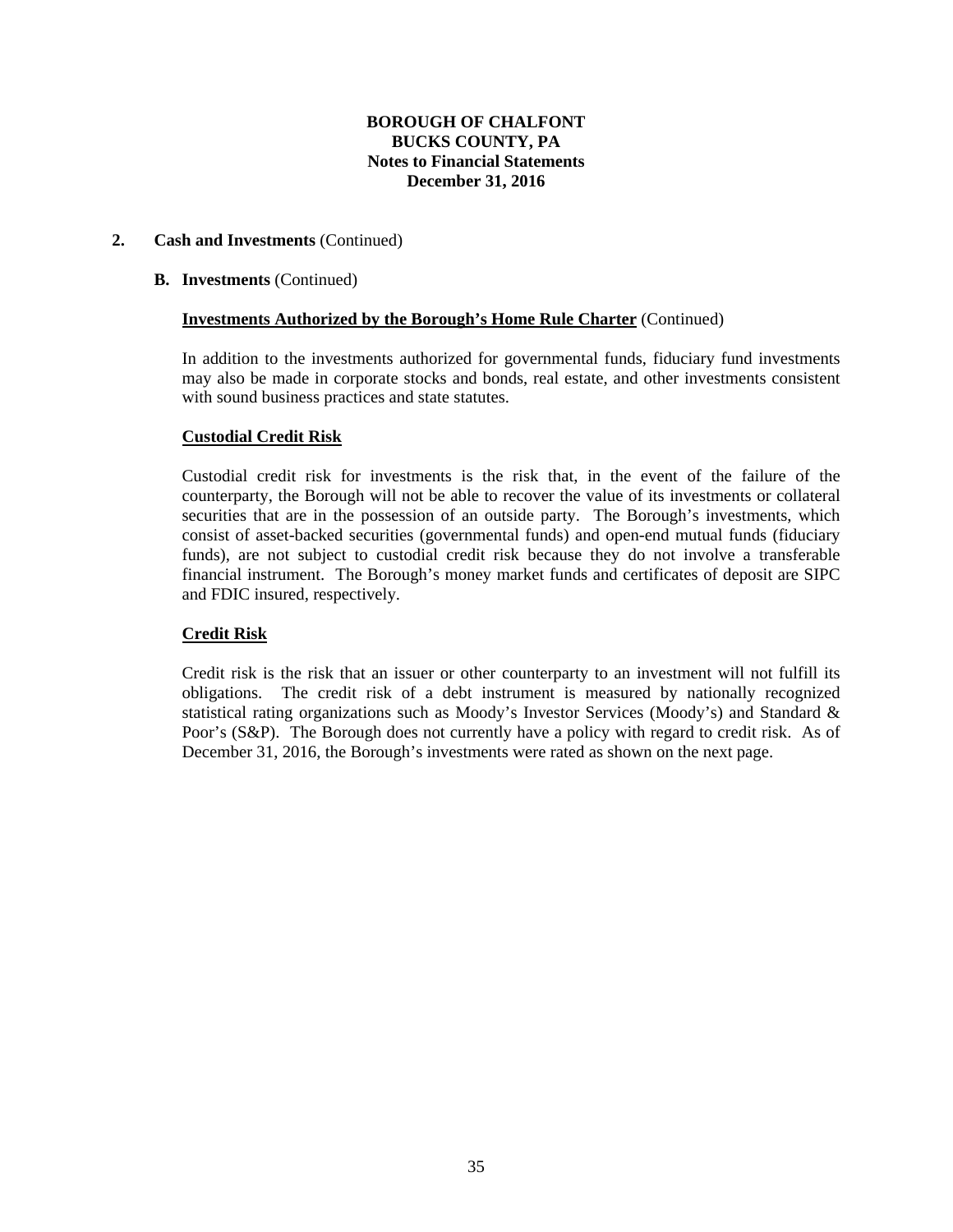### **2. Cash and Investments** (Continued)

#### **B. Investments** (Continued)

### **Credit Risk** (Continued)

|                                              | Fair Value  | Rating |
|----------------------------------------------|-------------|--------|
| Governmental Funds                           |             |        |
| Federal Home Loan Mortgage Association       | \$1,585,567 | AAA    |
| <b>Federal National Mortgage Association</b> | 1,668,651   | AAA    |
| <b>Total Exposed to Credit Risk</b>          | \$3,254,218 |        |
| U.S. Government Guaranteed*                  |             |        |
| Government National Mortgage Association     | 627,930     |        |
| Not Rated**                                  | 362,380     |        |
| <b>Fiduciary Funds</b>                       |             |        |
| Not Rated**                                  | 543.440     |        |

- \* Composed of U.S. government and agency obligations explicitly guaranteed by the U.S. government that are not considered to have credit risk.
- \*\* Not rated securities consist of mutual funds, money market funds, and certificates of deposit.

#### **Concentration of Credit Risk**

The investment policy of the Borough contains no limitations on the amount that can be invested in any one issuer. Investments in any one issuer (other than securities explicitly guaranteed by the U.S. government, mutual funds, and external investment pools) that represent 5% or more of total entity investment are as follows:

| <b>Federal Home Loan Mortgage Association</b>   | \$1,585,567 |
|-------------------------------------------------|-------------|
| <b>Federal National Mortgage Association</b>    | \$1,668,651 |
| <b>Government National Mortgage Association</b> | \$627,930   |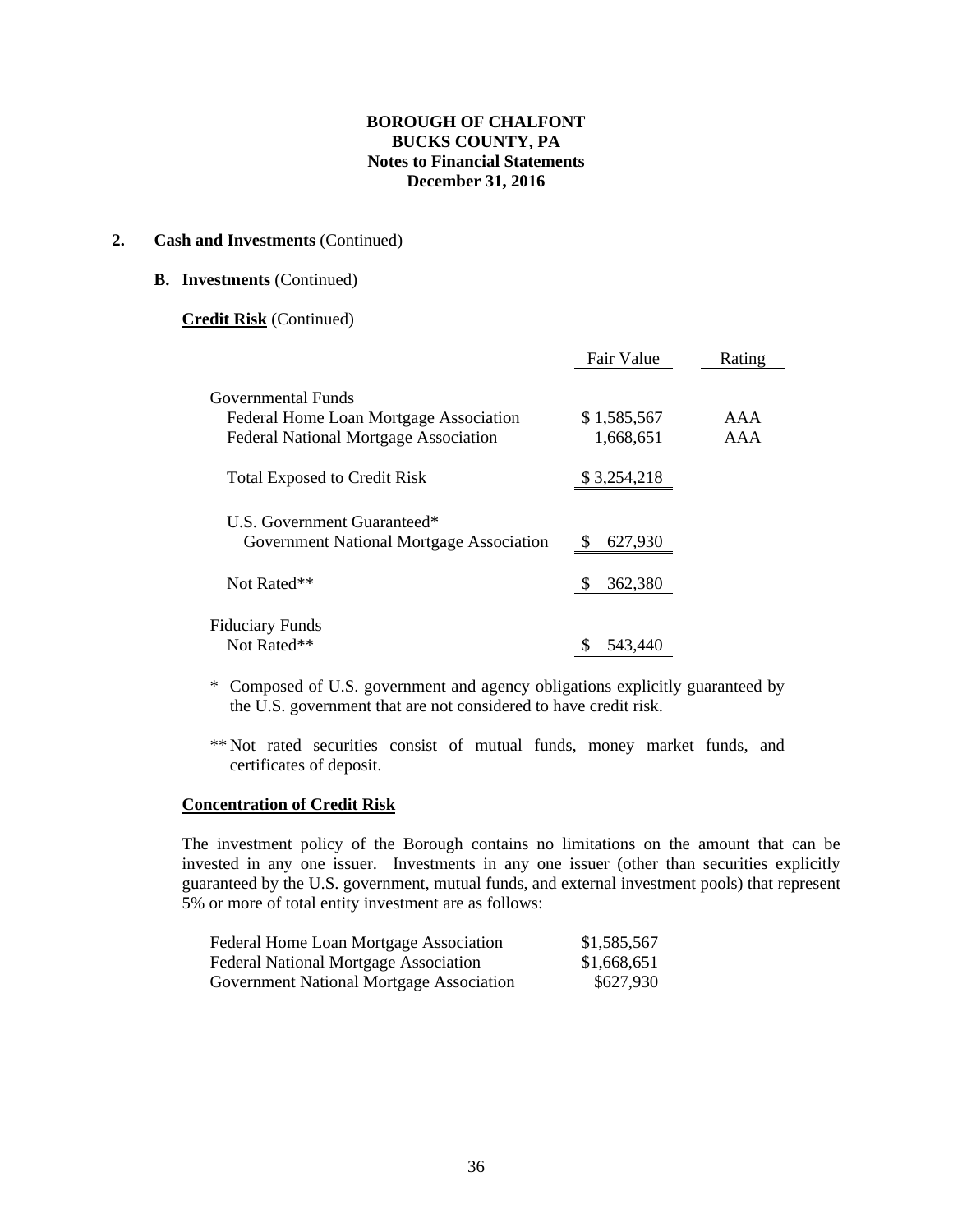## **2. Cash and Investments** (Continued)

#### **B. Investments** (Continued)

### **Interest Rate Risk**

Interest rate risk is the risk that changes in market interest rates will adversely affect the fair value of an investment. Generally, the longer the maturity of an investment, the greater the sensitivity of its fair value to changes in interest rates. The Borough does not have a formal policy that limits investment maturities as a means of managing its exposure to fair value losses arising from increasing interest rates.

All of the Borough's asset backed securities have remaining maturity dates of greater than 10 years. The maturities range from the year 2023 to 2046 and are highly sensitive to interest rate risk. The remainder of the Borough's investments have maturity dates, if any, of one year or less.

### **Fair Value of Investments**

Accounting principles generally accepted in the United States of America establish a fair value hierarchy that is based on the valuation inputs used in the fair value measurements. Measurements using quoted prices in active markets for identical assets and liabilities fall within Level 1 of the hierarchy; measurements using significant other observable inputs fall within Level 2; and measurements using significant unobservable inputs fall within Level 3.

Information related to the Borough's investments measured at fair value on a recurring basis at December 31, 2016, is as follows:

|                                              | Fair Value    |    | Quoted Prices in<br><b>Active Markets</b><br>for Identical<br>Assets<br>(Level 1) | Significant Other<br>Observable<br>Inputs<br>(Level 2) | Significant<br>Unobservable<br>Inputs<br>(Level 3) |
|----------------------------------------------|---------------|----|-----------------------------------------------------------------------------------|--------------------------------------------------------|----------------------------------------------------|
| Governmental Funds Investments               |               |    |                                                                                   |                                                        |                                                    |
| Federal Home Loan Mortgage Association       | \$1,585,567   | \$ | $\theta$                                                                          | \$1,585,567                                            | \$<br>$\Omega$                                     |
| <b>Federal National Mortgage Association</b> | 1,668,651     |    | 0                                                                                 | 1,668,651                                              | 0                                                  |
| Governmental National Mortgage Association   | 627,930       |    | 0                                                                                 | 627,930                                                | 0                                                  |
| <b>Money Market Funds</b>                    | 362,380       |    | 362,380                                                                           | $\Omega$                                               | 0                                                  |
| <b>Total Governmental Funds Investments</b>  | \$4,244,528   | S  | 362,380                                                                           | \$3,882,148                                            | \$<br>$\theta$                                     |
| <b>Fiduciary Funds Investments</b>           |               |    |                                                                                   |                                                        |                                                    |
| Fixed Income Mutual Funds                    | \$<br>150,979 | \$ | 150.979                                                                           | \$<br>$\theta$                                         | \$<br>0                                            |
| <b>Equity Mutual Funds</b>                   | 392,461       |    | 392,461                                                                           | $\theta$                                               | 0                                                  |
| <b>Total Fiduciary Fund Investments</b>      | 543,440       | \$ | 543,440                                                                           | \$<br>$\theta$                                         | 0                                                  |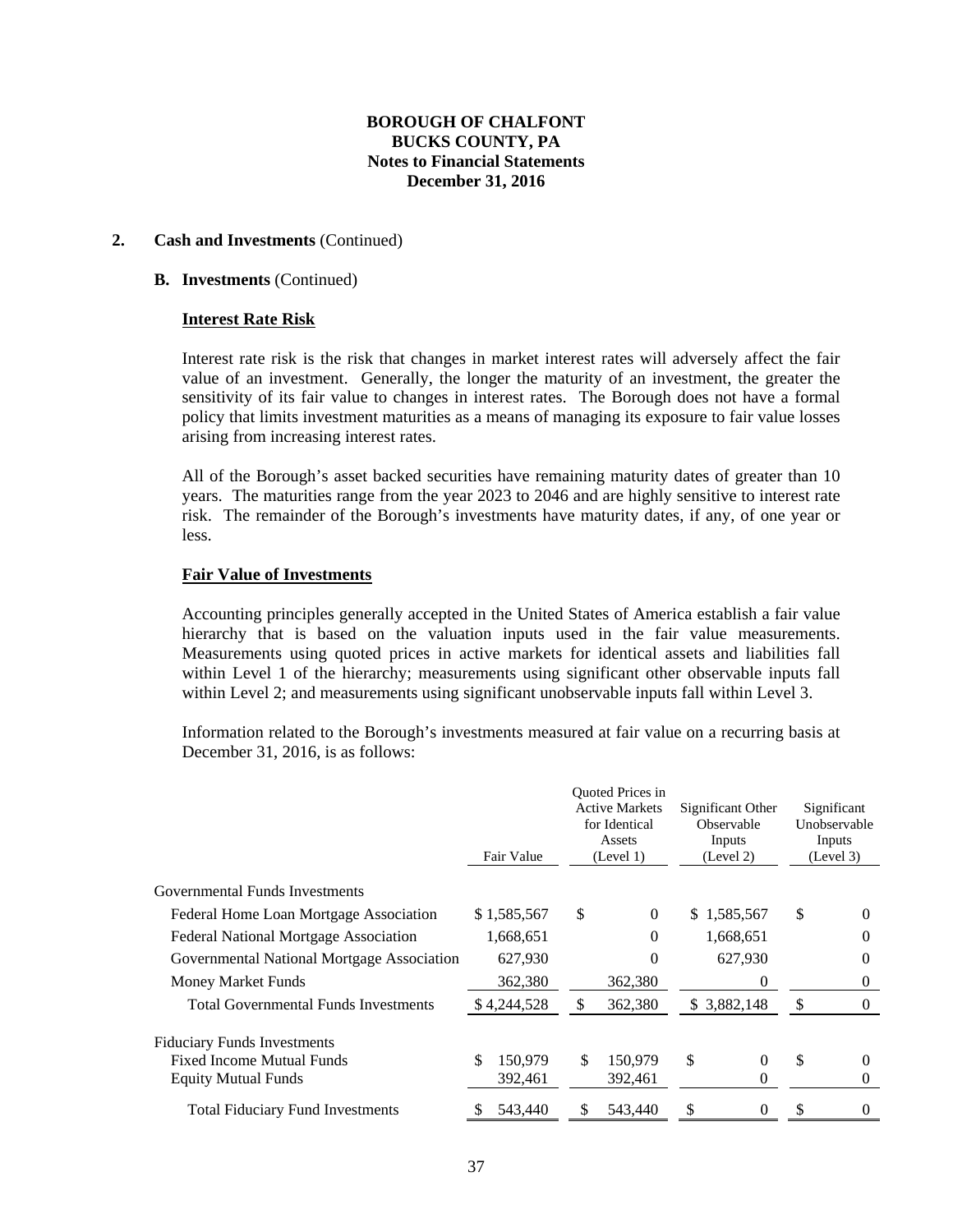### **3. Property Taxes**

Real estate taxes are levied on March 1, based on assessed values established by the Bucks County Board of Assessments. Real property in the Borough was originally assessed at \$49,260,990 for 2016. Property taxes attach as an enforceable lien on property as of January 15 of the following year. The Borough receives all tax collections through its tax collector.

The Borough is permitted to levy up to 30 mills of assessed property valuation for general government purposes and 3 mills for fire protection purposes. In 2016, the Borough's tax rate was 15.25 mills for general governmental purposes, 1.25 mills for fire protection purposes, and 0.5 mills for ambulance services.

The Borough bills and collects its own property taxes, as well as property taxes for Bucks County attributable to Borough residents.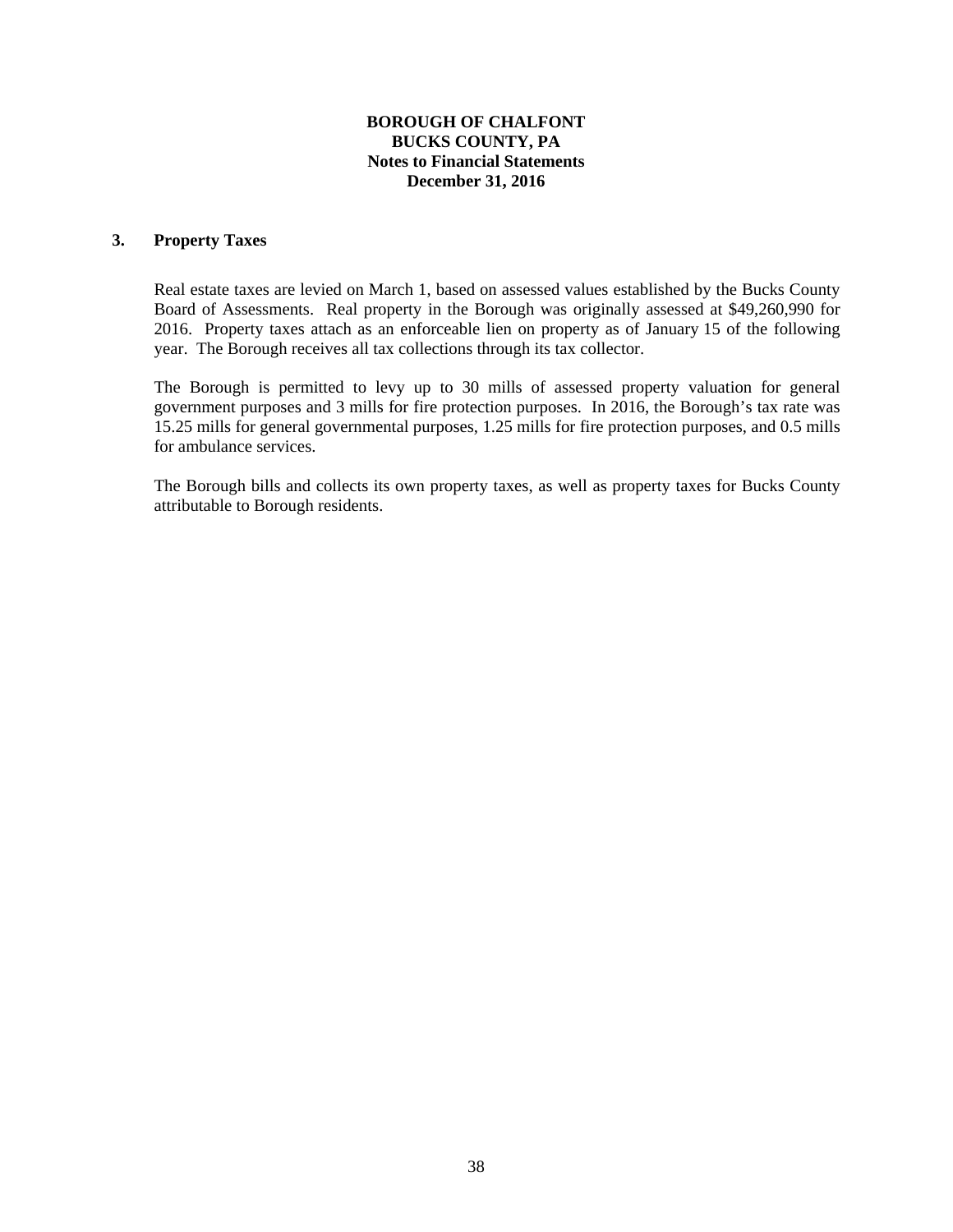# **4. Capital Assets**

Capital asset activity for the year ended December 31, 2016, was as follows:

|                                       | <b>Balance</b> |                        |                    | <b>Balance</b> |
|---------------------------------------|----------------|------------------------|--------------------|----------------|
|                                       | 1/1/16         | Additions              | Disposals          | 12/31/16       |
| <b>Assets Not Being Depreciated</b>   |                |                        |                    |                |
| Land                                  | \$<br>821,450  | \$<br>$\boldsymbol{0}$ | \$<br>$\mathbf{0}$ | \$<br>821,450  |
| <b>Conservation Easements</b>         | 173,000        | $\theta$               | $\Omega$           | 173,000        |
| Depreciable Assets                    |                |                        |                    |                |
| Land and Park Improvements            | 1,999,904      | 98,207                 | $\Omega$           | 2,098,111      |
| Buildings and Improvements            | 1,578,030      | 7,017                  | $\Omega$           | 1,585,047      |
| Vehicles                              | 621,650        | 38,646                 | 154,104            | 506,192        |
| Machinery and Equipment               | 325,521        | 51,230                 | 167,893            | 208,858        |
| Furniture                             | 12,646         | 0                      | 1,014              | 11,632         |
| Infrastructure                        | 2,887,655      | 861,608                | $\mathbf{0}$       | 3,749,263      |
| <b>Total at Historical Cost</b>       | 8,419,856      | 1,056,708              | 323,011            | 9,153,553      |
| Less Accumulated Depreciation         |                |                        |                    |                |
| Land and Park Improvements            | 422,646        | 92,908                 | $\Omega$           | 515,554        |
| <b>Buildings and Improvements</b>     | 542,517        | 50,857                 | $\Omega$           | 593.374        |
| Vehicles                              | 412,132        | 36,281                 | 73,395             | 375,018        |
| Machinery and Equipment               | 168,267        | 18,286                 | 76,311             | 110,242        |
| Furniture                             | 10,481         | 557                    | 304                | 10,734         |
| Infrastructure                        | 693,837        | 126,338                | $\Omega$           | 820,175        |
| <b>Total Accumulated Depreciation</b> | 2,249,880      | 325,227                | 150,010            | 2,425,097      |
| <b>Total Net Capital Assets</b>       | \$6,169,976    | 731,481<br>S           | \$<br>173,001      | \$6,728,456    |

Depreciation expense was charged to governmental activities as follows:

| General Government                | \$171,665 |
|-----------------------------------|-----------|
| Police                            | 5,115     |
| Highway Maintenance               | 61,568    |
| <b>Parks and Recreation</b>       | 86,879    |
| <b>Total Depreciation Expense</b> | \$325,227 |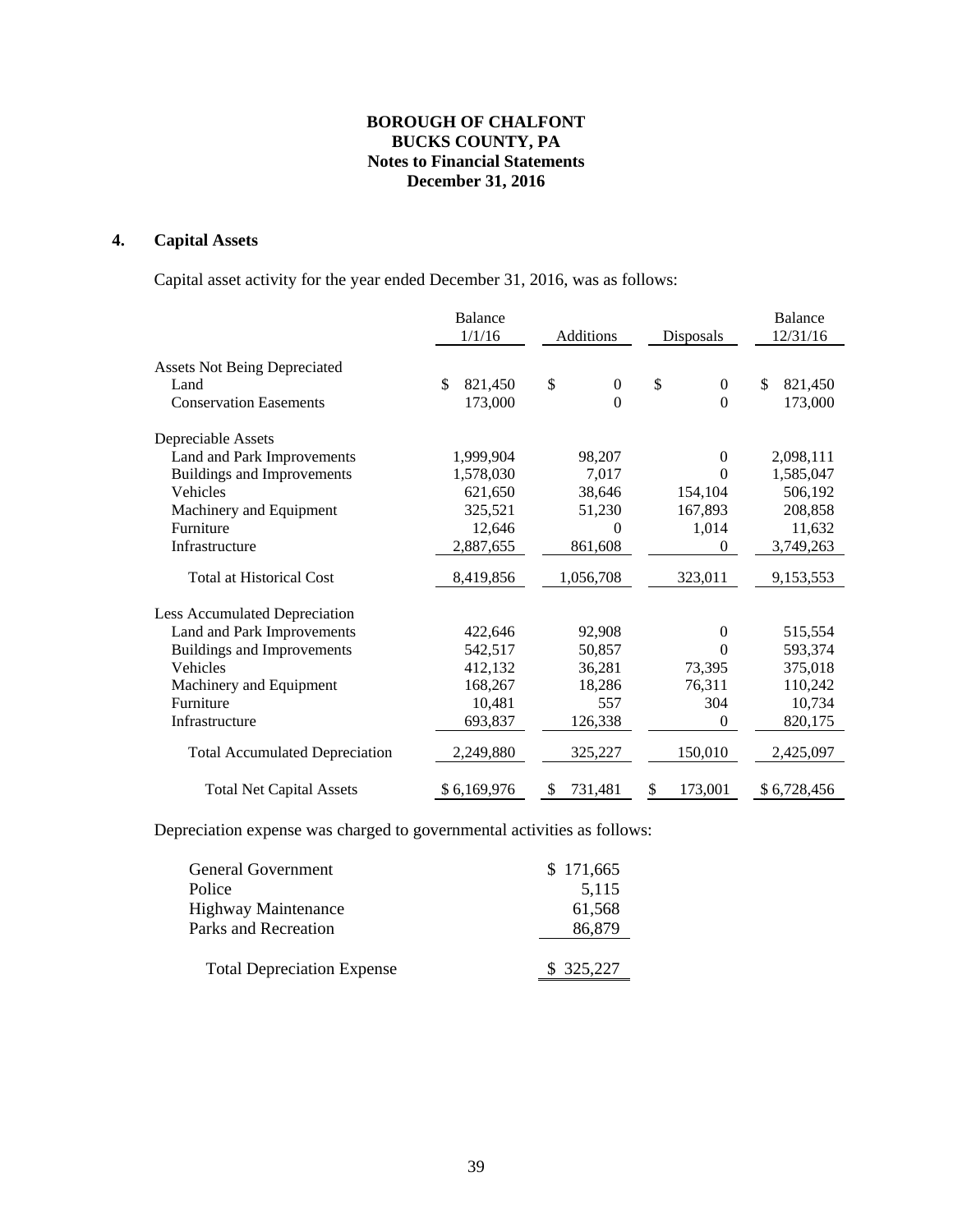### **5. Long-Term Notes Payable**

The Borough's General Long-Term Notes changed during the year as follows:

|                                                                                                                    | Balance at<br>1/1/2016      | Proceeds                                         | Payments/<br>Transfers                    | Balance at<br>12/31/2016                  |
|--------------------------------------------------------------------------------------------------------------------|-----------------------------|--------------------------------------------------|-------------------------------------------|-------------------------------------------|
| 2008 General Obligation Note<br>2014 General Obligation Note<br><b>County Promissory Note</b><br><b>Truck Loan</b> | 48,000<br>289,000<br>72,954 | \$<br>$\theta$<br>$\theta$<br>$\theta$<br>35,508 | 15,000<br>S.<br>11,000<br>72,954<br>2,086 | \$33,000<br>278,000<br>$\theta$<br>33,422 |
| Total                                                                                                              | \$409,954                   | 35,508                                           | \$101,040                                 | \$344,422                                 |

#### **2008 General Obligation Note**

On July 15, 2008, the Borough issued a General Obligation Note in the amount of \$170,000 through the Delaware Valley Regional Finance Authority. The interest rate on this note was both fixed and variable. In 2009, the Borough made additional principal payments, paying off the variable portion of the note. Additionally, the Borough executed a fixed rate swap agreement, which fixed its interest rate at 3.745% (see Note 13). Principal payments are due on June 25 of each year as shown below. The note was issued for the purpose of replacing the Meadowbrook Lane culvert and was issued as non-electoral debt. The Borough has pledged its full faith, credit, and taxing power, and is required to include in its budget for each year the amount of debt service on the note which will be payable in such fiscal year. The debt service requirements are as follows:

| Year         | Principal        | Interest         | Total<br>Debt Service |
|--------------|------------------|------------------|-----------------------|
| 2017<br>2018 | 18,000<br>15,000 | 899<br>\$<br>281 | 18,899<br>15,281      |
|              | 33,000           | 1,180            | 34,180<br>S           |

Interest expense was \$1,033 for the year.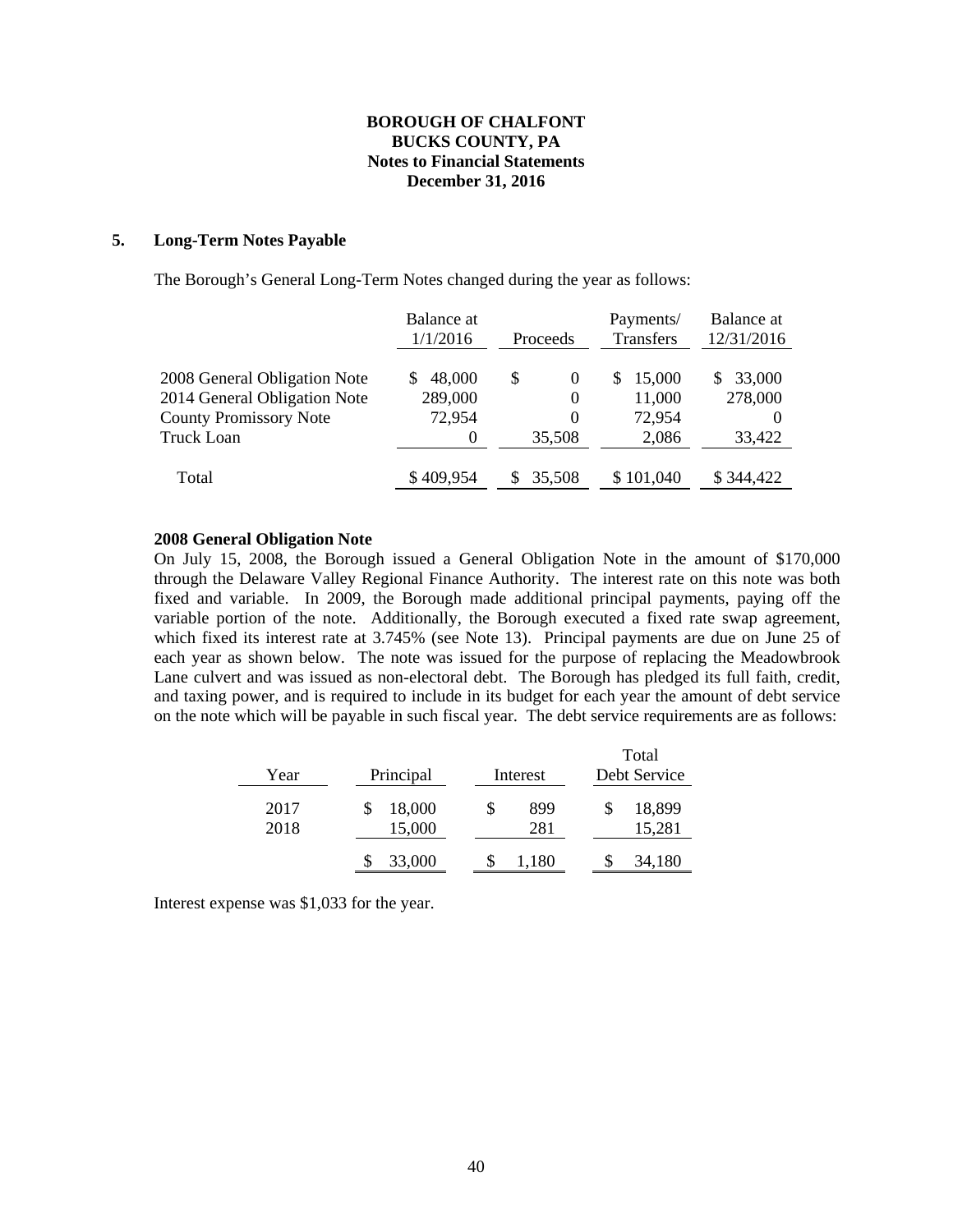# **5. Long-Term Notes Payable** (Continued)

#### **2014 General Obligation Note**

On July 25, 2014, the Borough issued a General Obligation Note in the amount of \$300,000 through the Delaware Valley Regional Finance Authority. Additionally, the Borough executed a fixed rate swap agreement, which fixed its interest rate at 2.98% (see Note 12). Principal payments are due on July 25 of each year as shown below. The note was issued for the purpose of acquiring property, and making renovations to Borough buildings and parking lots and was issued as nonelectoral debt. The Borough has pledged its full faith, credit, and taxing power, and is required to include in its budget for each year the amount of debt service on the note which will be payable in such fiscal year. The debt service requirements are as follows:

|           |              |             | Total        |
|-----------|--------------|-------------|--------------|
| Year      | Principal    | Interest    | Debt Service |
|           |              |             |              |
| 2017      | 12,000<br>\$ | \$<br>8,285 | \$<br>20,285 |
| 2018      | 12,000       | 7,927       | 19,927       |
| 2019      | 12,000       | 7,569       | 19,569       |
| 2020      | 13,000       | 7,211       | 20,211       |
| 2021      | 13,000       | 6,824       | 19,824       |
| 2022-2026 | 73,000       | 27,923      | 100,923      |
| 2027-2031 | 85,000       | 16,420      | 101,420      |
| 2032-2034 | 58,000       | 3,486       | 61,486       |
|           |              |             |              |
|           | \$278,000    | 85,645      | 363,645<br>S |

Interest expense was \$8,476 for the year.

#### **County Promissory Note**

The Borough had a promissory note with Bucks County for \$72,954 to fund the county mandated purchase of new radio equipment, which was received in 2015. Beginning July 2016, the note was payable in seven annual payments of \$11,057, including interest at 1.5% per annum. Effective with the Police Regionalization (see Note 17), this note was assumed by the Central Bucks Regional Police Department.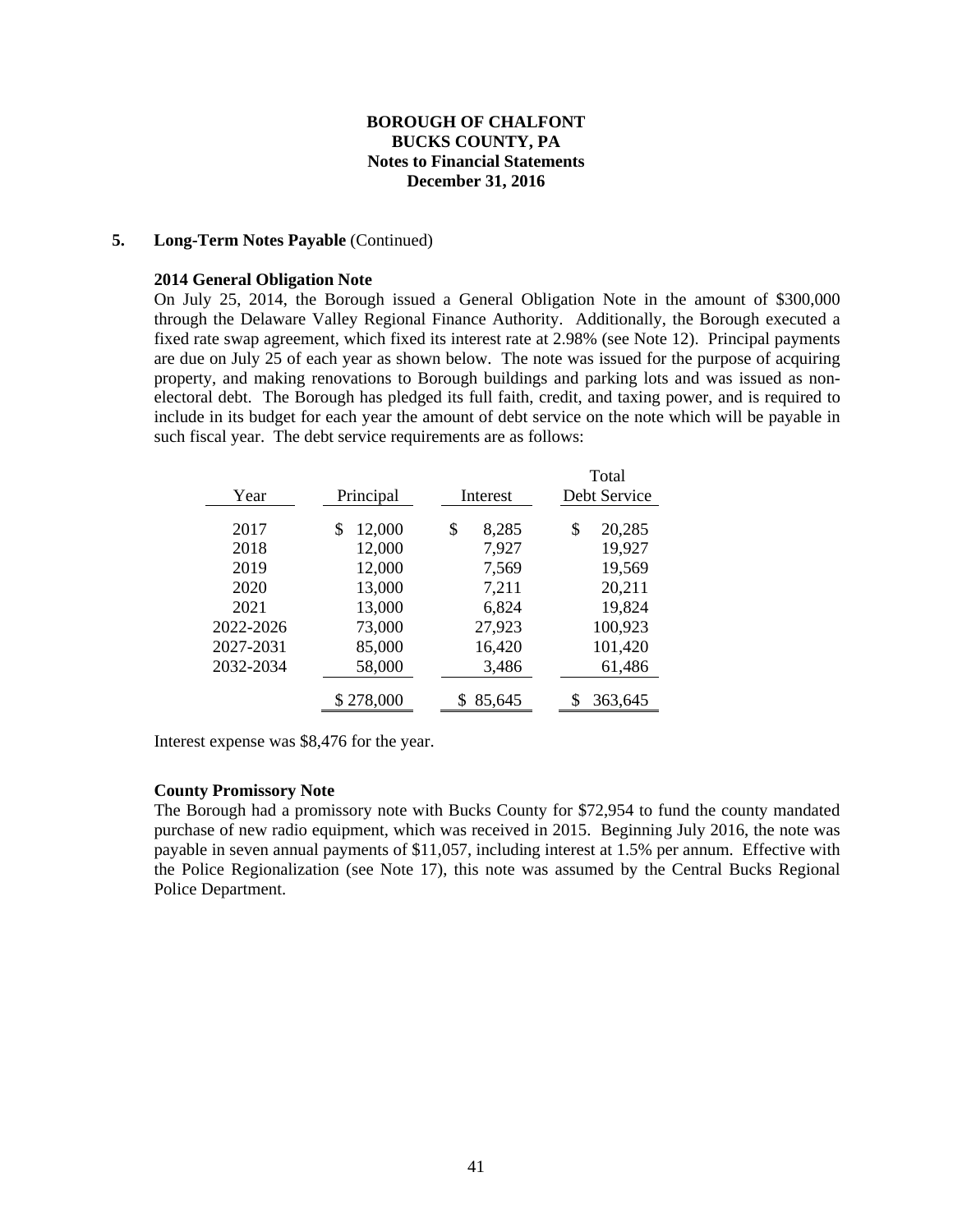## **5. Long-Term Notes Payable** (Continued)

#### **Truck Loan**

In August 2016, the Borough signed a note with Penn Community Bank for \$35,508 for the purchase of a public works truck. Beginning in September 2016, the note is payable in equal monthly installments of \$791, including interest of 3.25% per annum, through September 2020.

| Year | Principal | Interest  | Total<br>Debt Service |
|------|-----------|-----------|-----------------------|
| 2017 | 8.513     | \$<br>973 | \$<br>9,486           |
| 2018 | 8,798     | 689       | 9,487                 |
| 2019 | 9,093     | 394       | 9,487                 |
| 2020 | 7,018     | 97        | 7,115                 |
|      | 33,422    | 2,153     | 35,575                |

Interest expense was \$308 for the year.

#### **6. Permit Deposit**

In October 2014, the Borough purchased a property from the North Wales Authority. The purchase price was \$465,000, and was paid in the form of \$250,000 cash and \$215,000 in credits to the Authority. For 15 years from the date of the sale, the Borough will waive any permit fees incurred by the Authority, up to \$215,000. This deposit is classified as a long-term liability on the statement of net position. During the year ended December 31, 2016, the Authority incurred \$19,329 in permit fees, reducing the balance to \$195,671.

### **7. Fund Balance Classifications**

|                             |                   | Capital<br>Reserve |                  | Grant                  | Nonmajor<br>Governmental |              |
|-----------------------------|-------------------|--------------------|------------------|------------------------|--------------------------|--------------|
|                             | General Fund      | Fund               |                  | Fund                   | Funds                    | Total        |
| Restricted for:             |                   |                    |                  |                        |                          |              |
| <b>Highway Improvements</b> | S<br>$\mathbf{0}$ | \$                 | $\boldsymbol{0}$ | \$<br>$\overline{0}$   | \$<br>74,760             | \$<br>74,760 |
| Committed for:              |                   |                    |                  |                        |                          |              |
| Capital Expenditures        | 0                 | 4,234,490          |                  | 0                      | 42,161                   | 4,276,651    |
| Recreation                  | 0                 |                    |                  | 0                      | 180,505                  | 180,505      |
|                             | $\theta$          | 4,234,490          |                  | 0                      | 222,666                  | 4,457,156    |
| Unassigned                  | 994,118           |                    | $\mathbf{0}$     | $\overline{0}$         | 0                        | 994,118      |
| <b>Total Fund Balances</b>  | 994,118           | \$4,234,490        |                  | \$<br>$\boldsymbol{0}$ | \$<br>297,426            | \$5,526,034  |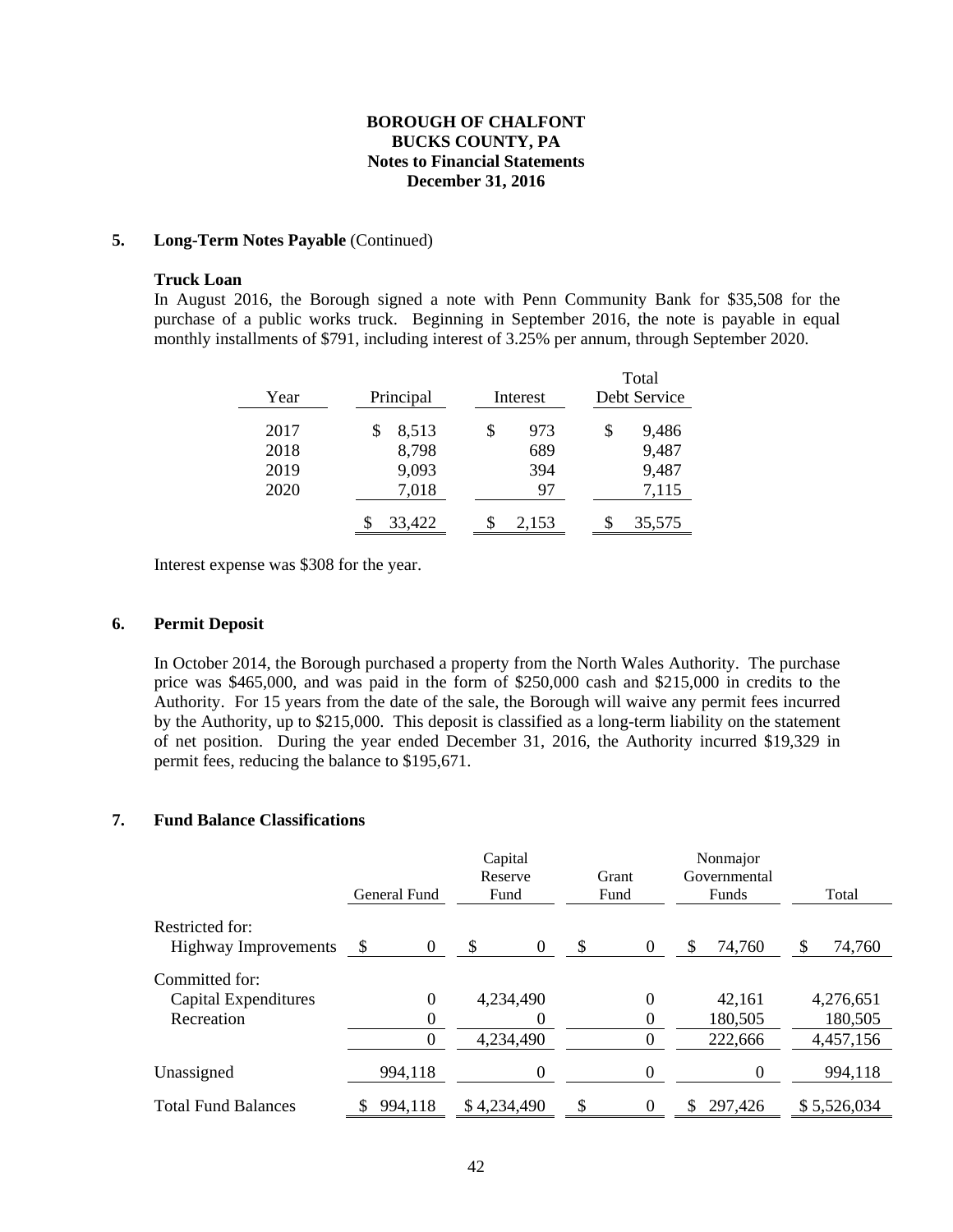#### **8. Interfund Transactions**

Interfund transactions are as follows:

| Purpose                           | Receivable Fund |                 | Amount   |
|-----------------------------------|-----------------|-----------------|----------|
| Due to/from                       |                 |                 |          |
| Tax Revenue Received              | Fire Tax        | General         | \$247    |
| Investment Income                 | General         | Capital Reserve | \$10,038 |
| <b>Grant Project Expenditures</b> | General         | Grant           | \$30,945 |
| <b>Operating Transfers</b>        |                 |                 |          |
| <b>Capital Purchases</b>          | Equipment       | General         | \$47,400 |

# **9. Fiduciary Funds - Deferred Compensation Fund**

 The Borough has a deferred compensation plan, which is available to its employees. The Plan, which is designed under the provisions of Section 457 of the Internal Revenue Code, permits employees to make voluntary salary reduction contributions, which are excluded from federal taxable income.

 Prior to 1998, all amounts of compensation deferred under the Plan, all property and rights purchased with those amounts, and all income attributable to those amounts, property, or rights were (until paid or made available to the employee or other beneficiary) solely the property and rights of the Borough (without being restricted to the provisions of benefits under the Plan), subject to the claims of the Borough's general creditors. Participants' rights under the Plan were equal to those of general creditors of the Borough in an amount equal to the fair market value of the deferred account for each participant.

 During 1998, the Borough amended the Plan in accordance with recent IRS amendments of IRC Section  $457(g)$ . As a result of the amendment, assets of the Plan are now placed in trust for the exclusive benefit of participants and their beneficiaries. IRC Section  $457(g)$  states that the Borough no longer owns the amounts deferred by employees, including the related earnings thereon. Accordingly, the assets and the corresponding liability for the compensation deferred by Plan participants, including earnings, are no longer reported in the financial statements of the Borough.

# **10. Lease**

 The Borough leases certain land and building known as the Chalfont Railroad Station from the Southeastern Pennsylvania Transportation Authority (SEPTA). Under the terms of the lease agreement, which began in August 1990, the Borough is liable for minimum lease payments of \$1 annually. The lease extends until cancelled, with notice, by either party. Leasehold improvements totaling \$91,614 have been made to the station to date. Of the improvements, \$66,084 was funded by the Community Development Block Grants received in prior years.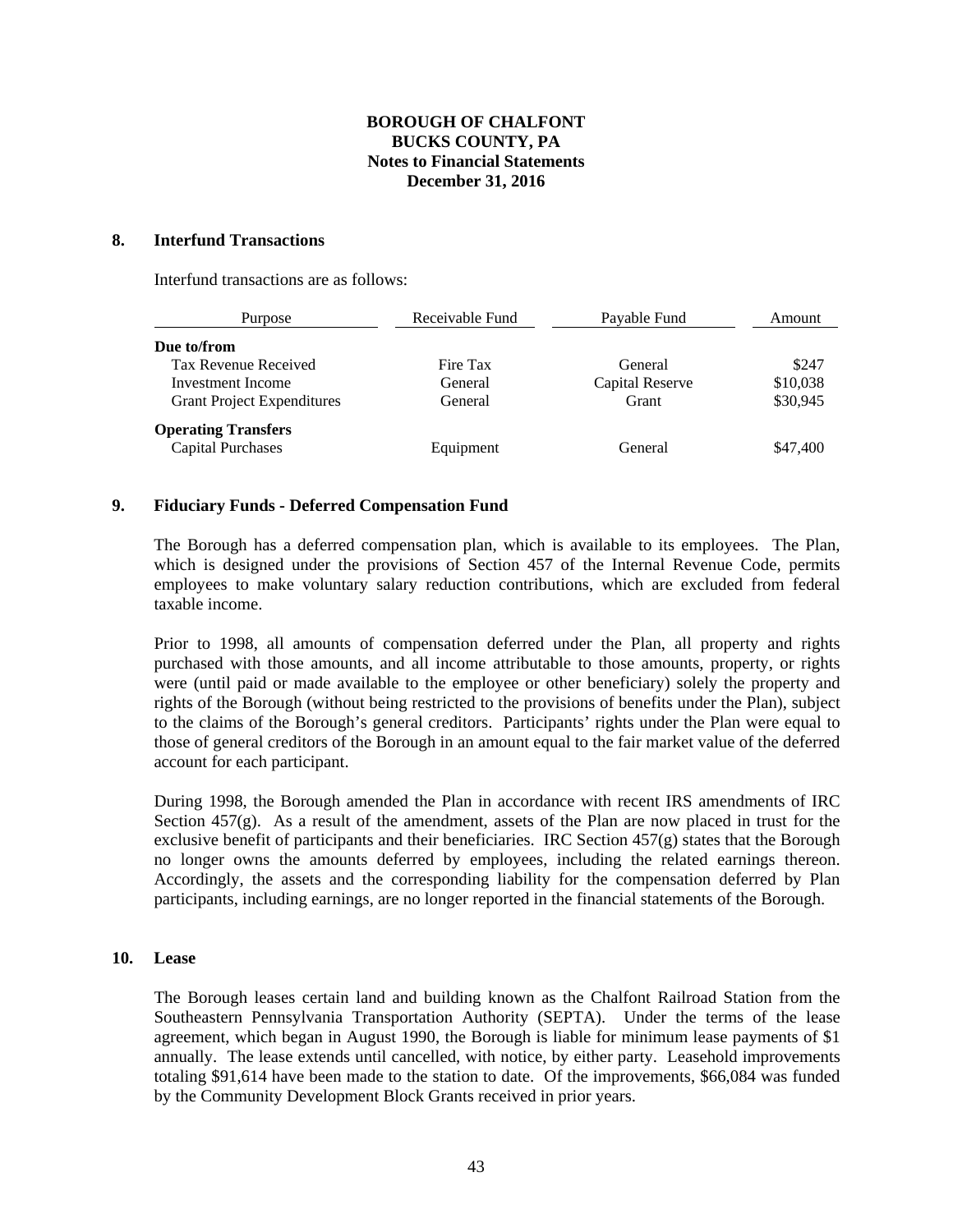## **11. Chalfont Borough Police Pension Plan**

#### **A. Summary of Significant Accounting Policies**

### **Transfer of Operations**

Effective March 28, 2016, the Borough's police department operations were transferred to the Central Bucks Regional Police Department (CBRPD), as separate governmental entity (see Note 17). As part of that transfer, the Chalfont Borough Police Pension Plan was dissolved and its assets transferred to the Police Pension Plan of the CBRPD. This transfer was made on June 30, 2016. As a result, only the activity from January 1, 2016 through that date is reflected in these statements. As part of the transfer and dissolution of the pension plan, the Plan's Net Pension Liability, and Deferred Inflows and Outflows related to the pension plan were removed from the Borough's Statement of Net Position.

### **Basis of Accounting**

 The Plan's financial statements were prepared using the accrual basis of accounting. Plan member contributions were recognized in the period in which the contributions were due. Employer contributions, if required, to the Plan were recognized when due, in accordance with Act 205. For purposes of measuring net pension liability, deferred outflows of resources and deferred inflows of resources related to pensions, and pension expense, information about the fiduciary net position of the Plan, and additions or deductions from the Plan's fiduciary net position were determined on the same basis as they are reported by the Plan. For this purpose, benefit payments (including refunds of employee contributions) were recognized when due and payable in accordance with the benefit terms.

#### **Method Used to Value Investments**

Investments were reported at fair value. The Plan assets were managed by InR Advisory Services, LLC.

# **B. Plan Description**

# **Plan Administration**

 The Borough administered the Chalfont Borough Police Pension Plan (the Plan). The Plan was a single employer defined benefit plan established by the Borough to provide pension benefits for its full-time police officers. The Plan was controlled by the provisions of Resolution 90-22 dated December 18, 1990, and as amended by Resolution 2003-8, dated November 18, 2003, Resolution 2007-12 dated November 13, 2007, Resolution 2009-19, dated November 10, 2009 and Resolution 2010-11, dated July 13, 2010. Assets were held separately and were only used for the payment of benefits to members of the Plan. The Plan was part of the Borough's financial reporting entity and is included in the Borough's financial report as a pension trust fund through the date of the transfer to CBRPD.

 Management of the Plan was vested in the Police Pension Committee which was appointed by Borough Council, and consisted of four members – the Borough Council President, Borough Manager, Finance Director and a uniformed police employee.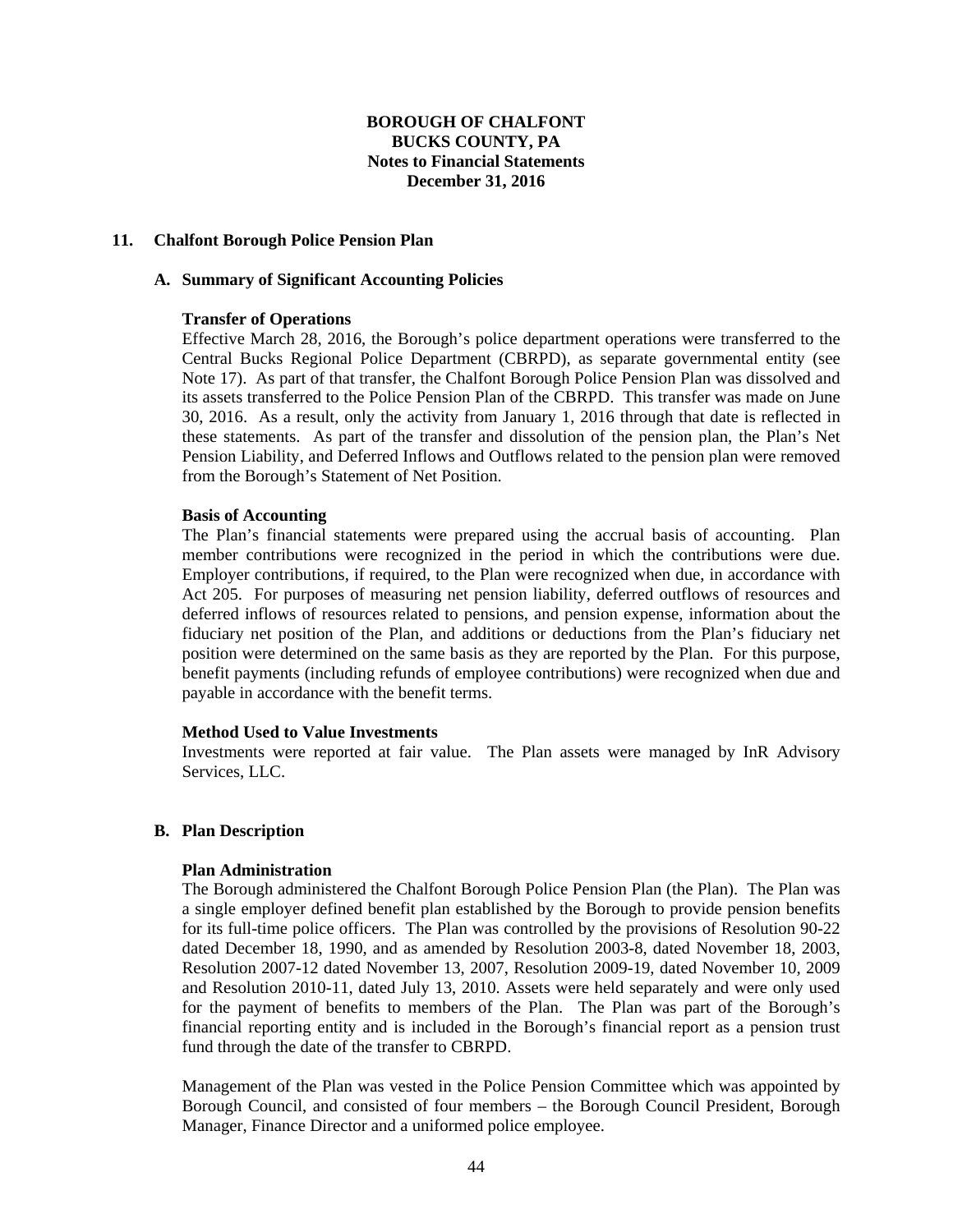# **12. Borough of Chalfont Non-Uniform Pension Plan**

#### **A. Plan Description**

 The Borough of Chalfont Non-Uniform Pension Plan (the Plan) was established by the Borough to provide pension benefits for its full-time, non-uniformed employees. The Plan is a single-employer PERS. Assets are held separately and may only be used for the payment of benefits to members of the Plan. The Plan's assets are managed by InR Advisory Services.

The PERS Plan is part of the Borough's reporting entity and is included in the Borough's financial report as a pension trust fund.

The Plan is a defined contribution plan. In a defined contribution plan, the benefits to be received by an employee depend solely on the amount contributed to the participant's account and related returns on investments of those contributions. Participants direct the investment of all contributions into the investment options offered by the plan.

Each year the Borough will contribute into the Plan for each eligible participant, an amount equal to 8% of their total compensation, using State Aid received from the Commonwealth of Pennsylvania. These contributions are made on a quarterly basis. To the extent that these fundings are not adequate to cover the Borough's obligation to the Plan, the Borough would then be required to contribute.

In addition to the Borough contribution made to the participant's account, their account will be credited with the investment earnings or losses on their investments. Participants who terminate for reasons other than death, disability, or retirement would not share in the allocations of contributions, earnings, or losses for the Plan year in which they terminate.

Retirement age is 65 years old with 10 years of service under the Plan. Employees are fully vested after five years of service. Amounts forfeited by employees who leave prior to five years of service are allocated to the remaining Plan participants.

The Borough made contributions of \$32,503 to the plan.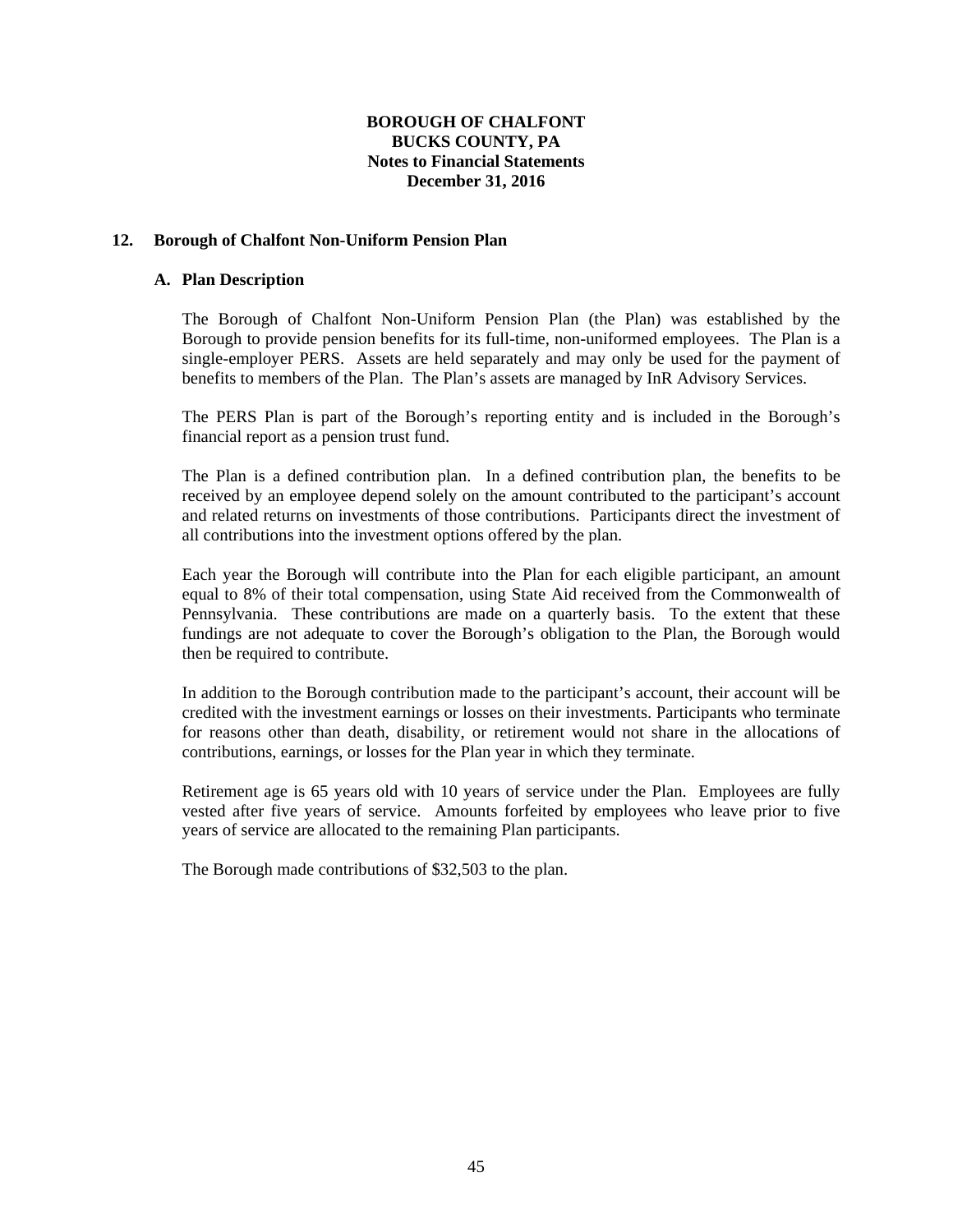### **12. Borough of Chalfont Non-Uniform Pension Plan** (Continued)

#### **B. Significant Accounting Policies and Plan Asset Matters**

 The Borough's financial statements of the Plan's activity are included in the Borough's financial report as a pension trust fund. The Plan's financial statements are presented on the accrual basis of accounting.

 Investments at December 31, 2016, in the amount of \$543,440 consisted entirely of mutual funds, which fall in Level 1 of the fair value hierarchy.

 Individual investments comprising greater than 5% of the Plan's net assets at December 31, 2016, consisted of the following:

|                                          | Fair Value |
|------------------------------------------|------------|
| Vanguard Total Bond Market Index         | \$144,557  |
| Vanguard Growth Index                    | \$60,924   |
| Vanguard Mid Cap Index                   | \$48,507   |
| Vanguard Small Cap Index                 | \$45,276   |
| Vanguard Total International Stock Index | \$76,351   |
| Vanguard Total Stock Market Index        | \$54,424   |
| Vanguard Value Index                     | \$47,379   |

# **13. Derivative Instruments and Hedging Activities**

As described in Note 5, the Borough entered into two fixed rate swap agreements. The purpose of these agreements is to hedge the risk of change in the interest rates and to assist the Borough in stabilizing the cash flow requirements needed to service the \$170,000 2008 General Obligation Note, and the \$300,000 2014 General Obligation Note (also defined as the "notional amounts"). The interest rate swap agreements end on the date concurrent with the final payment of the loans.

Under the interest rate swap agreements, the Borough is required to make monthly interest payments at the fixed interest rates over the remaining term of the loans. The counterparty involved in this swap agreement has received an A+ credit rating from Standard and Poor's.

With the execution of the fixed rate swap agreements and in accordance with GASB 53, "Accounting and Reporting for Derivative Instruments", the Borough accounts for the interest rate swaps as a hedging derivative. The swap agreements have been determined to be effectively hedged under both the consistent critical terms and quantitative methods standards of GASB 53. As such, the changes in fair value of the swap agreements have been reflected as a deferred inflow of resources in the statement of net position. The change in the market value of the interest rate swaps in favor of the Borough as of December 31, 2016, were as follows: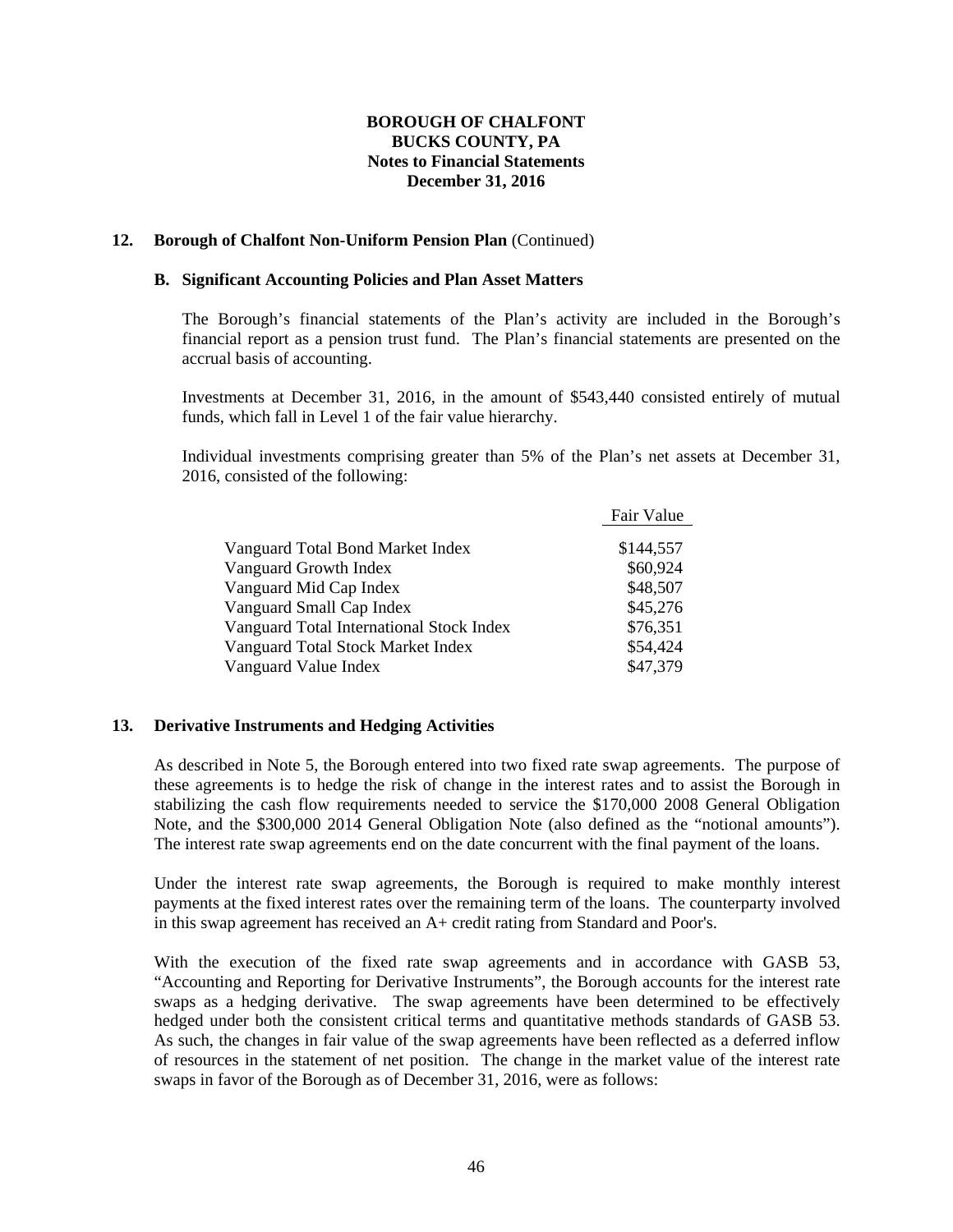# **13. Derivative Instruments and Hedging Activities** (Continued)

|                                        |     | 2008 GON | 2014 GON | Total       |
|----------------------------------------|-----|----------|----------|-------------|
| Fair Market Value at December 31, 2015 | \$. | (924)    | (22,920) | \$ (23,844) |
| Increase in Market Value               |     | 675      | 9.994    | 10,669      |
| Fair Market Value at December 31, 2016 |     | (249)    | (12,926) | (13, 175)   |

## **14. Risk Management**

The Borough is exposed to various kinds of loss related to limited torts; theft of, and damage to and destruction of assets; errors and omissions; and natural disasters for which the Borough carries commercial insurance.

#### **a. Health Care Coverage**

The Borough participates in the Delaware Valley Health Trust (DVHT). DVHT is a regional risk sharing pool providing health insurance benefits to employees and dependents of participating municipalities.

#### **b. Workers' Compensation Coverage**

The Borough participates in the Delaware Valley Workers' Compensation Trust to provide workers' compensation benefits to its employees.

#### **c. Insurance Coverage**

The Borough participates in the Delaware Valley Insurance Trust to provide commercial, liability and bonding coverage for the Borough.

Management believes the above coverages are sufficient to preclude any significant uninsured losses to the Borough. There have been no significant reductions in coverage from the prior year.

#### **15. Contingencies**

The Borough is party to various legal proceedings which normally occur in the course of governmental operations. The financial statements do not include accruals or provisions for loss contingencies that may result from these proceedings. While the outcome of the above-noted proceedings cannot be predicted due to the insurance coverage maintained by the Borough, management feels that any settlement of judgment not covered by insurance would not materially affect the financial condition of the Borough.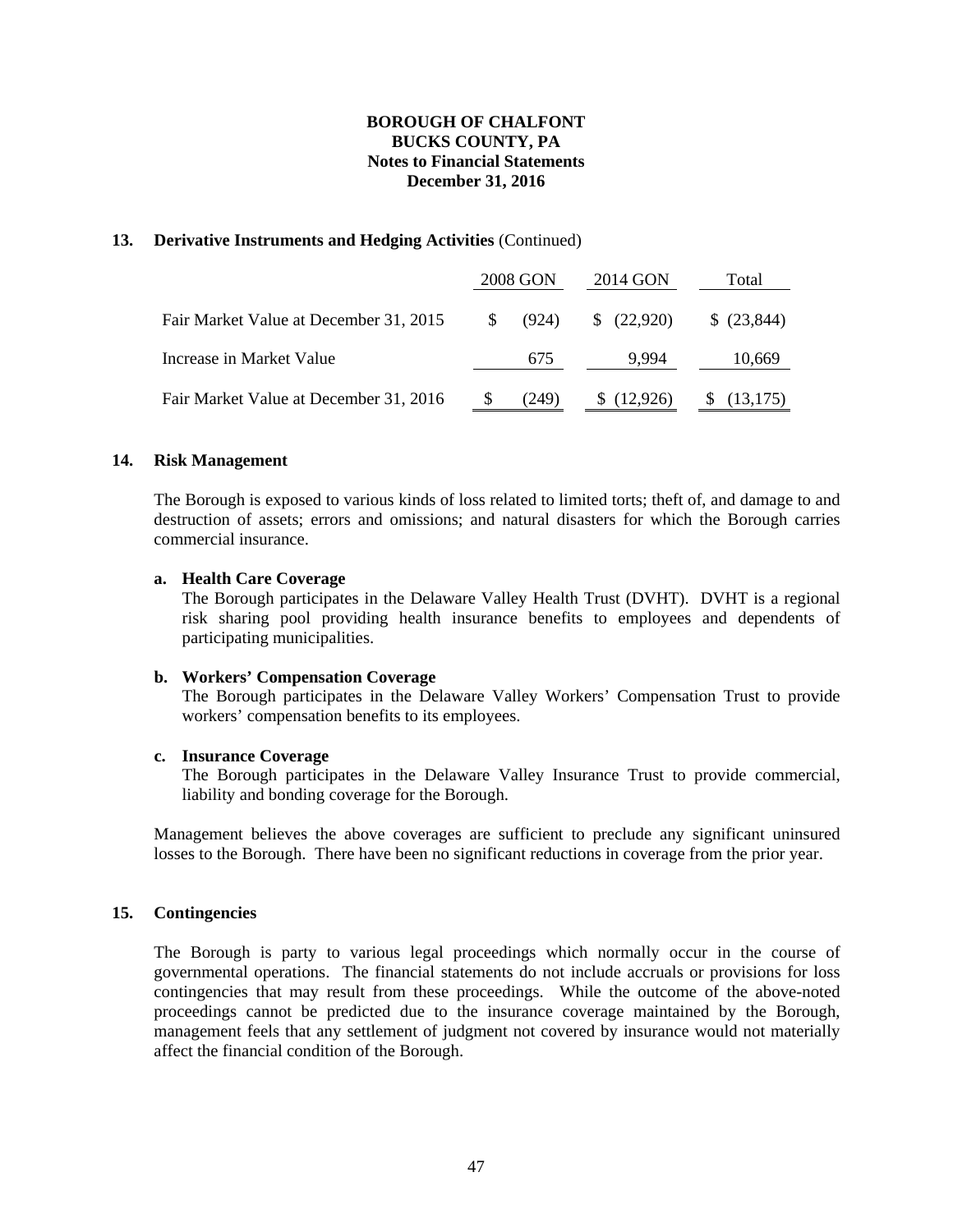#### **16. Commitments**

#### **Retirement Severance**

In 2007, the Borough's bookkeeper retired after 30 plus years of service. In recognition of her longtime service to the Borough, the Borough agreed to pay her one year's base salary of \$55,000 over a ten year period. At December 31, 2016, one year remains to be paid, or approximately \$5,500.

In 2010, the Borough's long time Public Works Director retired. In recognition of his long-time service to the Borough, the Borough agreed to pay him one year's base salary of \$74,000 over a ten year period. At December 31, 2016, three years remain to be paid, or approximately \$25,000.

#### **Government Grants**

As of December 31, 2016, the Borough has one open grant commitment from the Commonwealth of Pennsylvania in the amount of \$1 million. The Redevelopment Assistance Capital Program (RACP) funding is for the Municipal Parking Facility and Historic Reuse project. Management expects to receive the majority of these funds and complete the project in 2017 and 2018.

### **17. Disposal of Operations**

On February 9, 2016, the Borough approved a merger between its police force and the Central Bucks Regional Police Department (CBRPD), which became effective on March 28, 2016. The Chalfont police department joined Doylestown and New Britain Boroughs in the CBRPD, which is funded by contributions from the three Boroughs. The percentage share from each is based on total population, average number of calls and crimes, and total road miles. The Chalfont police officers and clerk are now employees of the CBRPD and became members of its unions. The Chalfont Borough Police Pension Plan was dissolved in June 2016, resulting in a gain from the removal of the related pension liabilities and deferred inflows and outflows. All police department capital assets were transferred to the CBRPD. Additionally, the CBRPD assumed the liability for the County Promissory Note (see Note 5). As a result of this disposal of operations, the Borough recognized the following special items on the Statement of Activities:

| Contribution to CBRPD:                           |              |
|--------------------------------------------------|--------------|
| Capital Assets                                   | \$308,711    |
| <b>Accumulated Depreciation</b>                  | (135, 828)   |
| <b>Net Capital Assets</b>                        | 172,883      |
| Less Radio Loan Assumed by CBRPD                 | (72,954)     |
| <b>Total Contribution to CBRPD</b>               | 99,929       |
| <b>Transfer of Compensated Absence Liability</b> | 37,210<br>S. |
| Gain on Dissolution of Police Pension Plan:      |              |
| Net Pension Liability                            | \$277,525    |
| Deferred Inflow of Resources                     | 160,647      |
| Deferred Outflow of Resources                    | (61, 830)    |
| Total Gain on Dissolution of Pension Plan        | \$376,342    |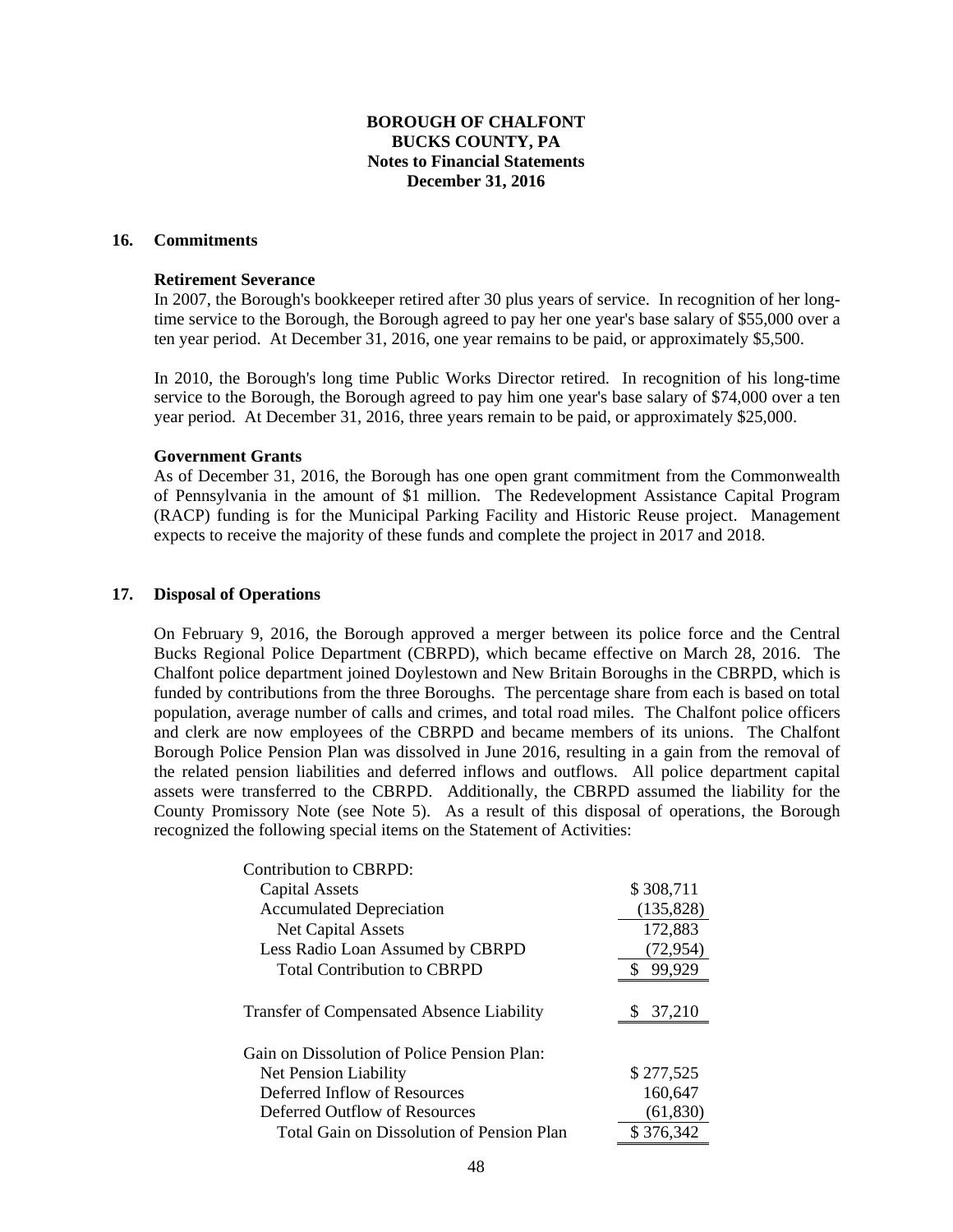### **17. Disposal of Operations** (Continued)

During the year ended December 31, 2015, the year prior to the merger, the Chalfont Borough police department generated approximately \$109,000 in revenues and had a total budget of approximately \$700,000.

### **18. Subsequent Events**

### **Issuance of General Obligation Note**

On February 15, 2017, the Borough issued a General Obligation Note in the amount of \$94,313. Beginning March 2017, the note is payable in equal monthly installments of \$1,694, including interest at 2.95% per annum, through March 2022. The note was issued for the purpose of acquiring public works equipment.

Management has evaluated subsequent events through April 5, 2017, the date which the financial statements were available to be issued.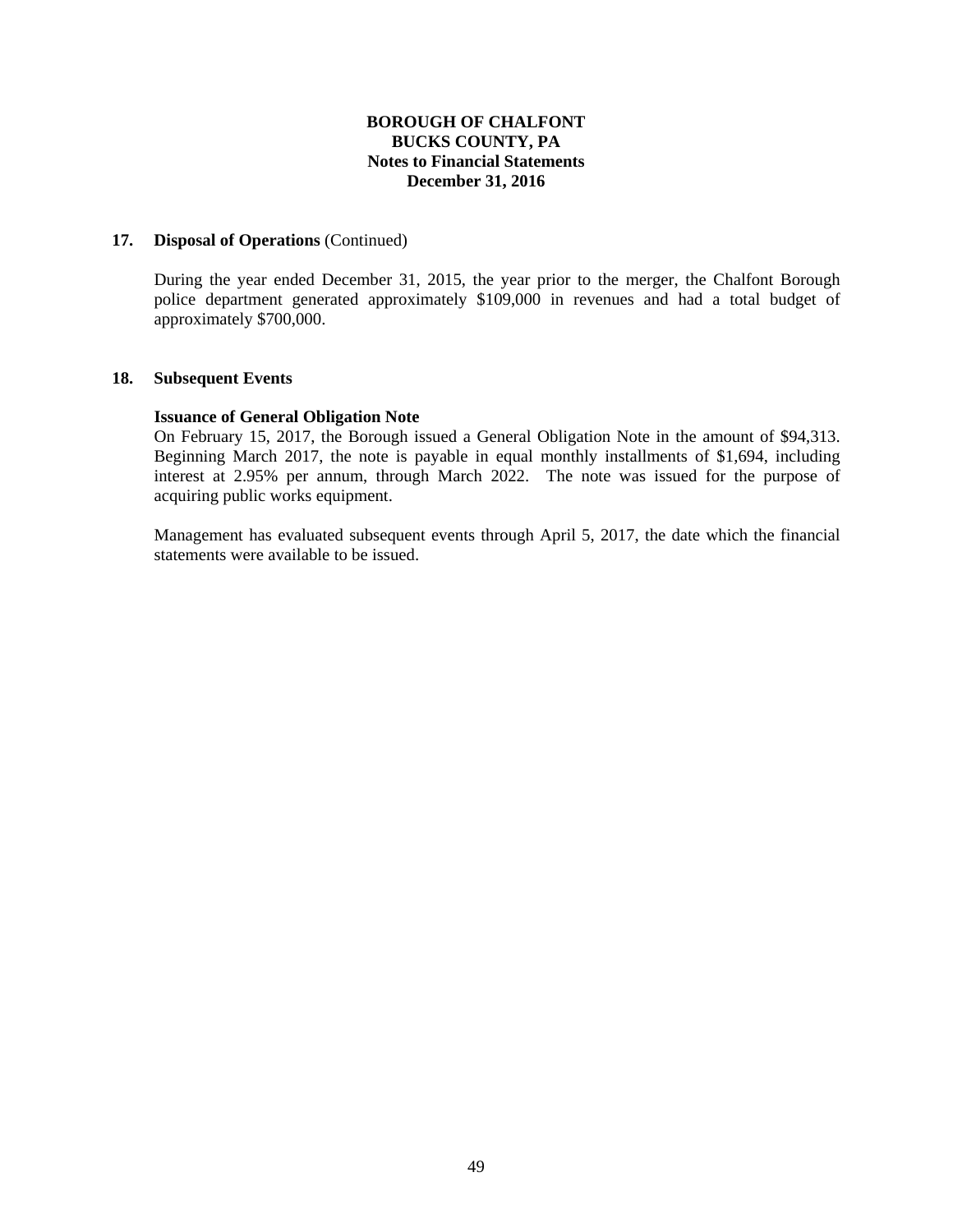# **Year Ended December 31, 2016 BOROUGH OF CHALFONT BUCKS COUNTY, PA Schedule of Revenues, Expenditures, and Changes in Fund Balances Budget and Actual General Fund**

|                                                                                                      |                                               |                        |                 | Variance      |
|------------------------------------------------------------------------------------------------------|-----------------------------------------------|------------------------|-----------------|---------------|
|                                                                                                      | Original                                      |                        |                 | Favorable     |
|                                                                                                      | <b>Budget</b>                                 | <b>Final Budget</b>    | Actual          | (Unfavorable) |
| <b>Revenues</b>                                                                                      |                                               |                        |                 |               |
| Taxes                                                                                                | 1,576,000<br>\$                               | 1,576,000<br>\$        | 1,702,875<br>\$ | \$<br>126,875 |
| Intergovernmental                                                                                    | 125,048                                       | 125,048                | 153,593         | 28,545        |
| Fines, Licenses and Permits                                                                          | 120,000                                       | 116,400                | 111,419         | (4,981)       |
| <b>Charges for Services</b>                                                                          | 88,000                                        | 88,000                 | 276,778         | 188,778       |
| <b>Investment Income and Rents</b>                                                                   | 253,700                                       | 253,700                | 257,919         | 4,219         |
| Miscellaneous                                                                                        | 5,000                                         | 5,000                  | 51,026          | 46,026        |
| <b>Total Revenues</b>                                                                                | 2,167,748                                     | 2,164,148              | 2,553,610       | 389,462       |
| <b>Expenditures</b>                                                                                  |                                               |                        |                 |               |
| <b>General Government</b>                                                                            | 565,268                                       | 598,018                | 581,696         | 16,322        |
| <b>Public Safety</b>                                                                                 | 892,506                                       | 989,879                | 1,149,951       | (160,072)     |
| Highways                                                                                             | 265,448                                       | 265,448                | 342,272         | (76, 824)     |
| Parks and Recreation                                                                                 | 7,000                                         | 7,000                  | 9,454           | (2, 454)      |
| Debt Service - Principal                                                                             | 11,000                                        | 11,000                 | 11,000          | $\theta$      |
| Debt Service - Interest                                                                              | 8,612                                         | 8,612                  | 8,476           | 136           |
| Capital Expenditures                                                                                 | 25,000                                        | 81,000                 | 141,725         | (60, 725)     |
| Miscellaneous Governmental                                                                           | 597,914                                       | 411,128                | 46,056          | 365,072       |
| <b>Total Expenditures</b>                                                                            | 2,372,748                                     | 2,372,085              | 2,290,630       | 81,455        |
| Excess (Deficiency) of Revenues Over<br><b>Expenditures Before Other Financing</b><br>Sources (Uses) | (205,000)                                     | (207, 937)             | 262,980         | 470,917       |
| Other Financing Sources (Uses)                                                                       |                                               |                        |                 |               |
| Proceeds from Issuance of Long-Term Note                                                             | $\boldsymbol{0}$                              | $\boldsymbol{0}$       | 35,508          | 35,508        |
| Transfers In (Out)                                                                                   | 56,543                                        | 72,600                 | (47, 400)       | (120,000)     |
| <b>Total Other Financing Sources (Uses)</b>                                                          | 56,543                                        | 72,600                 | (11, 892)       | (84, 492)     |
| Net Change in Fund Balances                                                                          | (148, 457)                                    | (135, 337)             | 251,088         | 386,425       |
| <b>Fund Balances</b>                                                                                 |                                               |                        |                 |               |
| Beginning of Year                                                                                    | 148,457                                       | 135,337                | 743,030         | 607,693       |
| End of Year                                                                                          | $\boldsymbol{\mathsf{S}}$<br>$\boldsymbol{0}$ | \$<br>$\boldsymbol{0}$ | \$<br>994,118   | \$<br>994,118 |

See Notes to Schedules of Budget to Actual Comparisons.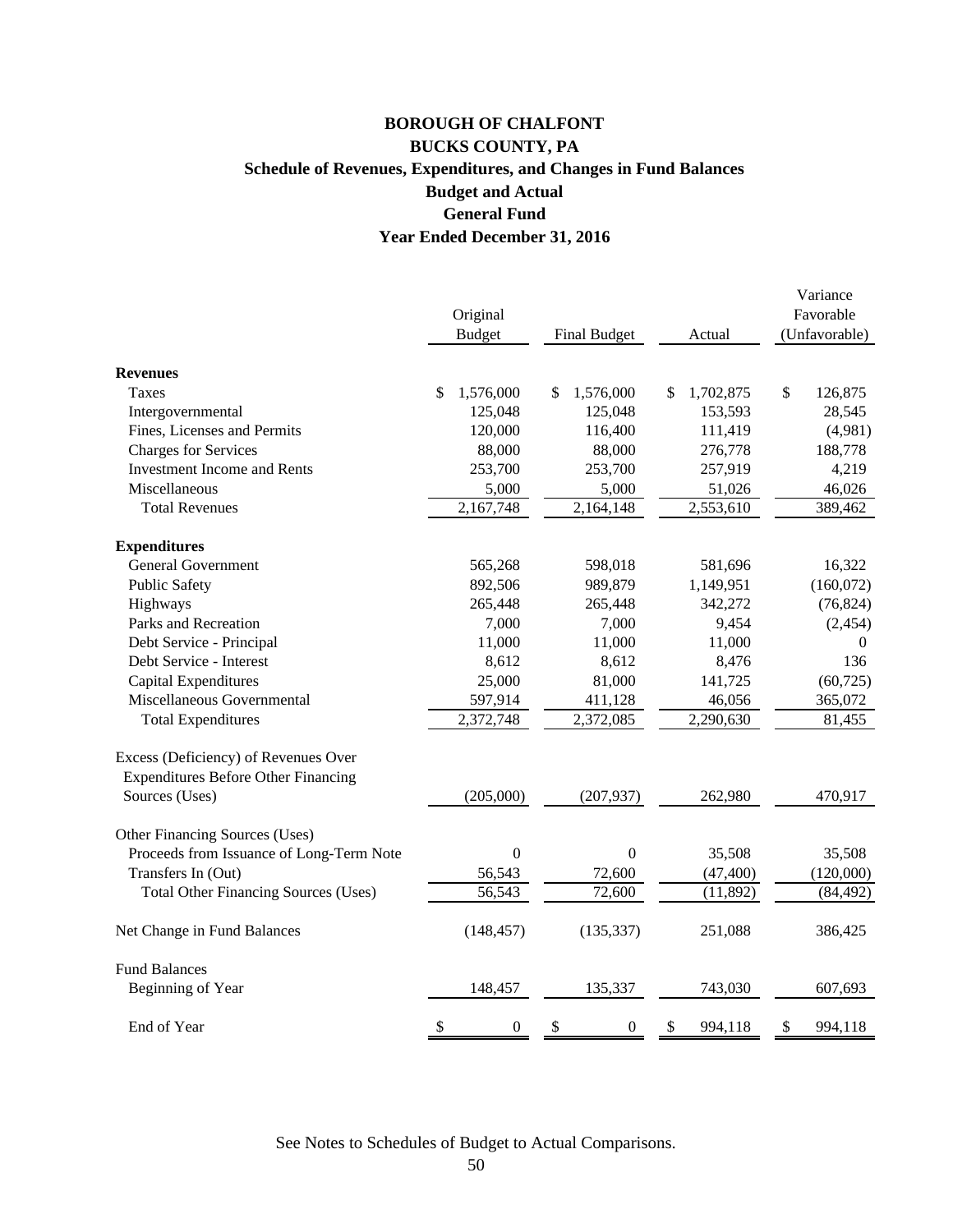# **BOROUGH OF CHALFONT BUCKS COUNTY, PA Notes to Schedules of Budget to Actual Comparisons December 31, 2016**

# **1. Basis of Presentation**

 The Borough has prepared the Schedule of Budget to Actual Comparisons using the same format as the Statement of Revenues, Expenditures, and Changes in Fund Balances.

The Borough amended its original 2016 General Fund budget in April 2016 and, therefore, is presenting both the original and final budget on page 50.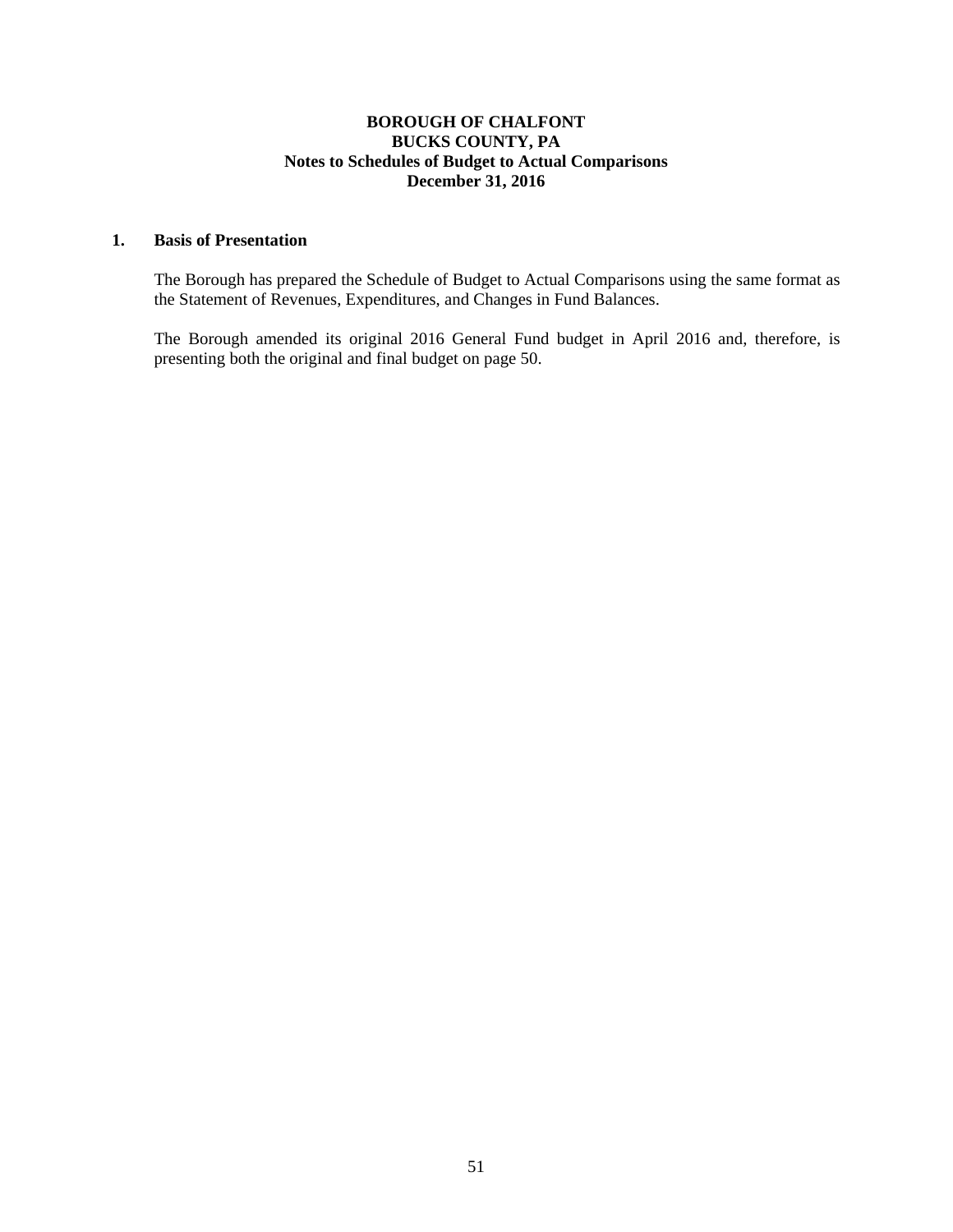# **BOROUGH OF CHALFONT Combining Balance Sheet Nonmajor Governmental Funds December 31, 2016**

|                                            | Fire Tax Fund             |                  | <b>Liquid Fuels</b><br>Fund |                  | <b>Recreation Fund</b> |                  |
|--------------------------------------------|---------------------------|------------------|-----------------------------|------------------|------------------------|------------------|
| <b>Assets</b>                              |                           |                  |                             |                  |                        |                  |
| Cash                                       | \$                        | $\overline{0}$   | \$                          | 74,760           | \$                     | 180,505          |
| <b>Taxes Receivable</b>                    |                           | 1,619            |                             | $\boldsymbol{0}$ |                        | $\boldsymbol{0}$ |
| Due from (to) Other Funds                  |                           | 247              |                             | $\boldsymbol{0}$ |                        | $\boldsymbol{0}$ |
| <b>Total Assets</b>                        | -S                        | 1,866            | \$                          | 74,760           | \$                     | 180,505          |
| <b>Liabilities and Fund Balances</b>       |                           |                  |                             |                  |                        |                  |
| Liabilities                                |                           |                  |                             |                  |                        |                  |
| <b>Accounts Payable</b>                    | $\boldsymbol{\mathsf{S}}$ | 247              | \$                          | $\overline{0}$   | \$                     | $\mathbf{0}$     |
| Deferred Inflows of Resources              |                           |                  |                             |                  |                        |                  |
| Deferred Tax Receipts                      |                           | 1,619            |                             | $\boldsymbol{0}$ |                        | $\overline{0}$   |
| <b>Fund Balances</b>                       |                           |                  |                             |                  |                        |                  |
| Restricted                                 |                           | $\boldsymbol{0}$ |                             | 74,760           |                        | $\boldsymbol{0}$ |
| Committed                                  |                           | $\boldsymbol{0}$ |                             | $\mathbf{0}$     |                        | 180,505          |
| <b>Total Fund Balances</b>                 |                           | $\overline{0}$   |                             | 74,760           |                        | 180,505          |
| <b>Total Liabilities and Fund Balances</b> | \$                        | 1,866            | \$                          | 74,760           | \$                     | 180,505          |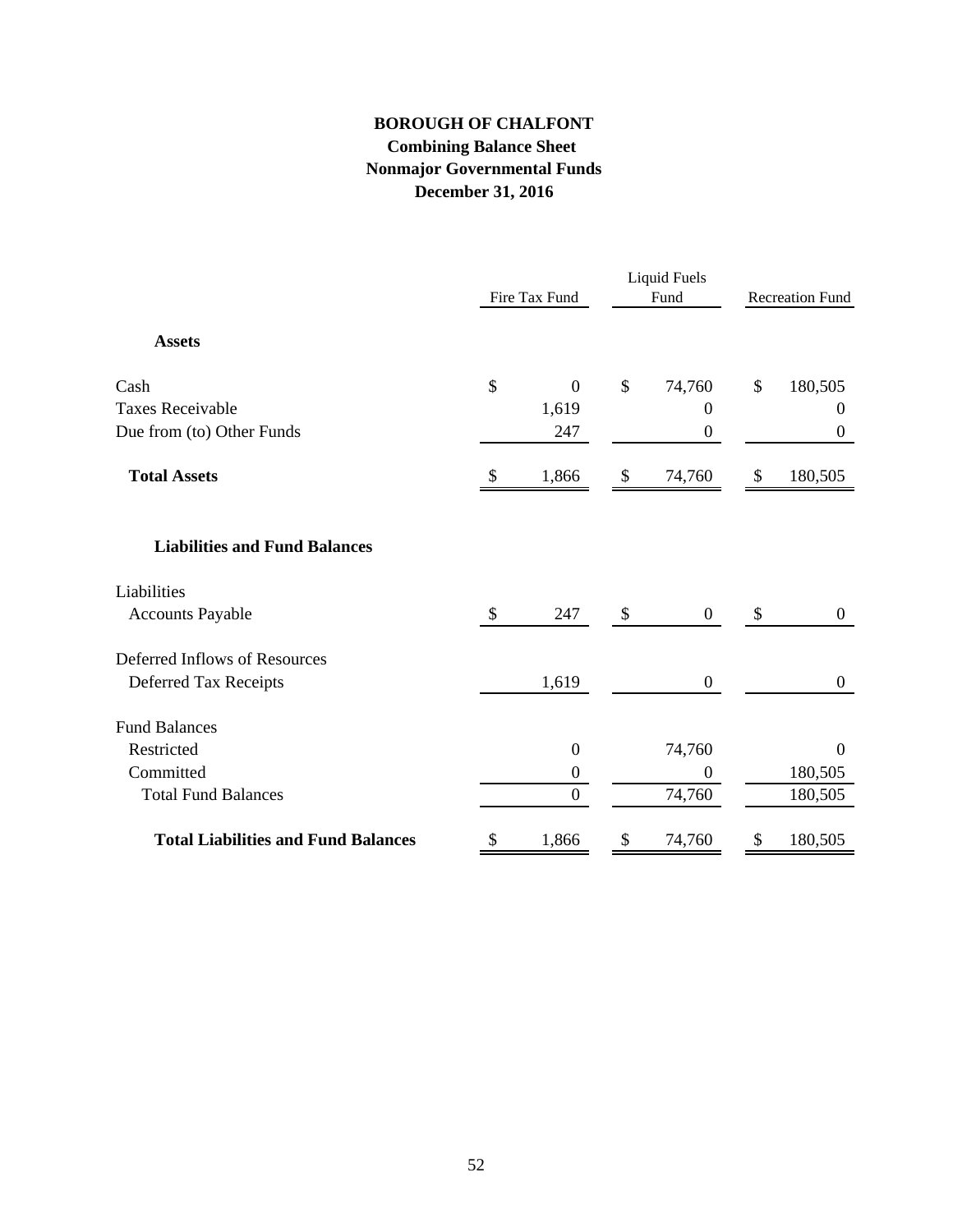| <b>Equipment Fund</b>            | <b>Total Nonmajor</b><br>Governmental<br>Funds |                  |  |  |
|----------------------------------|------------------------------------------------|------------------|--|--|
|                                  |                                                |                  |  |  |
| \$<br>42,161<br>$\boldsymbol{0}$ | \$                                             | 297,426<br>1,619 |  |  |
| $\boldsymbol{0}$                 |                                                | 247              |  |  |
| \$<br>42,161                     | \$                                             | 299,292          |  |  |
|                                  |                                                |                  |  |  |
|                                  |                                                |                  |  |  |
|                                  |                                                |                  |  |  |
| \$<br>$\boldsymbol{0}$           | \$                                             | 247              |  |  |
|                                  |                                                |                  |  |  |
| $\boldsymbol{0}$                 |                                                | 1,619            |  |  |
|                                  |                                                |                  |  |  |
| $\boldsymbol{0}$                 |                                                | 74,760           |  |  |

 222,666 42,161 42,161 297,426

 $\frac{\$}{299,292}$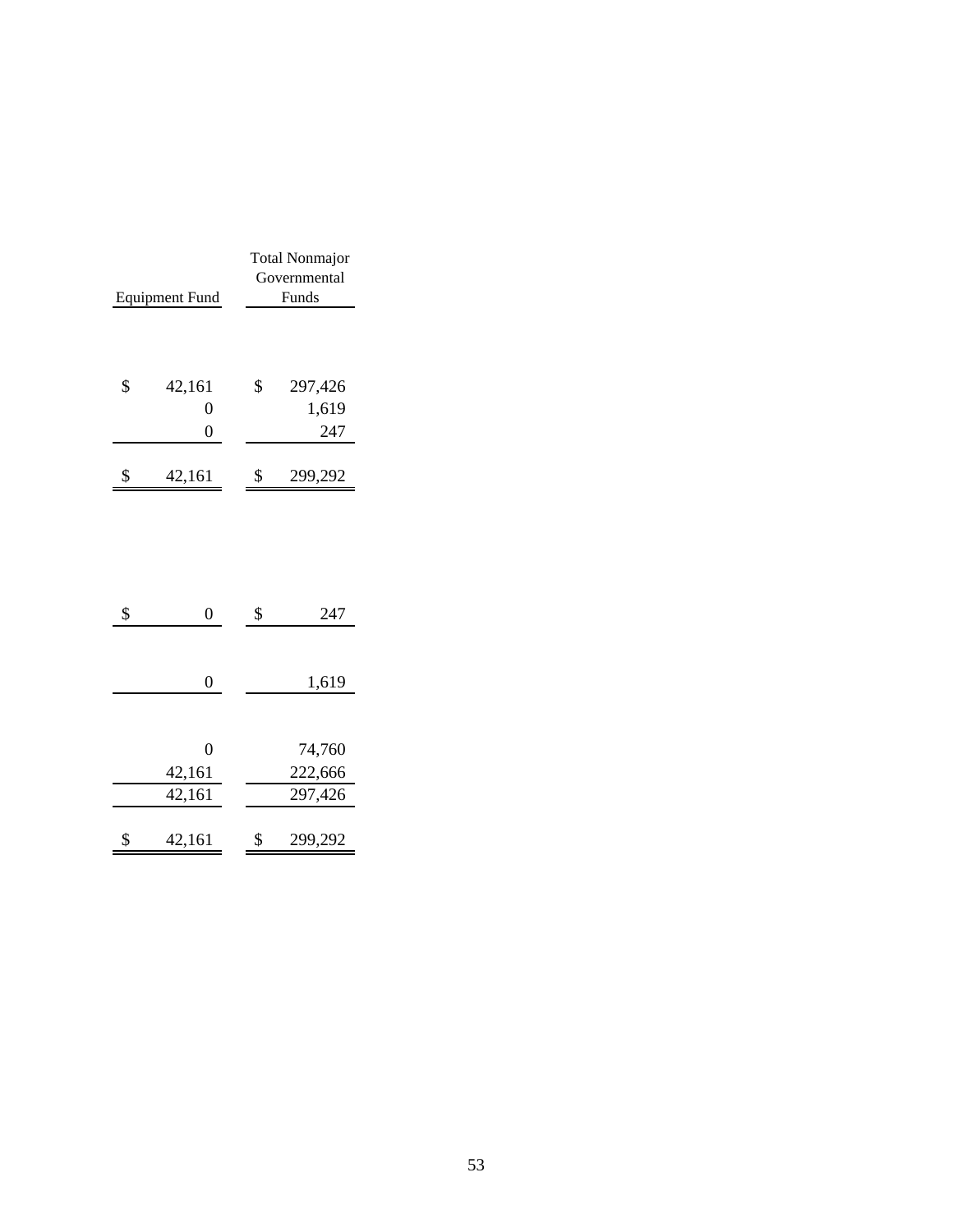# **BOROUGH OF CHALFONT BUCKS COUNTY, PA Combining Schedule of Revenues, Expenditures, and Changes in Fund Balances Nonmajor Governmental Funds Year Ended December 31, 2016**

|                                            |               |                  | <b>Liquid Fuels</b> |                  |                        |                  |
|--------------------------------------------|---------------|------------------|---------------------|------------------|------------------------|------------------|
|                                            | Fire Tax Fund |                  | Fund                |                  | <b>Recreation Fund</b> |                  |
| <b>Revenues</b>                            |               |                  |                     |                  |                        |                  |
| <b>Taxes</b>                               | \$            | 85,433           | \$                  | $\overline{0}$   | \$                     | $\overline{0}$   |
| Intergovernmental                          |               | $\mathbf{0}$     |                     | 115,802          |                        | $\overline{0}$   |
| <b>Investment Income and Rents</b>         |               | $\mathbf{0}$     |                     | 188              |                        | 210              |
| Miscellaneous                              |               | $\overline{0}$   |                     | $\boldsymbol{0}$ |                        | 202,521          |
| <b>Total Revenues</b>                      |               | 85,433           |                     | 115,990          |                        | 202,731          |
| <b>Expenditures</b>                        |               |                  |                     |                  |                        |                  |
| <b>Public Safety</b>                       |               | 85,504           |                     | $\overline{0}$   |                        | $\boldsymbol{0}$ |
| <b>Public Works</b>                        |               | $\boldsymbol{0}$ |                     | 65,392           |                        | $\boldsymbol{0}$ |
| Parks and Recreation                       |               | $\mathbf{0}$     |                     | $\overline{0}$   |                        | 12,205           |
| Debt Service - Principal                   |               | $\theta$         |                     | 15,000           |                        | $\theta$         |
| Debt Service - Interest                    |               | $\boldsymbol{0}$ |                     | 1,033            |                        | $\mathbf{0}$     |
| Capital Expenditures                       |               | $\boldsymbol{0}$ |                     | $\boldsymbol{0}$ |                        | 17,700           |
| <b>Total Expenditures</b>                  |               | 85,504           |                     | 81,425           |                        | 29,905           |
| Excess (Deficiency) of Revenues Over       |               |                  |                     |                  |                        |                  |
| <b>Expenditures Before Other Financing</b> |               |                  |                     |                  |                        |                  |
| Sources (Uses)                             |               | (71)             |                     | 34,565           |                        | 172,826          |
| Other Financing Sources (Uses)             |               |                  |                     |                  |                        |                  |
| Transfers In (Out)                         |               | $\boldsymbol{0}$ |                     | $\boldsymbol{0}$ |                        | $\boldsymbol{0}$ |
| Net Change in Fund Balances                |               | (71)             |                     | 34,565           |                        | 172,826          |
| <b>Net Assets</b>                          |               |                  |                     |                  |                        |                  |
| Beginning of Year                          |               | 71               |                     | 40,195           |                        | 7,679            |
| End of Year                                | \$            | $\boldsymbol{0}$ | \$                  | 74,760           | \$                     | 180,505          |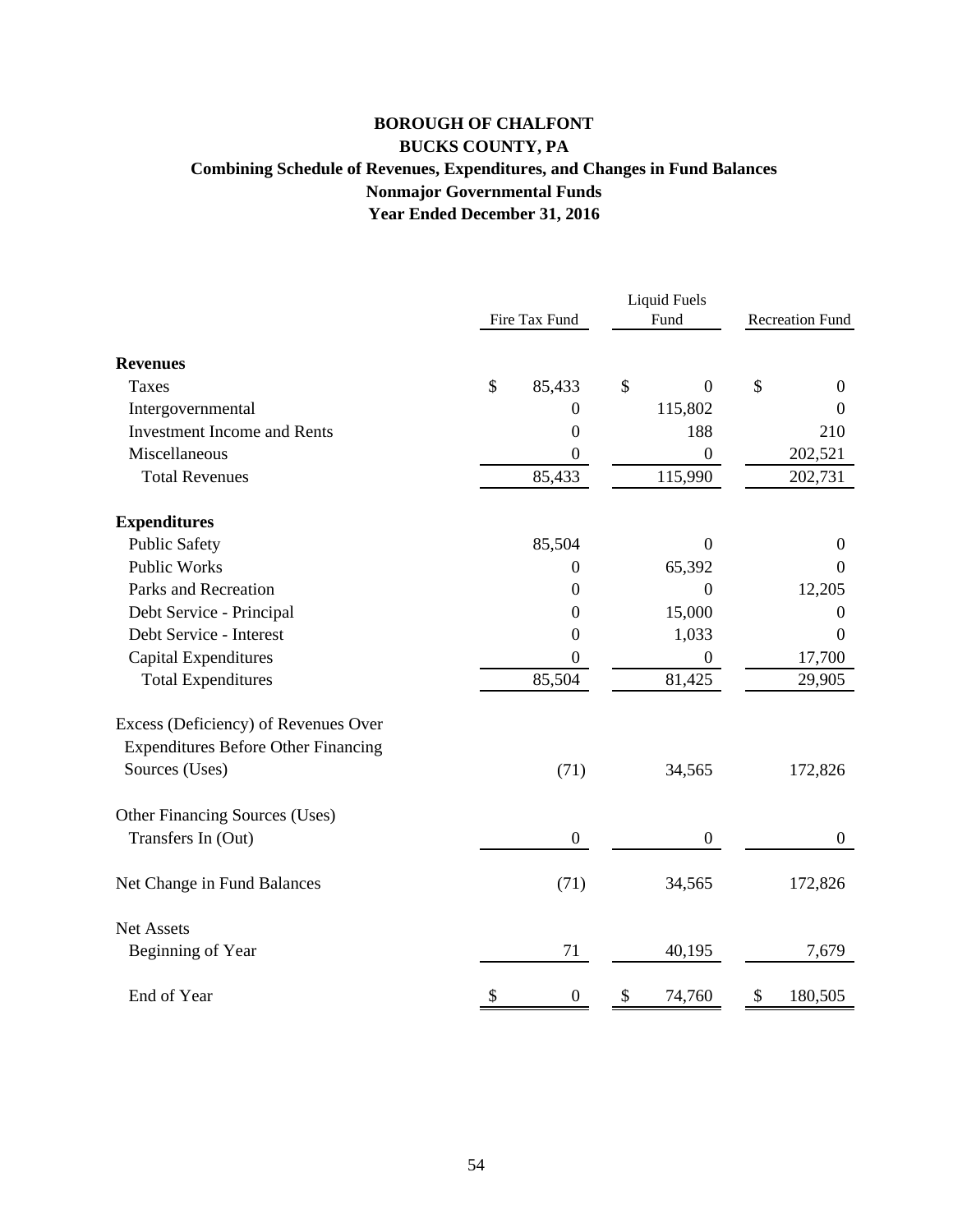|                        | <b>Total Nonmajor</b> |  |  |  |
|------------------------|-----------------------|--|--|--|
|                        | Governmental          |  |  |  |
| <b>Equipment Fund</b>  | Funds                 |  |  |  |
|                        |                       |  |  |  |
| \$<br>$\boldsymbol{0}$ | \$<br>85,433          |  |  |  |
| $\overline{0}$         | 115,802               |  |  |  |
| 176                    | 574                   |  |  |  |
| $\boldsymbol{0}$       | 202,521               |  |  |  |
| 176                    | 404,330               |  |  |  |
|                        |                       |  |  |  |
| $\overline{0}$         | 85,504                |  |  |  |
| 17,735                 | 83,127                |  |  |  |
| $\overline{0}$         | 12,205                |  |  |  |
| 2,086                  | 17,086                |  |  |  |
| 308                    | 1,341                 |  |  |  |
| 6,024                  | 23,724                |  |  |  |
| 26,153                 | 222,987               |  |  |  |
|                        |                       |  |  |  |
| (25, 977)              | 181,343               |  |  |  |
| 47,400                 | 47,400                |  |  |  |
| 21,423                 | 228,743               |  |  |  |
| 20,738                 | 68,683                |  |  |  |
| \$<br>42,161           | \$<br>297,426         |  |  |  |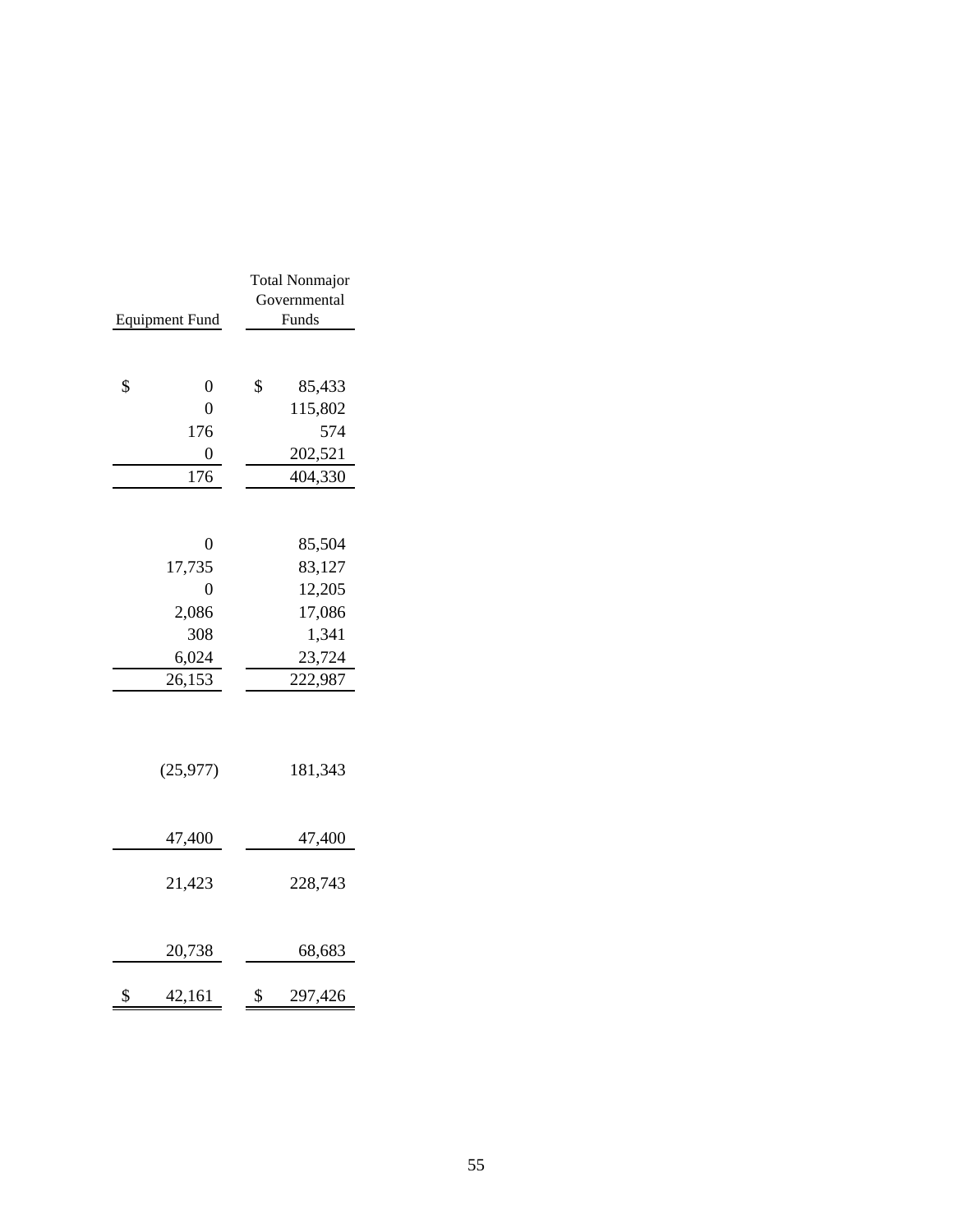# **BOROUGH OF CHALFONT BUCKS COUNTY, PA Combining Schedule of Fiduciary Net Position Pension Trust Funds December 31, 2016**

|                                    | Non-Uniform<br>Plan<br>Police Plan |                  |    | Total    |     |          |
|------------------------------------|------------------------------------|------------------|----|----------|-----|----------|
| <b>Assets</b>                      |                                    |                  |    |          |     |          |
| Investments                        | \$                                 | $\boldsymbol{0}$ | \$ | 543,440  | \$  | 543,440  |
| <b>Liabilities</b>                 |                                    | $\overline{0}$   |    | $\Omega$ |     | $\Omega$ |
| <b>Net Position</b>                |                                    |                  |    |          |     |          |
| Held in Trust for Pension Benefits | \$                                 | $\Omega$         | \$ | 543,440  | \$. | 543,440  |